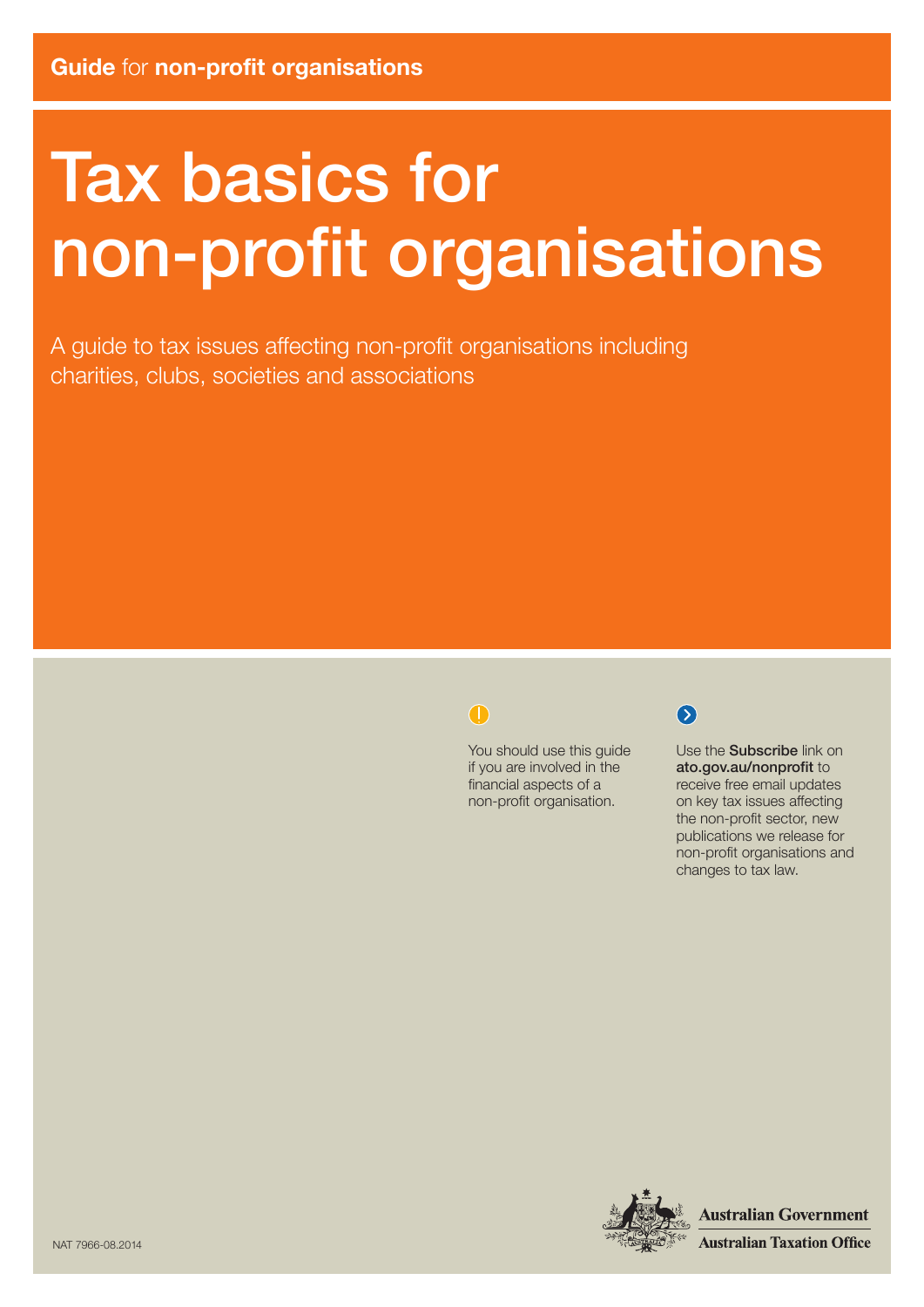#### OUR COMMITMENT TO YOU

We are committed to providing you with accurate, consistent and clear information to help you understand your rights and entitlements and meet your obligations.

If you follow our information in this publication and it turns out to be incorrect, or it is misleading and you make a mistake as a result, we must still apply the law correctly. If that means you owe us money, we must ask you to pay it but we will not charge you a penalty. Also, if you acted reasonably and in good faith we will not charge you interest.

If you make an honest mistake in trying to follow our information in this publication and you owe us money as a result, we will not charge you a penalty. However, we will ask you to pay the money, and we may also charge you interest. If correcting the mistake means we owe you money, we will pay it to you. We will also pay you any interest you are entitled to.

If you feel that this publication does not fully cover your circumstances, or you are unsure how it applies to you, you can seek further assistance from us.

We regularly revise our publications to take account of any changes to the law, so make sure that you have the latest information. If you are unsure, you can check for more recent information on our website at ato.gov.au or contact us.

This publication was current at **August 2014**.

#### ABOUT THIS GUIDE

*Tax basics for non-profit organisations* is a guide to tax issues which may affect non-profit organisations, such as charities, clubs, societies and associations.

You should use this guide if you are a treasurer, office bearer or employee involved in the administration of a non‑profit organisation.

This guide:

n explains which taxes and concessions affect non-profit organisations

 $\blacksquare$  directs you to where you can find more detailed information.

Throughout this guide you will find important notes (look for the  $\Box$  and  $\Box$  symbols) which will help you with key information.

You will also find 'more information' boxes (look for the symbol) which will show any further steps you may need to take or supplementary information you may need to refer to.

We often refer to quick codes (QC) and NAT numbers. A quick code is used to search for specific information on our website. NAT numbers can be used to order publications that are available in paper format.

**Example 2** For more information about how to access our publications and services, see page 48.

#### © AUSTRALIAN TAXATION OFFICE FOR THE COMMONWEALTH OF AUSTRALIA, 2014

You are free to copy, adapt, modify, transmit and distribute this material as you wish (but not in any way that suggests the ATO or the Commonwealth endorses you or any of your services or products).

#### PUBLISHED BY

Australian Taxation Office Canberra August 2014

JS 32895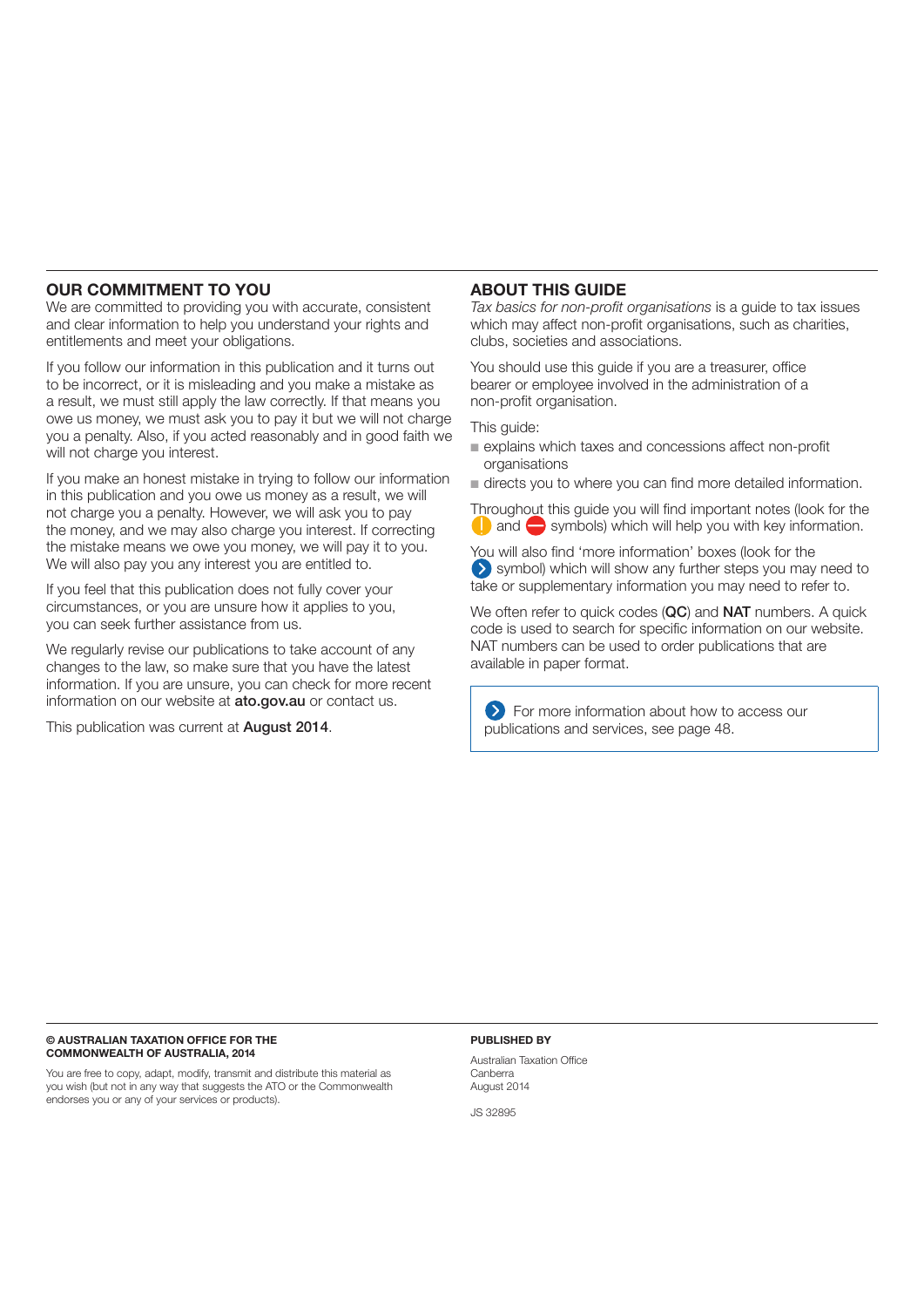### **CONTENTS**

# 01

#### GETTING STARTED 3

| Is your organisation non-profit?       | 3 |
|----------------------------------------|---|
| Tax concessions – an overview          | 3 |
| Types of non-profit organisations      | 5 |
| Registering your organisation          | 6 |
| Endorsement requirements for charities | 8 |

# 02

| <b>INCOME TAX</b>           | 10 |
|-----------------------------|----|
| Income tax exemption        | 10 |
| Taxable organisations       | 10 |
| Consolidation               | 11 |
| Refunds of franking credits | 12 |

# 03

| <b>GOODS AND SERVICES TAX</b>                        | 13 |
|------------------------------------------------------|----|
| What is goods and services tax?                      | 13 |
| Registering for GST                                  | 13 |
| What does being registered for GST mean?             | 13 |
| What if your organisation is not registered for GST? | 14 |
| How to cancel your GST registration                  | 14 |
| <b>GST</b> concessions                               | 15 |
| GST branches, groups and non-profit sub-entities     | 19 |
| Grants and sponsorship                               | 20 |

## 04

| <b>EMPLOYEES AND OTHER WORKERS</b>                | 21 |
|---------------------------------------------------|----|
| Employees, independent contractors and volunteers | 21 |
| Pay as you go withholding                         | 21 |
| Fringe benefits tax                               | 22 |
| Salary sacrifice arrangements                     | 26 |
| Superannuation guarantee                          | 27 |
| <b>Employment termination payments</b>            | 28 |
| Higher education debts                            | 28 |
| Employees and child support                       | 28 |
| Independent contractors and tax                   | 28 |
| Volunteers and tax                                | 29 |

05

#### **FUNDRAISING 30**

| Deductible gift recipients                       | 30 |
|--------------------------------------------------|----|
| Tax-deductible gifts                             | 30 |
| Tax-deductible contributions                     | 31 |
| Workplace giving programs                        | 31 |
| Salary sacrifice and gifts                       | 32 |
| <b>GST</b>                                       | 32 |
| State/territory and local government regulations | 32 |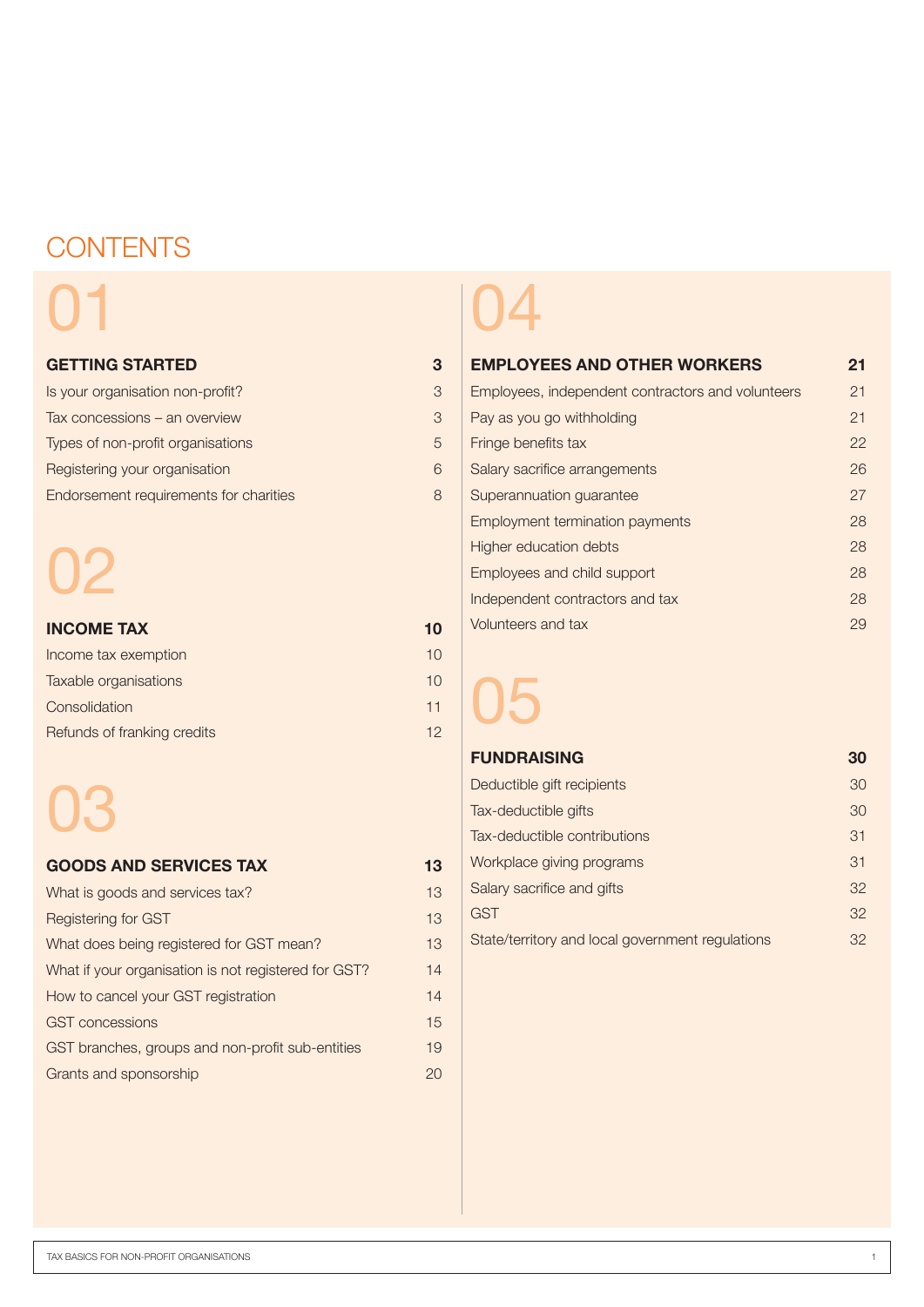# 06

#### RECORD KEEPING, ADMINISTRATION AND PAYMENT 33

| Record keeping                                 | 33 |
|------------------------------------------------|----|
| Bank accounts and tax file number requirements | 33 |
| Proving eligibility for supplier discounts     | 34 |
| Withholding in business transactions           | 34 |
| Reporting and paying tax                       | 36 |
| Budgeting to pay tax                           | 39 |

# 07

| <b>STATE/TERRITORY GOVERNMENT TAXES</b> |    |
|-----------------------------------------|----|
| <b>AND DUTIES</b>                       | 40 |
| Stamp duty                              | 40 |
| Payroll tax                             | 40 |
| Land tax                                | 40 |
| Contact details                         | 41 |
| <b>DEFINITIONS</b>                      | 42 |
| <b>INDEX</b>                            | 46 |
| <b>MORE INFORMATION</b>                 | 48 |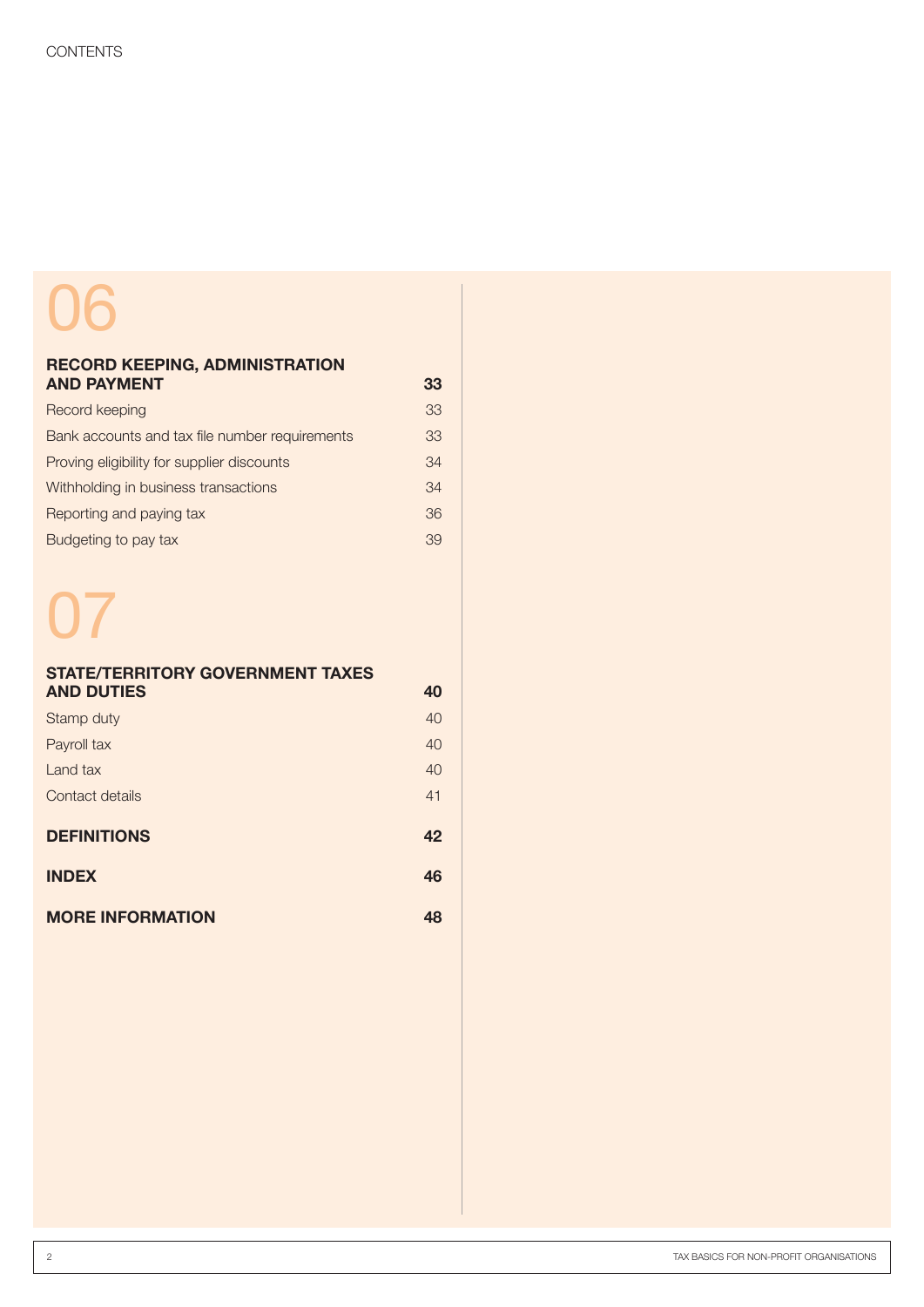### **GETTING STARTED**

■ Endorsement requirements for charities page 8

- Is your organisation non-profit? **page 3**
- Tax concessions an overview **page 3** ■ Types of non-profit organisations **page 5**
- **Registering your organisation page 6**
- 

#### IS YOUR ORGANISATION NON-PROFIT?

Non-profit organisations operate in many areas of society. They can include:

- $n$  church schools
- n churches
- community child care centres
- cultural societies
- $n$  environmental protection societies
- neighbourhood associations
- public museums and libraries
- $\blacksquare$  scholarship funds
- $n$  scientific societies
- $\blacksquare$  scouts
- $\blacksquare$  sports clubs
- $\blacksquare$  surf lifesaving clubs
- $\blacksquare$  traditional service clubs.

A non-profit organisation is an organisation that is not operating for the profit or gain of its individual members, whether these gains would have been direct or indirect. This applies both while the organisation is operating and when it winds up.

Any profit made by the organisation goes back into the operation of the organisation to carry out its purposes and is not distributed to any of its members.

We accept an organisation as non-profit where its constituent or governing documents prevent it from distributing profits or assets for the benefit of particular people – both while it is operating and when it winds up. These documents should contain acceptable clauses showing the organisation's non-profit character. The income tax law does not prescribe the words that a non-profit organisation must have in its constituent documents. The following example clauses would be acceptable, provided that other clauses do not contradict them. The organisation's actions must be consistent with this requirement.

#### EXAMPLE CLAUSES

#### Non-profit clause

'*The assets and income of the organisation shall be applied solely in furtherance of its above-mentioned objects and no portion shall be distributed directly or indirectly to the members of the organisation except as bona fide compensation for services rendered or expenses incurred on behalf of the organisation.*'

#### Dissolution clause

'*In the event of the organisation being dissolved, the amount that remains after such dissolution and the satisfaction of all debts and liabilities shall be transferred to another organisation with similar purposes which is not carried on for the profit or gain of its individual members.*'

A non-profit organisation can still make a profit, but this profit must be used to carry out its purposes and must not be distributed to owners, members or other private people.

#### EXAMPLE

A society makes a \$40,000 profit for the year. It uses this profit to reduce its debts and provide for its activities in the following year.

#### TAX CONCESSIONS – AN OVERVIEW

There is a range of concessions available to non-profit organisations. Few of the concessions apply to all organisations in the non-profit sector – they generally apply to particular types of non-profit organisations.

Table 1 on page 4 provides a summary of tax concessions and the types of non-profit organisations that can access them.

Table 1 groups non-profit organisations as follows:

- $\blacksquare$  registered charities including registered public benevolent institutions and registered health promotion charities
- other non-profit organisations.

The table refers you to more information about each concession.

For an explanation of each type of non-profit organisation, see 'Types of non-profit organisations' on page 5.

There are also concessions for:

- n public and non-profit hospitals and public ambulance services – see 'FBT exemption' on page 24
- $\blacksquare$  religious institutions see 'Religious institutions' on page 25 and 'GST concessions' for charities, gift deductible entities and government schools on pages 15–16
- $\blacksquare$  non-profit companies and live-in residential care workers  $$ see 'Non-profit companies and live-in residential carers' on page 26.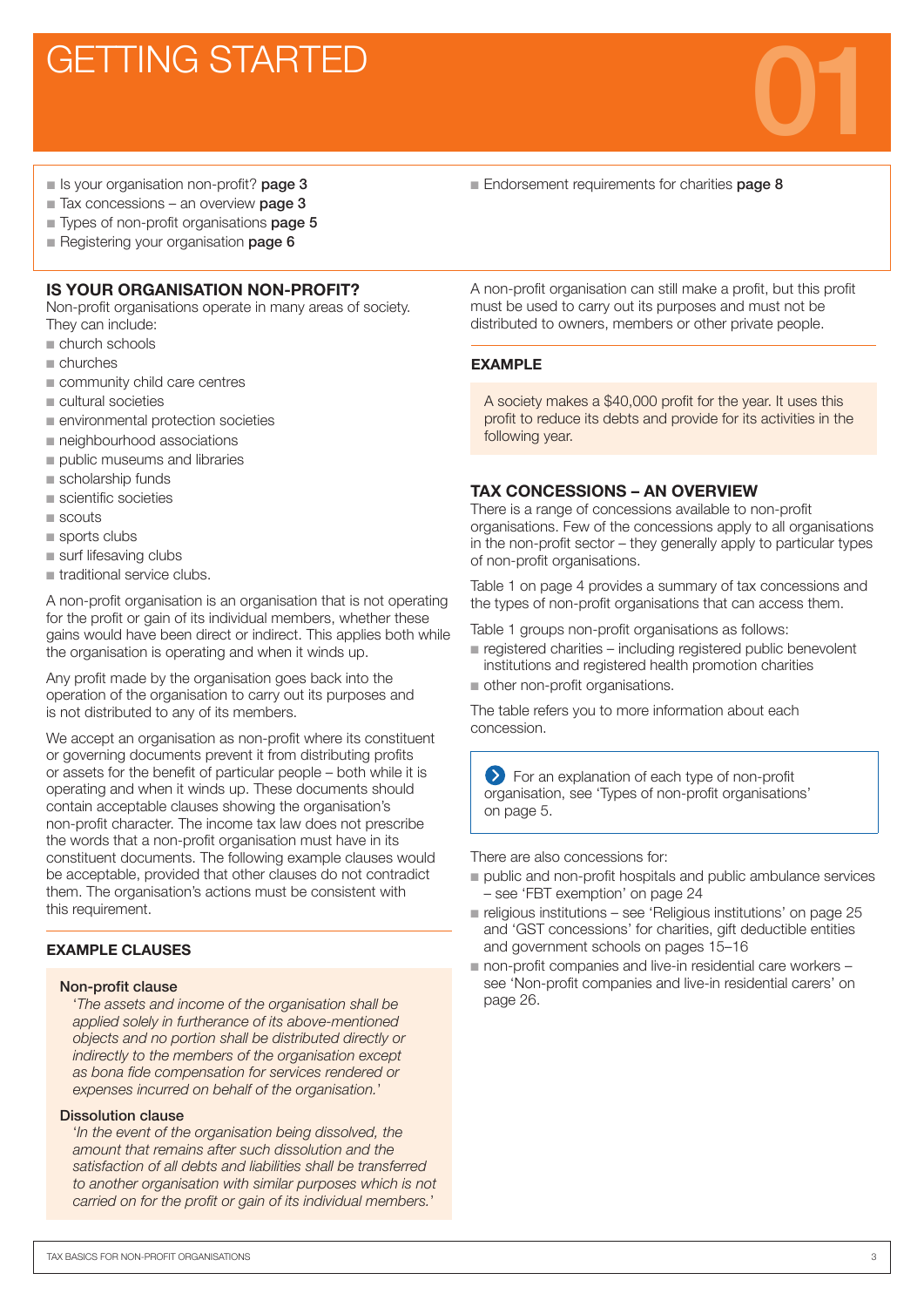$\Box$  It is important to check the notes to table 1, as your organisation may need to meet certain requirements before it can access a concession.

#### TABLE 1: Summary of tax concessions and types of non-profit organisations

|                                                                                       | Types of non-profit organisations                                                         |                                              |                                              |
|---------------------------------------------------------------------------------------|-------------------------------------------------------------------------------------------|----------------------------------------------|----------------------------------------------|
| <b>Tax concessions</b>                                                                | Registered public benevolent<br>institutions and Registered health<br>promotion charities | <b>Registered charities</b>                  | Other non-profit<br>organisations            |
| Income tax exemption<br>$-$ see page 10                                               | $\mathcal{N}^1$                                                                           | $\mathcal{N}^1$                              | $\checkmark$ Certain types only <sup>2</sup> |
| FBT exemption (subject<br>to capping threshold)<br>- see page 24                      | $\mathcal{N}^1$                                                                           |                                              | $\checkmark$ Certain types only <sup>3</sup> |
| FBT rebate - see page 25                                                              |                                                                                           | $\mathcal{N}^8$                              | $\checkmark$ Certain types only <sup>4</sup> |
| <b>GST</b> concessions for<br>charities and gift deductible<br>entities - see page 15 | $\mathcal{I}^1$                                                                           | $\mathcal{N}^1$                              | $\checkmark$ Certain types only <sup>5</sup> |
| GST concessions for non-<br>profit organisations - see<br>page 15                     | $\checkmark$                                                                              | ✓                                            | ✓                                            |
| Deductible gift recipients -<br>see page 30                                           | $\mathcal{N}^6$                                                                           | $\checkmark$ Certain types only <sup>6</sup> | $\checkmark$ Certain types only <sup>6</sup> |
| Refunds of franking credits -<br>see page 12                                          | $\mathcal{J}^7$                                                                           | $\mathcal{J}^7$                              | $\checkmark$ Certain types only <sup>7</sup> |

#### NOTES TO TABLE 1

1 The organisation must be endorsed by us to access this concession – see 'Endorsement requirements for charities' on page 8.

2 Only certain types of non-profit organisations are exempt from income tax. Many non-profit organisations are taxable, but may be entitled to special rules for calculating taxable income, lodging income tax returns and special rates of tax – see 'Income tax exemption' on page 10.

- 3 Public and non-profit hospitals and public ambulance services are eligible for this concession see 'FBT exemption' on page 24.
- 4 Certain non-government non-profit organisations are eligible for this concession see 'FBT rebate' on page 25.
- 5 The organisation must be a deductible gift recipient to access this concession see 'Deductible gift recipients' on page 30.
- 6 The organisation must be endorsed by us as a deductible gift recipient to access this concession. The only organisations that do not need to be endorsed are those listed by name in tax law – see 'Deductible gift recipients' on page 30.
- 7 The organisation must be an entity that is endorsed by us as exempt from income tax or a deductible gift recipient to access this concession – see 'Refunds of franking credits' on page 12.
- 8 The organisation must be endorsed by us to access this concession. Not all registered charities are eligible for this concession – see FBT rebate.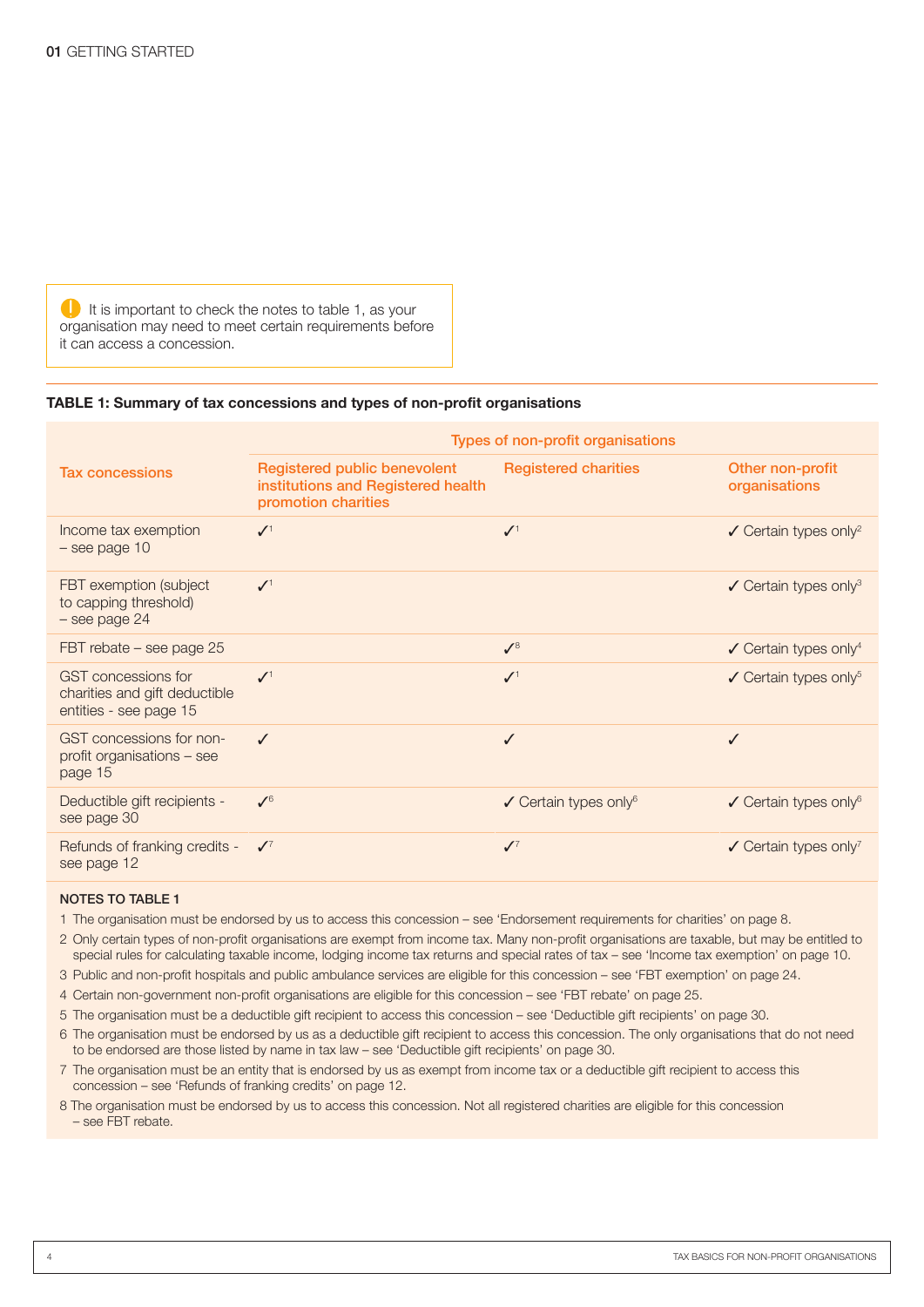#### TYPES OF NON-PROFIT ORGANISATIONS

Concessions are available depending on the type of non-profit organisation. Non-profit organisation types fall within these broad categories:

 $n$  charities

other non-profit organisations.

Charities include public benevolent institutions (PBIs) and health promotion charities (HPCs).

The following diagram shows the relationship between the types of non-profit organisations – note: the diagram does not represent the relative size or population of each type.

#### DIAGRAM 1: Types of non-profit organisations



#### **Charities**

ACNC registration is a prerequisite for charities including PBIs and HPCs to access charity tax concessions.

For information on these entities, refer to the information on ato.gov.au

- $\blacksquare$  Is your organisation a charity? (QC 16641)
- Is your organisation a public benevolent institution? (QC 16714)
- Is your organisation a health promotion charity? (QC 16713)

Visit **ato.gov.au** and type in the quick code (QC) number to find this information quickly. You can also find information on the definition of charity, PBI and HPC on the ACNC's website acnc.gov.au

#### Other non-profit organisations

Other non-profit organisations are non-profit organisations that are not charities.

Other non-profit organisations include sports clubs, community service groups and recreational clubs.

A non-profit organisation is an organisation that is not operating for the profit or gain of its individual members, whether these gains would have been direct or indirect. This applies both while the organisation is operating and when it winds up.

Any profit made by the organisation goes back into the operation of the organisation to carry out its purposes and is not distributed to any of its members.

We accept an organisation as non-profit if its constitution or governing documents prevent it from distributing profits or assets for the benefit of particular people – both while it is operating and when it winds up.

For more information about non-profit organisations, refer to *Is your organisation non-profit?* (QC 16640).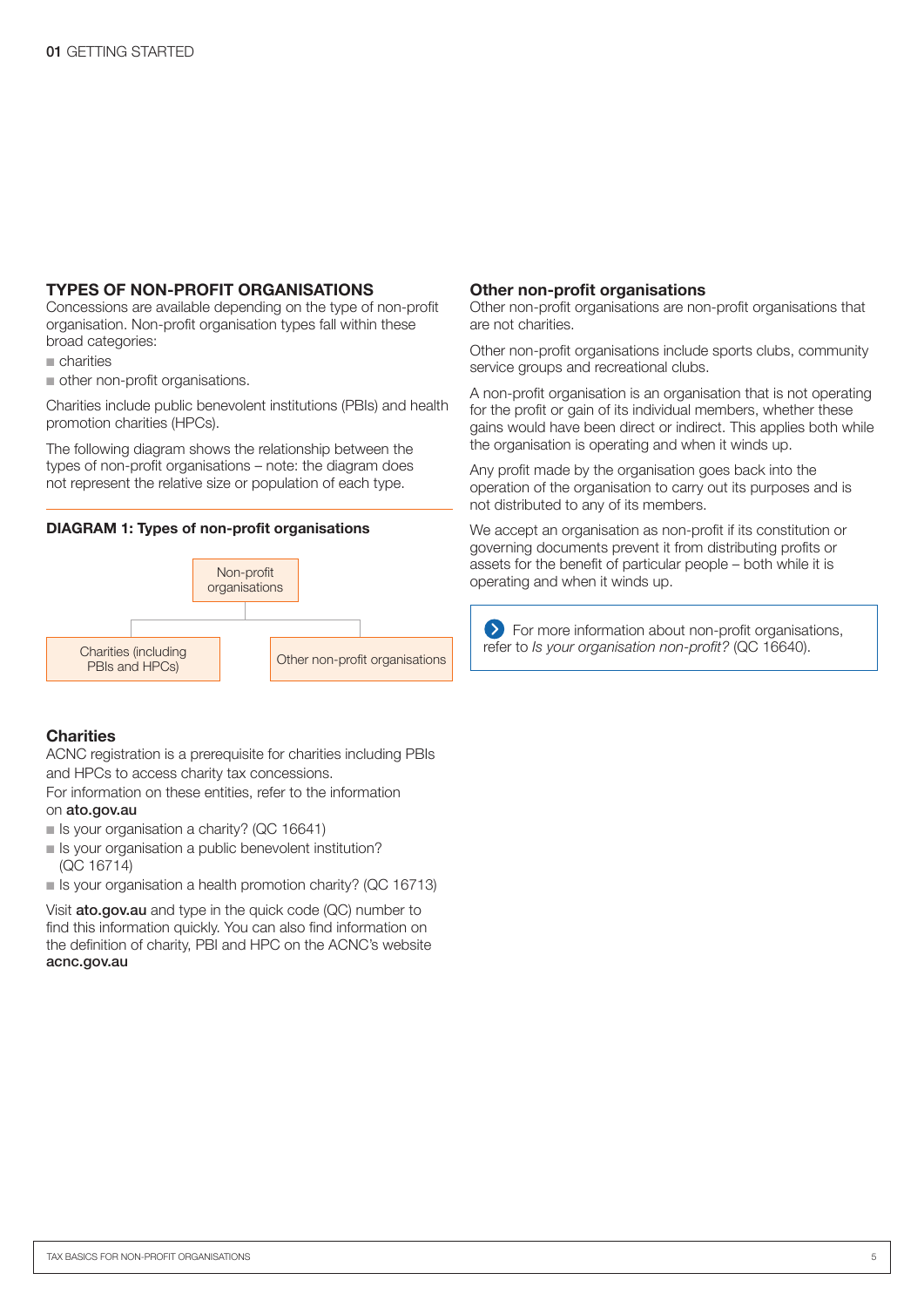#### REGISTERING YOUR ORGANISATION

To access various concessions and comply with your organisation's tax obligations, your organisation may need to register for an Australian business number (ABN), goods and services tax (GST), fringe benefits tax (FBT), pay as you go (PAYG) withholding or other taxes.

Charities, including PBIs and HPCs, need to be registered with the ACNC to access charity tax concessions.

#### What is an ABN?

An ABN is a single identifier that non-profit organisations use to:

- n register for GST and claim GST credits
- n register for PAYG withholding
- n deal with investment bodies
- n apply to us for endorsement as a deductible gift recipient, tax concession charity
- $\blacksquare$  interact with other government departments, agencies and authorities
- $\blacksquare$  interact with us on other taxes, such as FBT.

Your organisation's ABN registration details become part of the Australian Business Register. The publicly available information on this register allows people to find out whether the entities they are dealing with:

- $n$  have an ABN
- n are registered for GST
- n are endorsed charities and/or are endorsed as deductible gift recipients.

#### Who is entitled to an ABN?

To be entitled to an ABN, your organisation must be one or more of the following:

- $\blacksquare$  a company registered under the *Corporations Act 2001*
- $\blacksquare$  an entity carrying on an enterprise in Australia
- $\blacksquare$  an entity that, in the course or furtherance of carrying on an enterprise, makes supplies that are connected with Australia
- a government entity
- $\blacksquare$  a non-profit sub-entity for GST purposes
- a superannuation fund.

Entities can include charities, non-profit clubs, societies and associations.

An enterprise includes an activity or series of activities performed by any of the following:

- $a$  charity
- a gift deductible entity.

**T** Your organisation must have an ABN if it is seeking endorsement as one or more of the following:

- $a$  as a tax concession charity
- $a$  as a deductible gift recipient.

#### How does your organisation apply for an ABN?

Your organisation can apply for an ABN in any of the following ways:

- electronically through
	- the Australian Business Register at **abr.gov.au**
	- the Australian Government business website business.gov.au where you can also manage other government obligations
- on a paper form, available by phoning us on 13 28 66
- n through a tax agent, who will lodge an application using the electronic lodgment system.

**EXECUTE:** For more information about ABNs, refer to:

- *Australian business number (ABN)* (QC 16185)
- **ABN registration (QC 16291).**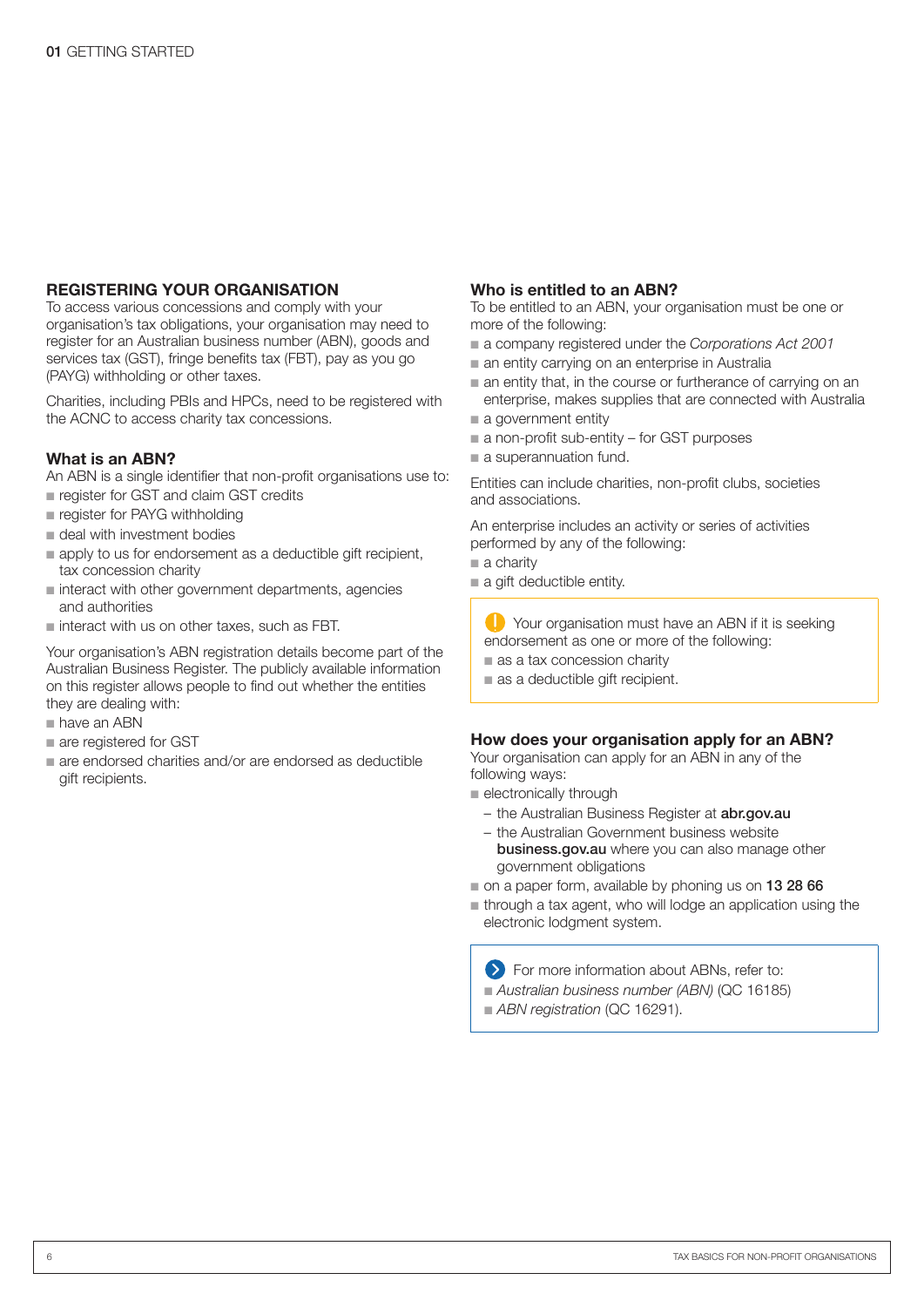#### Registering for GST and other taxes

If your organisation needs to register for GST, FBT or PAYG withholding, it can do so by selecting these options on the ABN application form.

If your organisation already has an ABN and needs to register for GST or other taxes (excluding FBT), you will need to complete the form *Add a new business account* (NAT 2954). You can obtain this form by:

- $p$  phoning 13 28 66
- visiting our website at ato.gov.au

Your organisation can register for FBT using the *Application*  to register for fringe benefits tax (QC 27382).

For information about what taxes your organisation should register for, see:

- Goods and services tax' on page 13
- 'Pay as you go withholding' on page 21 (for withholding from payments to employees) and page 34 (for withholding in business transactions)
- Finge benefits tax' on page 22.

#### Keep your organisation's registration details up-to-date

Your organisation's ABN details are recorded on the Australian Business Register and we use them in dealings with your organisation. The register includes information such as your organisation's postal address, and helps us identify your authorised contact people. It is important that the information we have is accurate and up-to-date.

As many non-profit organisations elect office bearers for an annual term, their authorised contact people often change from year to year. You need to notify us of any changes to your organisation's registration details. This helps us to protect your organisation's privacy and provide office bearers with access to the information they need to perform their duties.

We suggest your organisation includes updating the register as an agenda item in its annual general meeting.

For more information refer to *How do I ensure the ATO can speak to my organisation's representative?* (NAT 7605).

#### **PUBLIC OFFICER**

If your organisation is a company or unincorporated association carrying on business in Australia, you need to appoint a public officer.

You also need a public officer if your organisation is deriving income in Australia from property – for example, interest, rent or dividends.

The position of public officer must always be filled. Under the law, a change in public officer must be notified within 28 days of your organisation becoming aware of the change.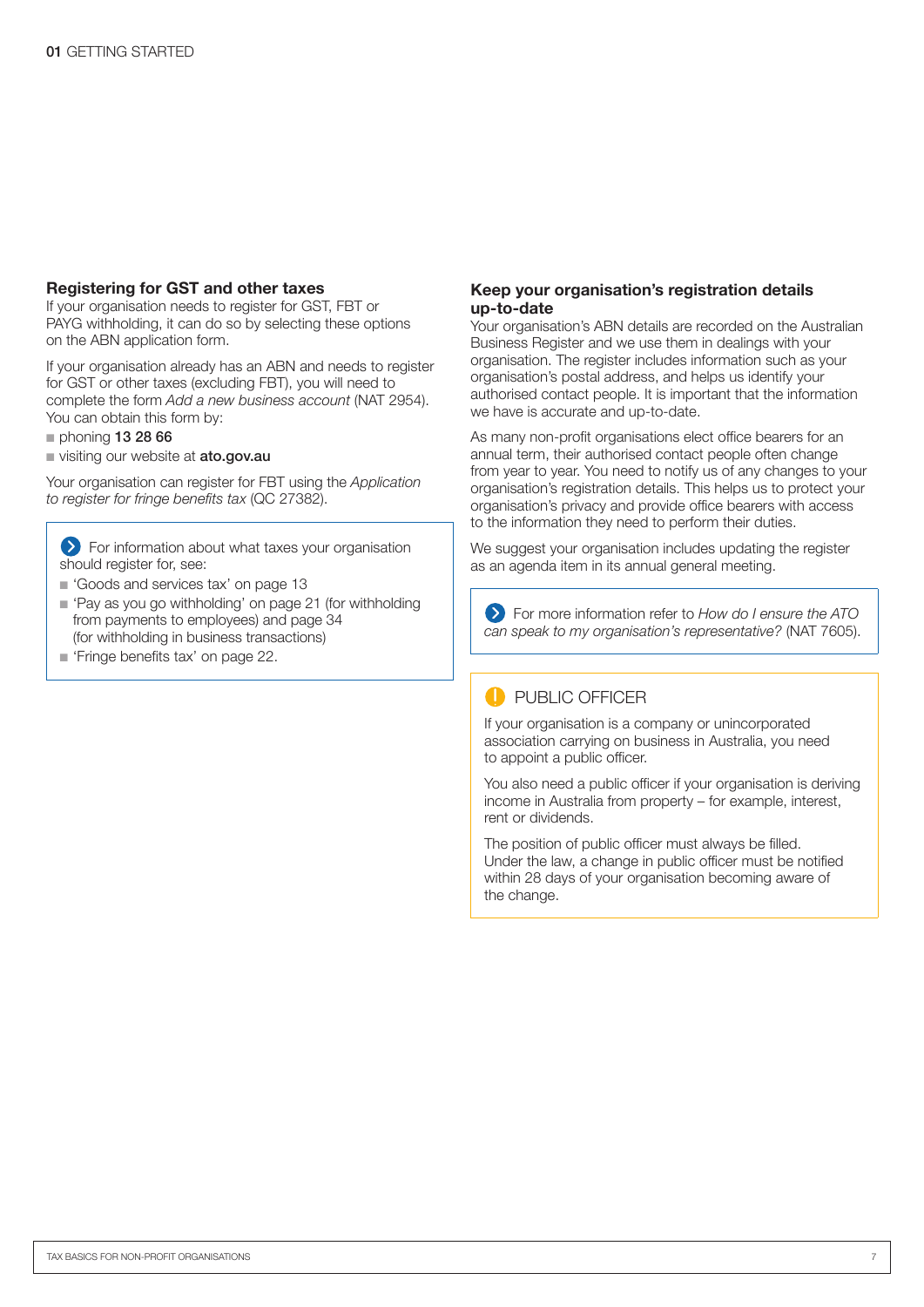#### Cancelling your organisation's registration

If your organisation's circumstances change, you may need to cancel its registration for one or more taxes.

You will need to complete the form *Application to cancel registration* (NAT 2955) to cancel your organisation's registration for:

- $A$ BN
- $\Box$  GST
- uxury car tax
- $\blacksquare$  wine equalisation tax
- pay as you go withholding
- un fuel tax credits.

**EXT** For more information about cancelling registration and to obtain the application form:

- $p$  phone 13 28 66
- visit our website at ato.gov.au

#### ENDORSEMENT REQUIREMENTS FOR CHARITIES

Charities must be endorsed by us to be exempt from income tax.

Charities also need to be endorsed if they want to access charity concessions under the GST and FBT laws.

An organisation's endorsement details are recorded on the Australian Business Register at **abr.business.gov.au** 

The following information is publicly available on the register:

- $n$  the organisation's entity type registered charity, public benevolent institution or health promotion charity
- $\blacksquare$  the tax concessions the organisation has been endorsed to access
- the date of effect for each endorsement.

#### Applying for endorsement

Before an organisation can apply for endorsement it must have an ABN. If your organisation is a charity, you must also be registered with the ACNC to apply for endorsement to access charity tax concessions.

If your organisation does not have an ABN, see *Registering your organisation* on page 7.

If your organisation is a charity and is not registered with the ACNC, visit acnc.gov.au

If your organisation is registered with the ACNC, you can apply directly to us to be endorsed to access charity tax concessions. For more information, refer to *Application for endorsement as a tax concession charity* (NAT 10651).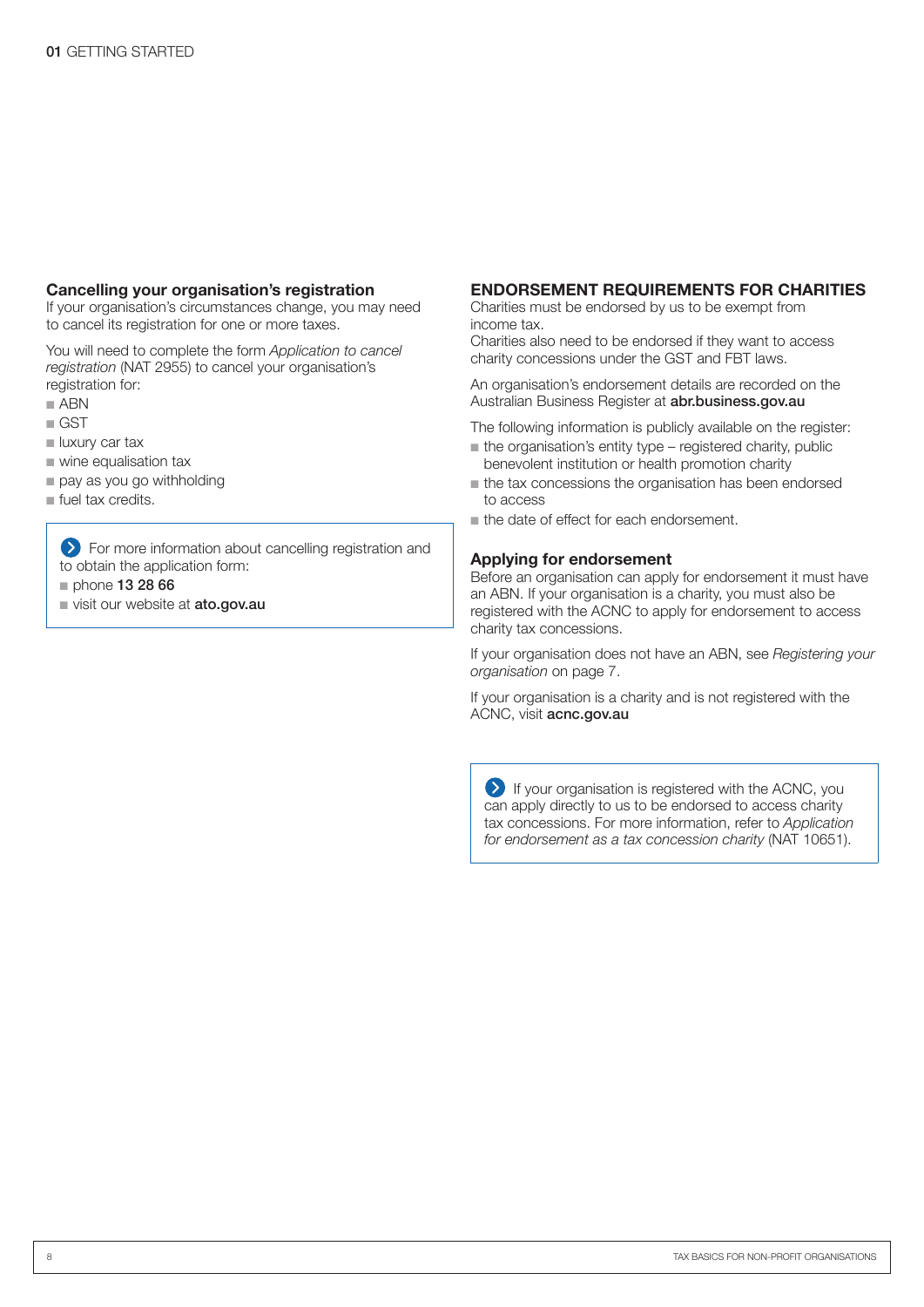#### Endorsement is different to registration

Endorsement provides an organisation with access to concessions. For example, an organisation that is endorsed to access income tax exemption is exempt from paying income tax, removing the need to lodge income tax returns.

If an organisation is registered for a tax, it is generally a payer of that tax. However, endorsement to access tax concessions can often reduce the amount payable. For example, a charity that is endorsed to access the FBT rebate is entitled to a rebate equal to 48% of the gross FBT payable (subject to capping thresholds).

There will be situations where an organisation is both endorsed and registered for a tax. For example, a GST endorsed charity that exceeds the relevant registration turnover threshold must register for GST.

To receive the practical benefit of some charity concessions, a charity must be endorsed and registered for a tax. For example, a charity that is endorsed to access GST charity concessions is entitled to GST credits when it reimburses a volunteer for expenses directly related to the volunteer's activities for the charity. The endorsed charity must also be registered for GST to claim these credits.

#### Tax-deductible gifts

Being endorsed as a TCC does not entitle an organisation to receive tax-deductible gifts.

There is a separate endorsement process for organisations seeking DGR status – see 'Fundraising' on page 30.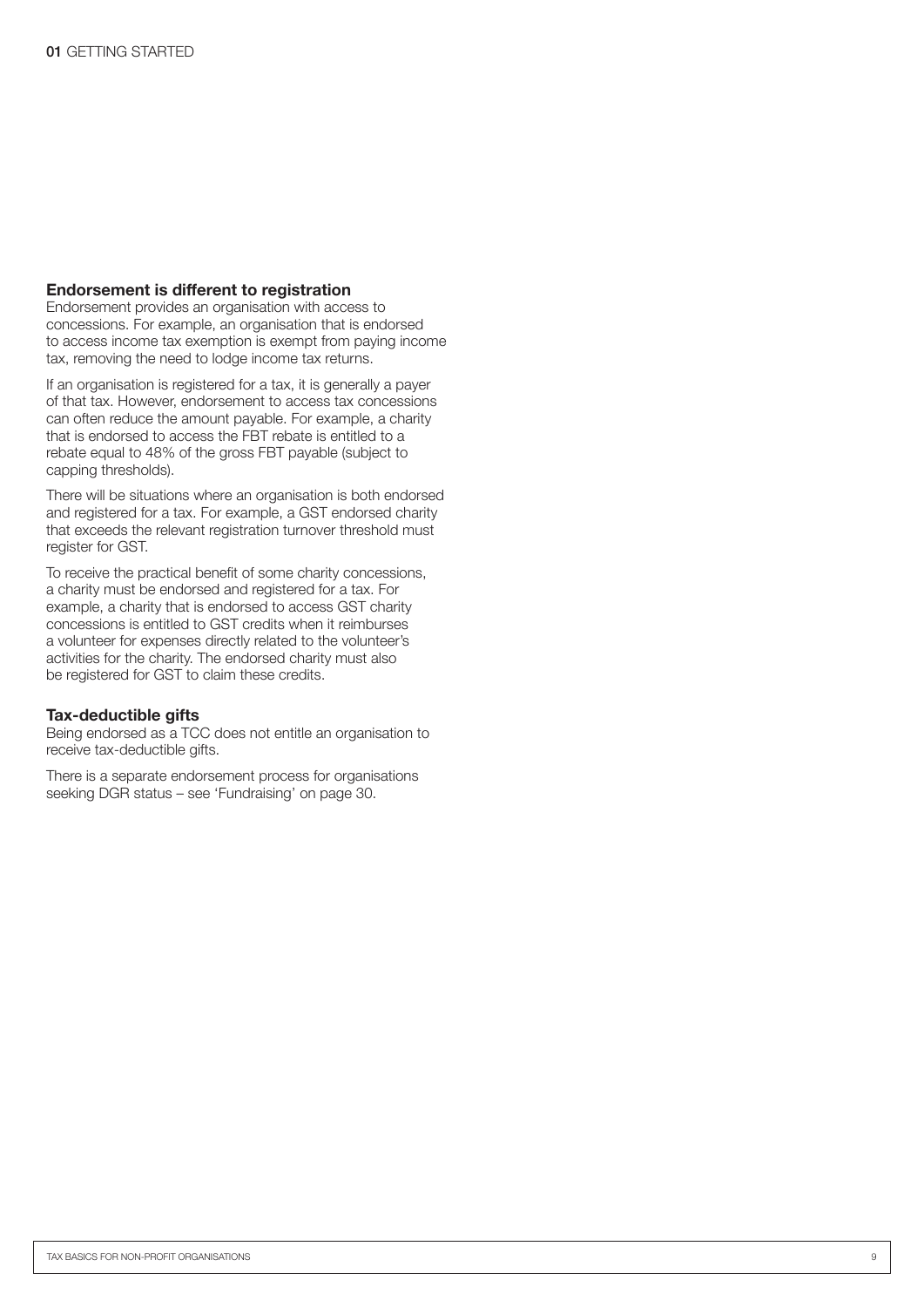

- Income tax exemption **page 10**
- Taxable organisations **page 10**
- Consolidation page 11
- Refunds of franking credits page 12

#### INCOME TAX EXEMPTION

Whether a non-profit organisation has to pay income tax will depend on whether or not the organisation is exempt from income tax.

Only certain categories of organisation are exempt from income tax. They come from these broad groups:

- n registered charities
- community service organisations
- cultural organisations
- $\blacksquare$  educational organisations
- **n** employment organisations
- **n** health organisations
- **n** resource development organisations
- scientific organisations
- sporting organisations.

#### How do you work out if your organisation is exempt?

Charities must be endorsed by us to be exempt from income tax.

For more information see 'Charities' on page 5.

For more information about endorsement requirements, see 'Endorsement requirements for charities on page 8.

Other organisations can self-assess whether they are exempt from income tax, see 'Other non-profit organisations' on page 6.

#### **Charities**

There is a system of endorsement under which charities must apply to us to be exempt from income tax:

n Charities that are endorsed to access income tax exemption are referred to as tax concession charities (TCCs).

If we notify you that your charity is endorsed as exempt from income tax all of the following apply:

- $\blacksquare$  it does not need to lodge income tax returns, unless specifically asked to do so
- n it will need to regularly review whether it is entitled to endorsement
- $\blacksquare$  it must tell us if it ceases to be entitled.

#### Other non-profit organisations

Organisations that are not charities can self-assess their entitlement to income tax exemption. They do not need to be endorsed by us to be exempt from income tax. Most have additional tests and rules that must be met before the organisation can be exempt.

If you work out that your organisation meets all the requirements for income tax exemption, all of the following applies:

- $\blacksquare$  your organisation will not need to pay income tax, capital gains tax or lodge income tax returns, unless specifically asked to do so
- vou do not need to get confirmation of this exemption from us
- **p** you should carry out a yearly review to check if your organisation is still exempt – you should also do this when there are major changes to your organisation's structure or activities.

**EX** For more information about the requirements for the exempt categories (including the tests that have to be passed), refer to the *Income tax guide for non-profit organisations* (NAT 7967).

If your non-profit organisation is not exempt from income tax, it is taxable.

**EXECUTE:** For more information see the following section, 'Taxable organisations'.

#### TAXABLE ORGANISATIONS

Taxable non-profit organisations are generally treated as companies for income tax purposes, whether or not they are incorporated.

If your organisation is prohibited by the terms of its constituent documents from making any distributions – whether in money, property or otherwise – to its members, it is treated as a non-profit company. It will have the benefit of special rules for calculating taxable income, lodging income tax returns and special rates of income tax.

If you are not sure whether your organisation is non-profit, see 'Is your organisation non-profit?' on page 3.

If your organisation does not meet the non-profit requirement, it must lodge an income tax return each year, regardless of its taxable income. It will have the same rates of tax applied as other taxable companies.

**C** To work out if your taxable organisation needs to lodge an annual income tax return, refer to *Mutuality and taxable income* (NAT 73436), which will help you calculate your organisation's taxable income, including how to treat mutual dealings with your members.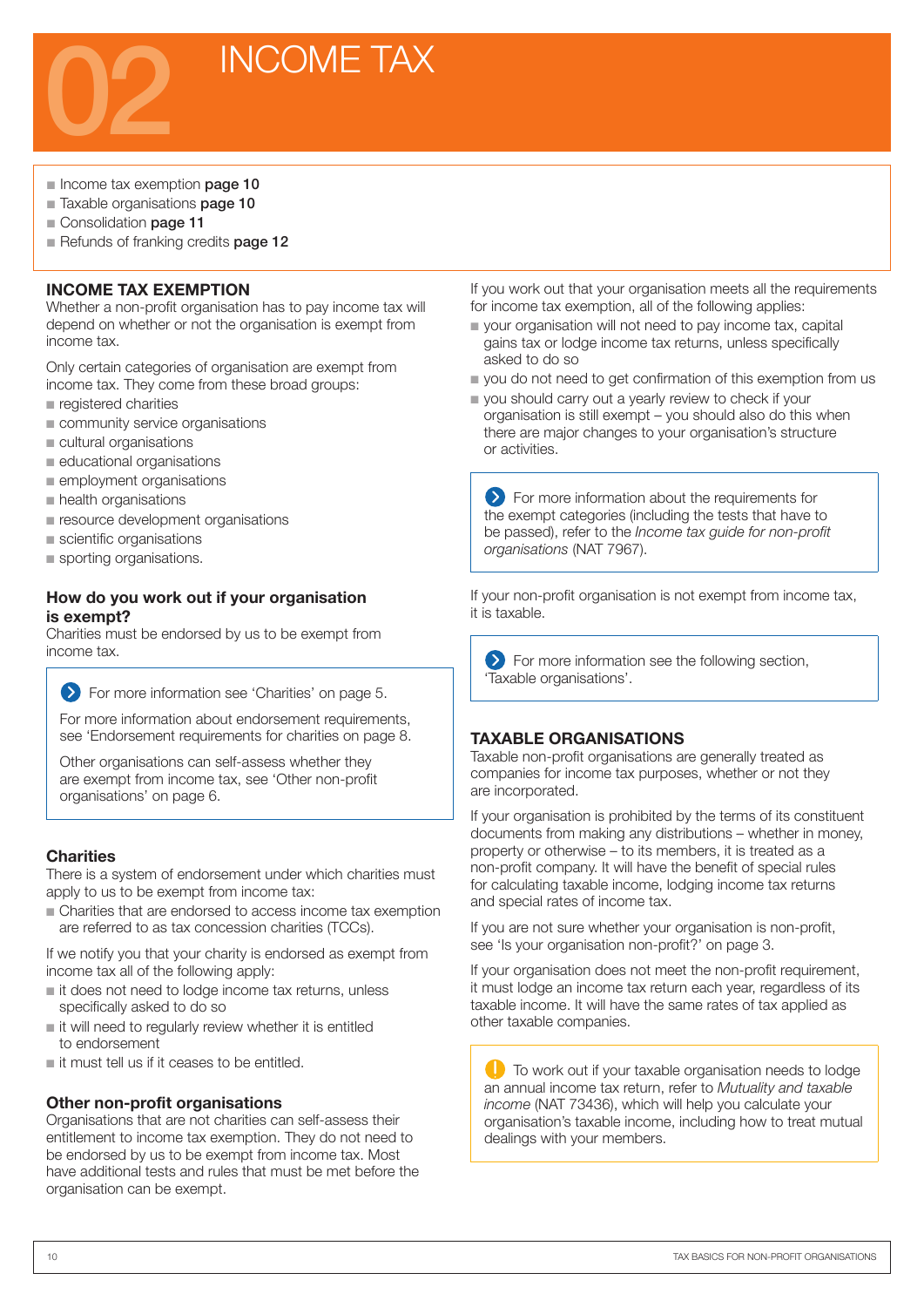#### Capital gains tax

Capital gains tax (CGT) applies to non-profit clubs, societies and associations that are treated as companies for income tax purposes in the same way as it does for other companies that pay income tax.

CGT is the tax a person or organisation pays on any capital gain it makes and includes in its annual income tax return. There is no separate tax on capital gains – it is just a component of income tax. An organisation is taxed on its net capital gain at the company tax rate.

For more information about how to work out your taxable organisation's net capital gain or net capital loss, refer to the *Guide to capital gains tax* (NAT 4151).

Some of the particular CGT issues that can affect non-profit organisations include:

- $\blacksquare$  the sale of assets used in carrying on its activities
- n changes to the form of an organisation's incorporation
- $n$  the amalgamation of organisations
- n the availability of CGT concessions, such as the small business concessions.

 For more information about CGT, refer to the 'Other tax issues' section in *Mutuality and taxable income* (NAT 73436).

#### Pay as you go instalments

Pay as you go (PAYG) instalments is a system for paying amounts towards the expected tax liability on your business and investment income for the financial year.

Each year, after your organisation has lodged its annual tax return, we work out what your organisation's total tax liability is and credit its PAYG instalments against this amount. We work out the **actual** tax liability when we assess your organisation's annual income tax return. Then we credit the PAYG instalments for the year against your organisation's assessment to determine whether it owes more tax or whether it is owed a refund.

If your organisation needs to pay PAYG instalments, we will write to you and notify you of an instalment rate. We calculate the instalment rate from information in your organisation's latest income tax return.

PAYG instalments are generally paid quarterly, but some organisations choose to pay an annual instalment.

Quarterly PAYG instalments are reported and paid on an activity statement or instalment notice. Annual instalments are reported and paid on an annual instalment notice.

Most organisations also have a choice of using either the instalment amount we have worked out for them or an amount based on their instalment rate multiplied by their current business and investment income.

If your organisation has to pay PAYG instalments, we will tell you which options are available to you and ask you to choose the option you want to use.

#### **CONSOLIDATION**

Wholly-owned corporate groups may have the option of consolidating for income tax. Consolidation is optional but cannot be reversed. The consolidated group operates as a single entity for income tax purposes, lodging a single income tax return and paying a single set of PAYG instalments.

When a group consolidates, it is a 'one in, all in' situation, in which all of the head company's eligible wholly-owned subsidiary members become part of the group.

The following entities (which receive special tax treatment compared with ordinary Australian-resident companies) cannot be a head company or subsidiary member of a consolidated group:

- $\blacksquare$  exempt entities that is, total ordinary and statutory income is exempt
- pooled development funds
- $\blacksquare$  film licensed investment companies
- $\blacksquare$  certain credit unions.

Other entities specifically excluded from being a subsidiary member of a consolidated group are:

- non-profit companies
- $r$  trusts that are complying and non-complying superannuation entities
- $\blacksquare$  trusts that are non-complying approved deposit funds.

While a non-profit company can be the head company of a consolidated group, it cannot be a subsidiary member.

For more information about consolidation, refer to the *Consolidation reference manual* (QC 17069).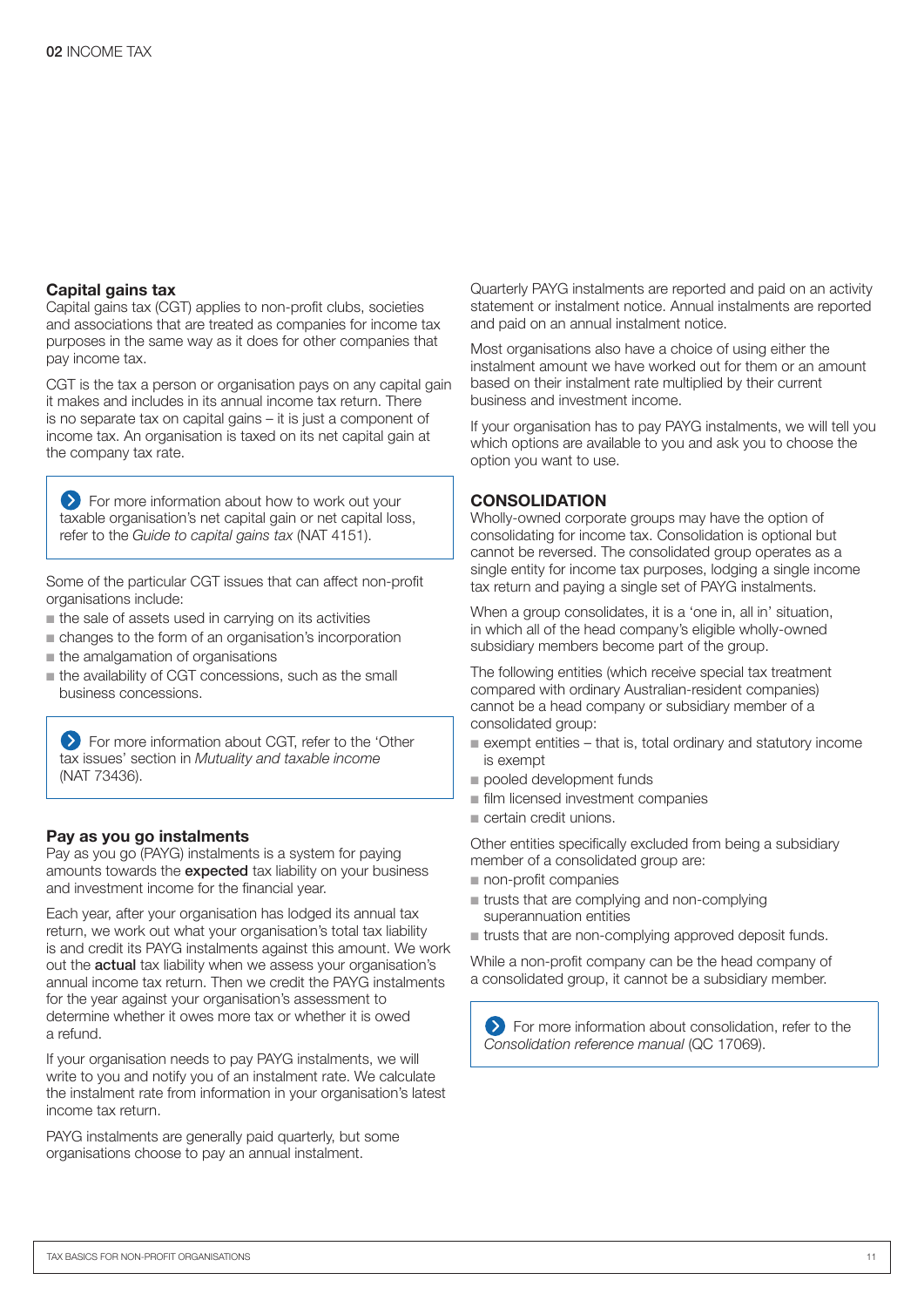#### REFUNDS OF FRANKING CREDITS

Franking credits attached to franked dividends received by the following organisations may be refundable, provided the eligibility criteria are met:

- $\blacksquare$  registered charities that are exempt from income tax
- deductible gift recipients (DGRs)
- $\blacksquare$  developing country relief funds
- n exempt institutions that are eligible for a refund under a Commonwealth law other than the income tax law.

Franking credits arise for shareholders when certain Australian-resident companies pay income tax on their taxable income and distribute their after-tax profits by way of franked dividends. These franked dividends have franking credits attached. Franked dividends are received either directly as a shareholder or indirectly as a beneficiary of a trust.

Organisations that receive a dividend from a New Zealand company with Australian franking credits attached to it will be able to obtain a refund of those credits, if they would have been able to had the dividend been paid by an Australian company.

New Zealand franking credits cannot be claimed.

If the New Zealand company that paid the dividend has not specified that the franking credit is Australian, you should contact the company to work out whether the franking credit is an Australian or New Zealand franking credit. In most cases, if it is not specified as Australian, it will be a New Zealand franking credit.

To be eligible for a refund of franking credits, a non-profit organisation must have an ABN, be a resident and satisfy at least one of the following:

- $\blacksquare$  be a registered charity endorsed by us to access income tax exemption
- $\blacksquare$  be endorsed by us as a DGR in its own right
- n be specifically named as a DGR in the *Income Tax Assessment Act 1997*.

Public funds declared by the Treasurer to be a developing country relief fund are also eligible for a refund of franking credits.

**S** For more information about franking credits, refer to Franking credit essentials ato.gov.au/non-profit/franking-credits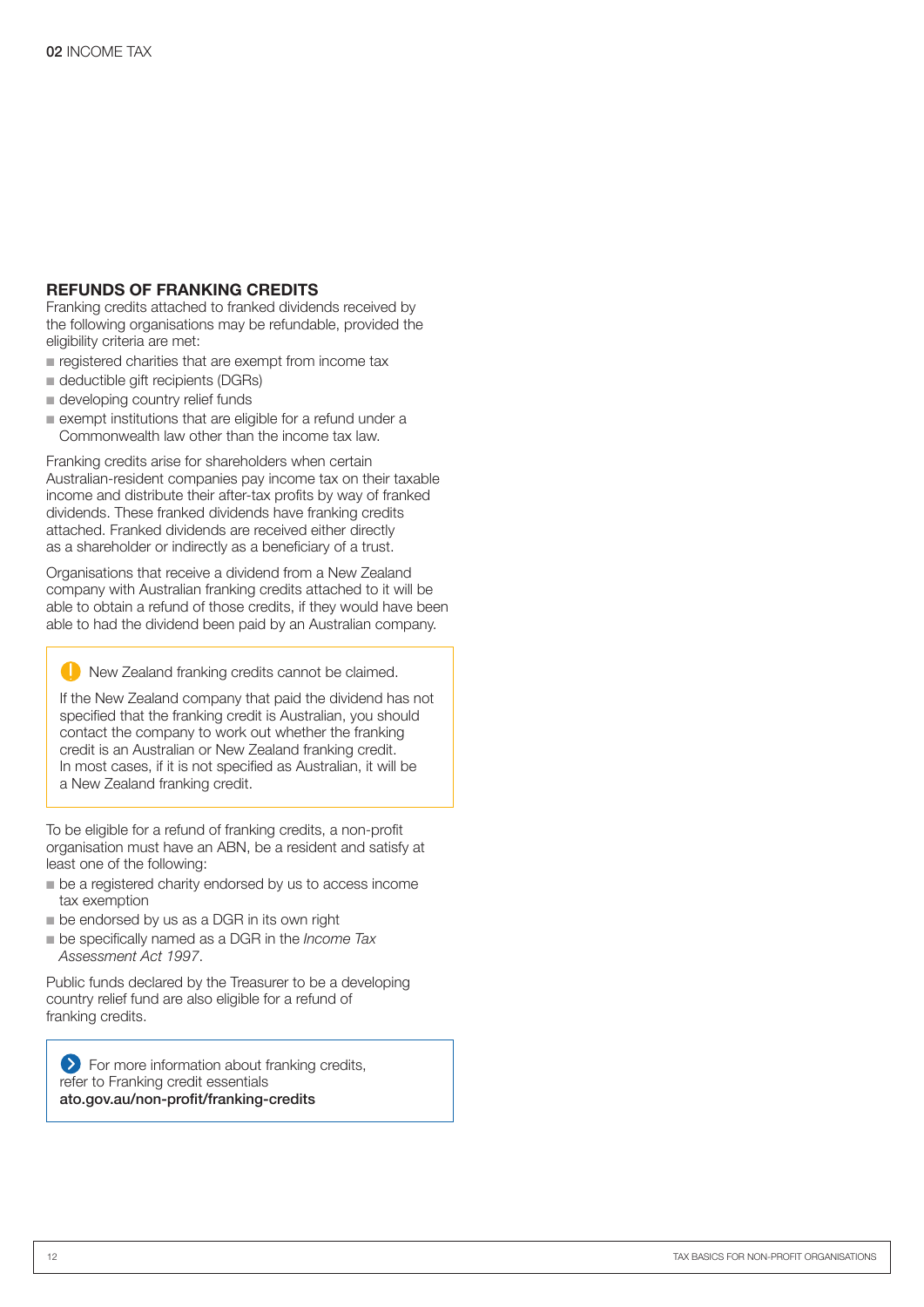### GOODS AND SERVICES TAX



- What is goods and services tax? **page 13**
- Registering for GST page 13
- What does being registered for GST mean? page 13
- What if your organisation is not registered for GST? page 14
	- $\Box$  In this chapter when we say:
	- GST turnover, we mean the turnover figure you use to work out if you need to be registered for GST
	- GST credit, we mean the GST term input tax credit
	- **n payment** (made or received), we mean the GST term consideration
	- $\blacksquare$  purchases, we mean the GST term acquisitions
	- sales, we mean the GST term supplies.

#### WHAT IS GOODS AND SERVICES TAX?

Goods and services tax (GST) is a broad-based tax of 10% on the sale of most goods, services and anything else consumed in Australia.

GST is a tax on transactions. Where a non-profit organisation is registered (or required to be registered) for GST, the price of most sales of goods and services and anything else will be inclusive of GST. Similarly, the organisation may be entitled to claim GST credits on the purchases it makes in carrying out its activities.

#### REGISTERING FOR GST

If your non-profit organisation has a GST turnover of \$150,000 or more (or \$75,000 for organisations that are not non-profit), it must register for GST.

If your organisation has a GST turnover of less than \$150,000, it can choose to register for GST. The decision to voluntarily register for GST should be made based on the administrative needs of your organisation.

Generally, an organisation that registers for GST must then stay registered for at least 12 months, even if its GST turnover is less than \$150,000.

#### Calculating your organisation's GST turnover

An organisation's GST turnover is its gross income, excluding all of the following:

- GST included in sales
- n input taxed sales
- sales not connected with an enterprise that your organisation carries on
- sales not connected with Australia.
- How to cancel your GST registration page 14
- GST concessions **page 15**
- GST branches, groups and non-profit sub-entities page 19
- Grants and sponsorship page 20

If your organisation is not registered for GST, it will need to look at its GST turnover each month to make sure its GST turnover is not going to be \$150,000 or more. Your organisation's GST turnover is \$150,000 or more if either of the following applies:

- $\blacksquare$  its turnover for the current month and the previous 11 months is \$150,000 or more – and we are not satisfied that its turnover for the current month and the next 11 months is likely to be less than \$150,000
- $\blacksquare$  its turnover for the current month and the next 11 months is likely to be \$150,000 or more.

Generally, if your organisation's GST turnover is \$150,000 or more, it must register for GST within 21 days of the GST turnover meeting the \$150,000 GST registration threshold.

#### How to register

To register for GST your organisation needs to complete an application form.

Before your organisation can register for GST it must have an ABN. If your organisation does not have an ABN you can apply for an ABN and register for GST by completing *ABN registration for companies, partnerships, trusts and other organisations* (NAT 2939).

If your organisation already has an ABN, it can register for GST by completing *Add a new business account* (NAT 2954).

**EXECUTE:** For more information about registering for GST, see 'Registering your organisation' on page 7.

#### WHAT DOES BEING REGISTERED FOR GST MEAN?

If your organisation is registered (or required to be registered) for GST, it generally includes GST in the price of most goods and services and anything else it sells. These sales are called taxable sales. See 'Taxable sales' on page 14.

There are other types of sales where your organisation does not include GST in the price. These are called GST-free sales and input taxed sales. See 'GST-free sales' and 'Input taxed sales' on page 14.

Being registered for GST means that your organisation:

- $\blacksquare$  must pay the GST it has collected from its sales to us
- $\blacksquare$  can claim GST credits for any GST included in the price of its business purchases
- $\blacksquare$  must complete an activity statement to report its taxable sales and claim GST credits.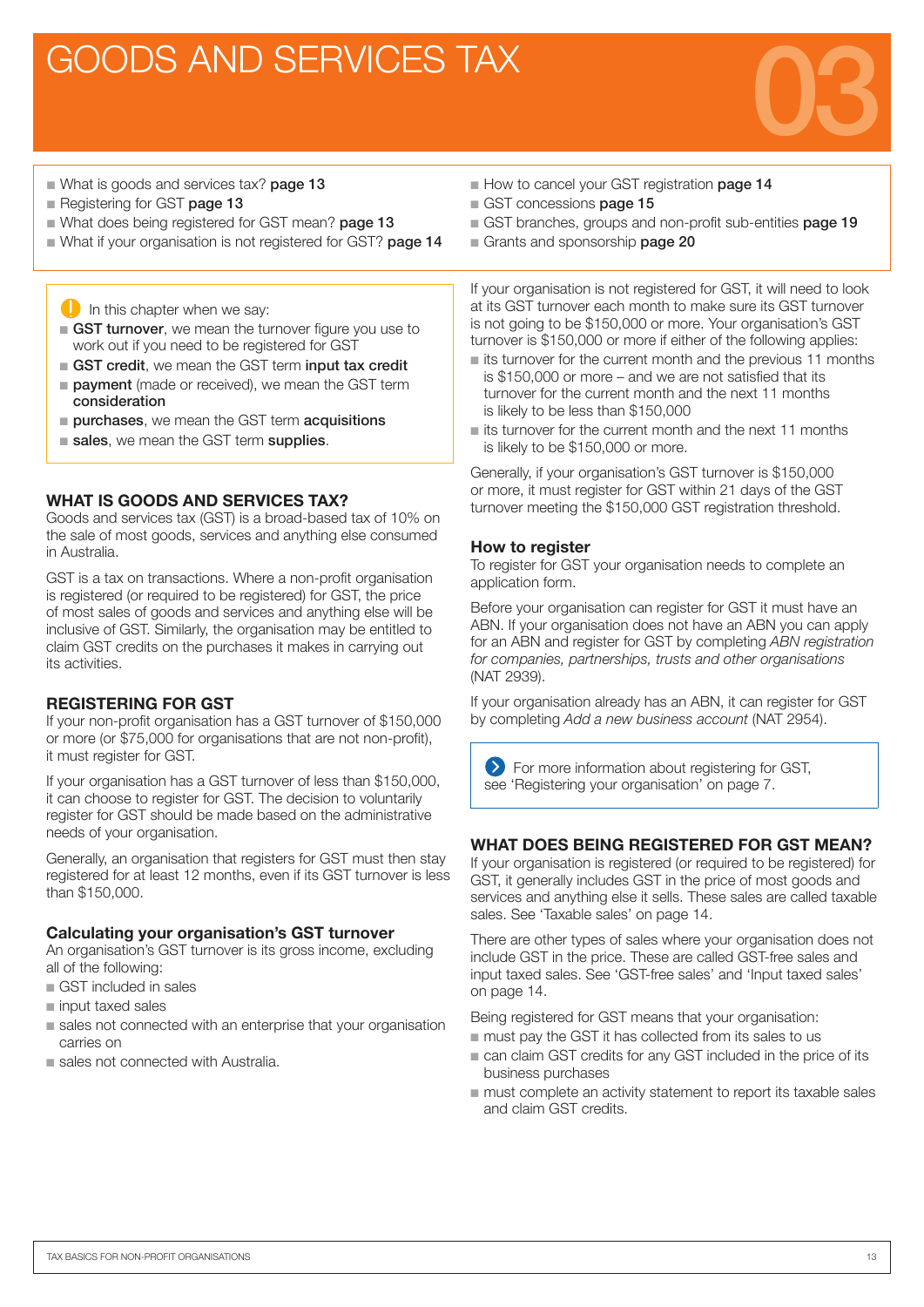**EXT** For more information about accounting for GST, see 'Record keeping, administration and payment' on page 33.

For more information about meeting your GST reporting obligations, refer to *GST for small business* (NAT 3014).

#### Taxable sales

If your organisation makes a taxable sale, the price includes GST. Your organisation makes a taxable sale if it is registered (or required to be registered) for GST and:

- vou make the sale for payment
- vou make the sale as part of the organisation's activities
- $n$  the sale is connected with Australia
- the sale is not GST-free or input taxed.

The GST included in the price of a taxable sale is equal to 1/11th of the sale price.

Your organisation can claim GST credits for the GST included in the price of purchases it uses to make a taxable sale.

#### GST-free sales

If your organisation makes a GST-free sale, it does not include GST in the price. GST-free sales include:

- n basic food items such as fruit and vegetables, meat, bread and plain milk
- some education, child care and health services
- some exports.

Your organisation can claim GST credits for the GST included in the price of purchases it uses to make a GST-free sale.

#### Input taxed sales

If your organisation makes an input taxed sale, it does not include GST in the price. Input taxed sales include:

- $\blacksquare$  the sale of residential property (unless it is new)
- **n** leasing of residential property
- $\blacksquare$  financial transactions, such as providing a loan.

Your organisation cannot claim GST credits for the GST included in the price of purchases it uses to make an input taxed sale.

#### Collecting and claiming GST on different types of sales

It is important to understand which type of sales your organisation makes because this affects whether your organisation collects GST on the sale or if it can claim GST credits on the purchase – see the table below.

#### TABLE 2: Collecting and claiming GST on different types of sales

| <b>Type of sale</b> | Do you<br>collect GST? | Can you claim<br><b>GST</b> credits? |
|---------------------|------------------------|--------------------------------------|
| Taxable             | Yes                    | Yes                                  |
| GST-free            | No.                    | Yes                                  |
| Input taxed         | No                     | No.                                  |

#### WHAT IF YOUR ORGANISATION IS NOT REGISTERED FOR GST?

If your organisation is not registered and is not required to be registered for GST, GST is not included in the price of its sales and it cannot claim GST credits for the GST included in the price of purchases it makes in carrying on its activities.

#### HOW TO CANCEL YOUR GST REGISTRATION

You may cancel your non-profit organisation's GST registration if your organisation meets all of the following requirements:

- n has been registered for at least 12 months
- n has a GST turnover of below \$150,000
- $n$  has applied for cancellation of the registration.

Under certain circumstances, your organisation's GST registration may be cancelled if the registration has been in place for less than 12 months.

Where your organisation has purchased a business asset on which you have claimed a GST credit, you may need to repay some or all the credit on cancellation of your GST registration.

For more information refer to *Leaving the GST system* (NAT 14829).

To cancel your GST registration, complete the *Application*  to cancel registration (NAT 2955).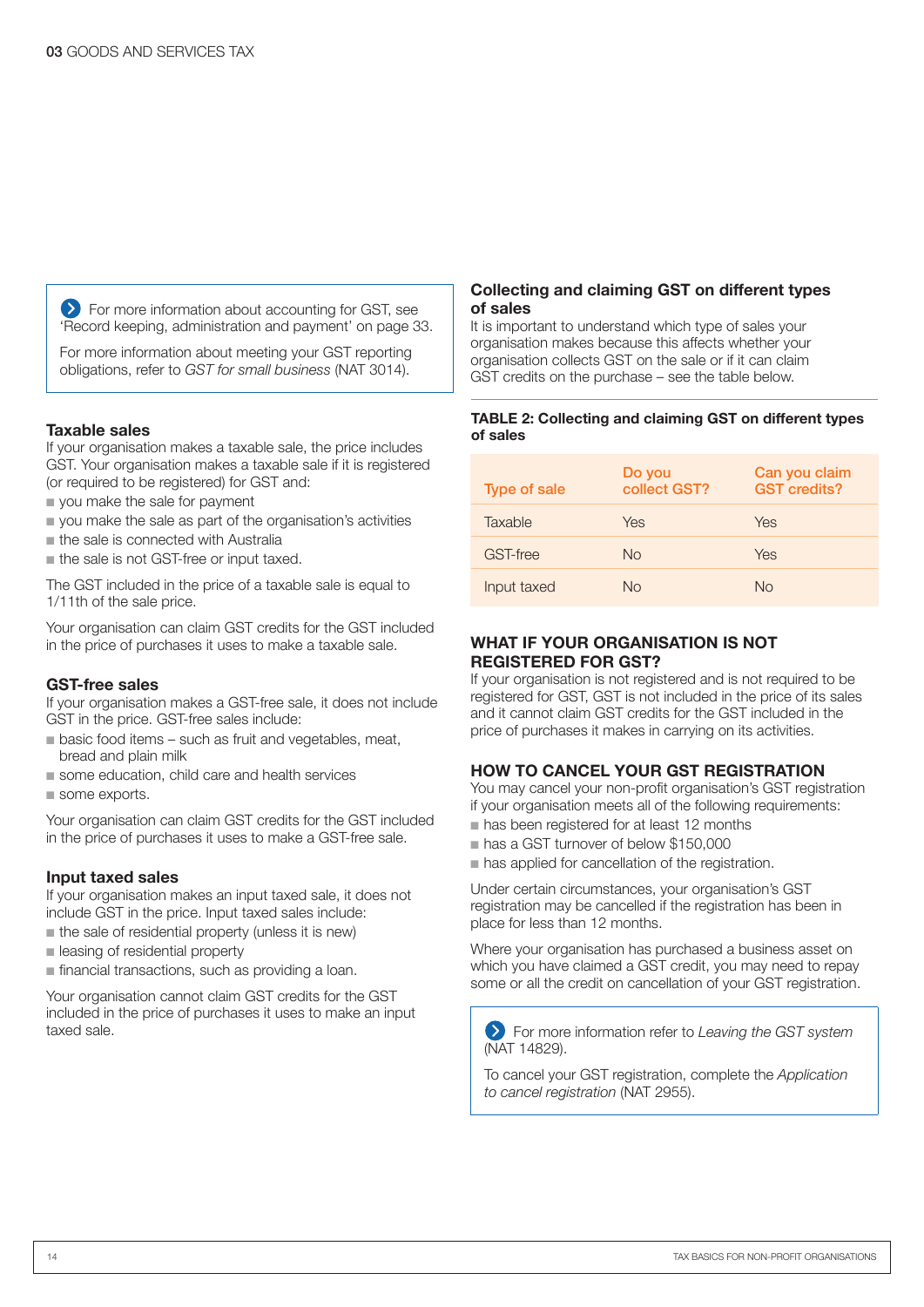#### GST CONCESSIONS

There are a range of GST concessions that are available to non‑profit organisations. There are additional GST concessions that are available to:

- registered charities that are endorsed to access GST charity concessions
- $\blacksquare$  gift deductible entities
- **government schools.**

#### TABLE 3: Available GST concessions

For GST purposes, a 'gift deductible entity' is an entity that can receive tax-deductible gifts or contributions.

It is important to check the notes to table 3, as your organisation may need to meet certain requirements before it can access a concession.

| <b>GST</b> concession                                                                                                                                                                                                                                                         | <b>Eligible entity</b>                                                                                     | <b>Explanation of</b><br>concession                |
|-------------------------------------------------------------------------------------------------------------------------------------------------------------------------------------------------------------------------------------------------------------------------------|------------------------------------------------------------------------------------------------------------|----------------------------------------------------|
| <b>Non-profit organisations</b>                                                                                                                                                                                                                                               |                                                                                                            |                                                    |
| $G$ ifts – a gift to a non-profit organisation is not considered payment<br>for a sale.                                                                                                                                                                                       | Non-profit organisation                                                                                    | See 'Gifts' on<br>page 17.                         |
| School tuck shops - a non-profit organisation may sell food through<br>a tuck shop or canteen at a primary or secondary school and treat<br>the sales as input taxed.                                                                                                         | Non-profit organisation                                                                                    | See 'School tuck<br>shops' on page 17.             |
| GST registration threshold - the registration turnover threshold is<br>higher for non-profit organisations than for other organisations.                                                                                                                                      | Non-profit organisation                                                                                    | See 'GST registration<br>threshold' on page 17.    |
| GST groups – the requirement to satisfy the 90% ownership test is<br>waived where the entity is a non-profit organisation and all the other<br>members of the GST group or proposed GST group are non-profit<br>organisations and members of the same non-profit association. | Non-profit organisation                                                                                    | See 'GST groups'<br>on page 19.                    |
| Charities, gift deductible entities and government schools                                                                                                                                                                                                                    |                                                                                                            |                                                    |
| Raffles and bingo - tickets to raffles and bingo sold by an eligible<br>entity are GST-free provided the holding of the raffle or bingo event<br>does not contravene a state or territory law.                                                                                | Registered charity <sup>1</sup><br><b>Gift deductible entity<sup>2</sup></b><br>Government school          | See 'Raffles and<br>bingo' on page 17.             |
| <b>Fundraising events</b> – an eligible entity may choose to treat all sales<br>it makes in connection with certain fundraising events as input taxed.                                                                                                                        | Registered charity <sup>1</sup><br><b>Gift deductible entity<sup>2</sup></b><br>Government school          | See 'Fundraising<br>events' on page 17.            |
| Non-commercial activities - where an eligible entity makes sales<br>and the payment it receives in return for the things it sold is less than<br>a certain amount, the sales are GST-free.                                                                                    | Registered charity <sup>1</sup><br><b>Gift deductible entity<sup>2</sup></b><br>Government school          | See 'Non-commercial<br>activities' on page 18.     |
| Accounting on a cash basis - an eligible entity may choose to<br>account on a cash basis regardless of its GST turnover.                                                                                                                                                      | Registered charity <sup>1</sup><br>$\blacksquare$ Gift deductible entity <sup>3</sup><br>Government school | See 'Accounting<br>on a cash basis'<br>on page 18. |

Charities, gift deductible entities and government schools *continued*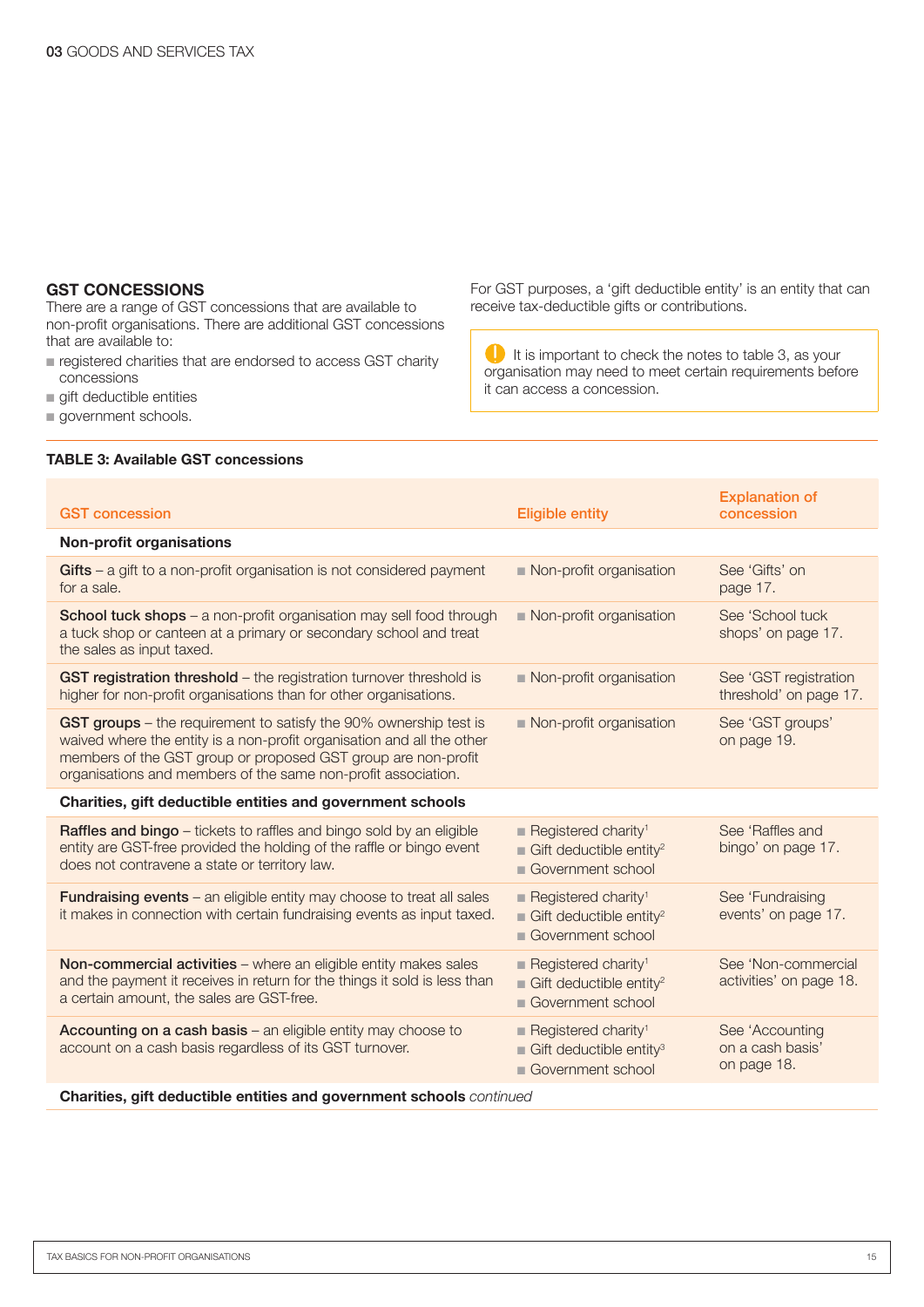#### TABLE 3: Available GST concessions *continued*

| <b>GST</b> concession                                                                                                                                                                                                                              | <b>Eligible entity</b>                                                                                                                                            | <b>Explanation of</b><br>concession                         |
|----------------------------------------------------------------------------------------------------------------------------------------------------------------------------------------------------------------------------------------------------|-------------------------------------------------------------------------------------------------------------------------------------------------------------------|-------------------------------------------------------------|
| <b>Reimbursement of volunteer expenses</b> – an eligible entity can<br>claim GST credits for reimbursements made to volunteers for<br>expenses the volunteer incurs that are directly related to their<br>activities as a volunteer of the entity. | Registered charity <sup>1</sup><br><b>Gift deductible entity<sup>2</sup></b><br>Government school                                                                 | See 'Reimbursement<br>of volunteer expenses'<br>on page 18. |
| Gifts and GST credit adjustments - adjustments of GST credits are<br>not required when an item acquired by a business is subsequently<br>gifted to an eligible non-profit entity.                                                                  | Registered charity <sup>1</sup><br><b>Gift deductible entity</b> <sup>4</sup>                                                                                     | See 'Gifts and GST<br>credit adjustments'<br>on page 18.    |
| <b>Donated second-hand goods</b> – sales of donated second-hand<br>goods by an eligible entity are GST-free.                                                                                                                                       | Registered charity <sup>1</sup><br><b>Gift deductible entity<sup>2</sup></b><br>Government school                                                                 | See 'Donated<br>second-hand goods'<br>on page 18.           |
| Non-profit sub-entities - an eligible entity may conduct some<br>of its activities through a non-profit sub-entity, subject to certain<br>exemptions.                                                                                              | $\blacksquare$ Income tax exempt<br>non-profit organisation<br>Registered charity <sup>1</sup><br><b>Gift deductible entity</b> <sup>5</sup><br>Government school | See 'Non-profit<br>sub-entities'<br>on page 19.             |
| GST religious groups - some charities can be approved as a GST<br>religious group. Transactions between members of the group are<br>excluded from GST.                                                                                             | $\blacksquare$ Income tax exempt charity                                                                                                                          | See 'GST religious<br>groups' on page 19.                   |
| Charitable retirement villages - an eligible non-profit entity may<br>provide GST-free accommodation, accommodation-related services<br>and meals to residents of such retirement villages.                                                        | Registered charity <sup>1</sup>                                                                                                                                   | See 'Charitable<br>retirement villages'<br>on page 19.      |

#### NOTES TO TABLE 3

#### Endorsement requirements for charities

1 If a charity wants to access this concession, it must be endorsed by us to access GST charity concessions.

Where an organisation qualifies for a GST concession as both a charity and another type of entity, for example a gift deductible entity, it may access the concession only if the organisation is endorsed to access the GST charity concessions.

For more information see 'Endorsement requirements for charities' on page 8.

#### Gift deductible entities

- 2 A gift deductible entity that operates a fund, authority or institution which can receive tax-deductible gifts or contributions can only apply this concession to the activities of the endorsed fund, authority or institution, and not to any other activities of the gift deductible entity.
- 3 A gift deductible entity that operates a fund, authority or institution which can receive tax-deductible gifts or contributions is only entitled to account for GST on a cash basis if it meets one of the general eligibility criteria, either:
	- the entity's GST turnover does not exceed the cash accounting turnover threshold
	- the entity correctly accounts for income using the receipts method for income tax purposes.
- 4 If a donor makes a gift to a gift deductible entity that operates a fund, authority or institution which can receive tax-deductible gifts or contributions, the donor will not have to make an adjustment to their GST credit if the gift is made for the principal purpose of the endorsed fund, authority or institution.

5 Only a gift deductible entity that is a non-profit body is able to choose to treat separately identifiable branches as non-profit sub-entity.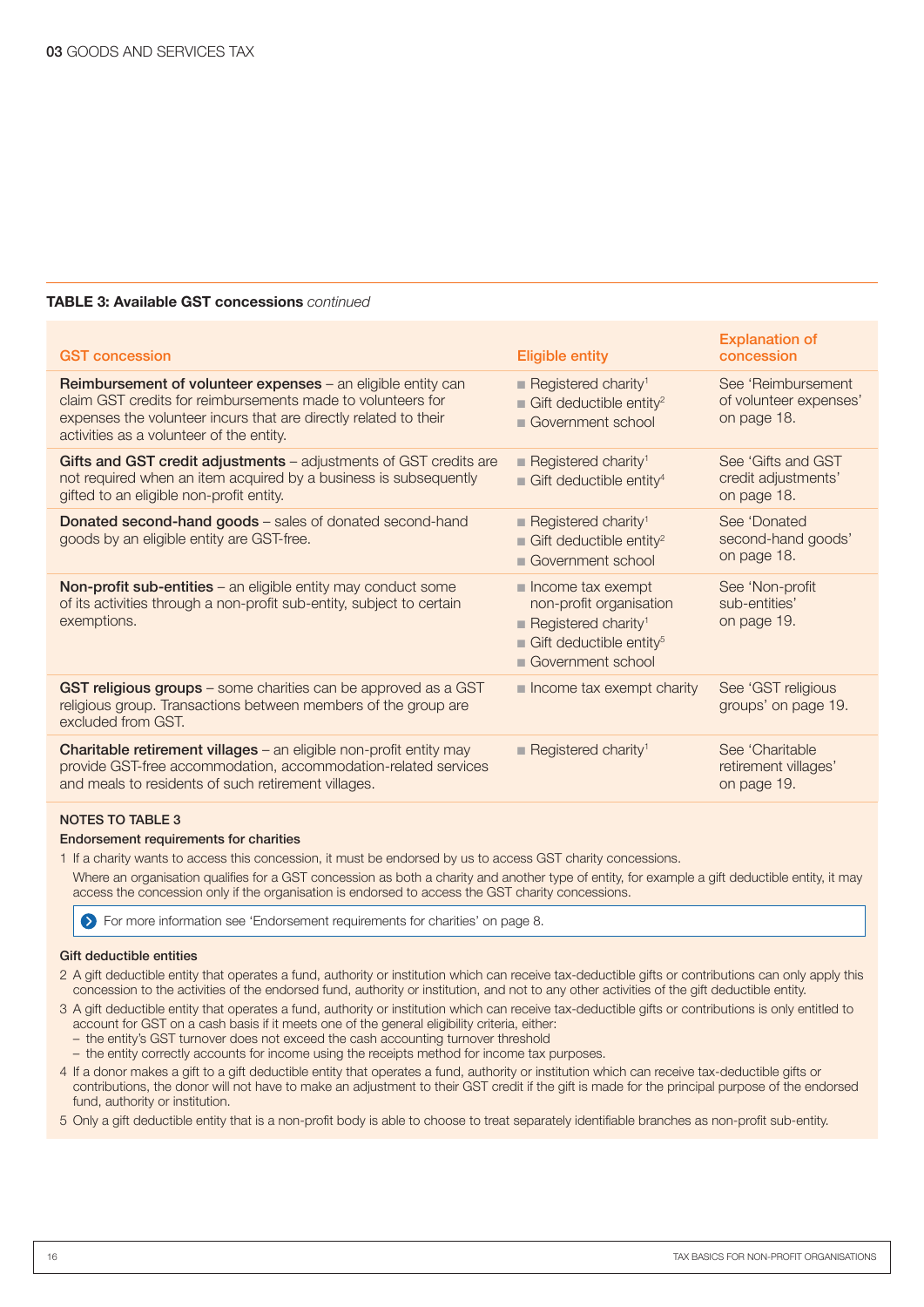**EXT** For more information about a GST concession, refer to the *Charities consultative committee resolved issues document* (QC 27139) unless directed to another publication.

#### **Gifts**

A gift made to a non-profit organisation is not considered payment for a sale and is not subject to GST. The value of a gift is also excluded when calculating the non-profit organisation's GST turnover.

For a payment to be considered a gift it must be made voluntarily and the payer cannot receive a material benefit in return:

- $\blacksquare$  A payment is not voluntary when there is an obligation to make the payment or the non-profit organisation is contractually obliged to use the payment in a specific way.
- n A benefit is not a material benefit if it is an item of insubstantial value that cannot be put to a use or is not marketable, such as a pin or a ribbon. An item of greater value, such as a ticket to a dinner, or an item that has a use or function, such as a pen or a book, is a material benefit.

For more information refer to *Fundraising* (NAT 13095).

#### School tuck shops

If a non-profit organisation (for example, a parents and citizens association) operates a school tuck shop on the grounds of a primary or secondary school, it can choose to treat all sales of food through the tuck shop as input taxed.

This means that the organisation does not charge GST on its sales, and does not claim GST credits for its purchases.

As input taxed sales are not included when calculating the GST turnover for GST registration purposes, choosing to treat all sales of food as input taxed may mean that the organisation does not have to register for GST.

**There are certain conditions that must be met in order** to apply this concession. For more information refer to *Fundraising* (NAT 13095).

#### GST registration threshold

The GST registration threshold for a non-profit organisation is \$150,000. This means your non-profit organisation is not required to be registered for GST unless the GST turnover of your organisation is \$150,000 or more.

You may still choose to register your organisation for GST if its GST turnover is less than \$150,000. The decision to voluntarily register for GST is one that should be based on the administrative needs of your organisation. Some organisations may choose not to register for GST because they consider the GST reporting requirements to be a greater burden than the benefit they would receive, for example, access to GST credits.

All non-profit sub-entities are entitled to the \$150,000 GST registration threshold regardless of whether their parent entity is a non-profit body or not – see Non-profit sub-entities (page 19).

#### Raffles and bingo

A raffle is a game of chance where the prizes are either goods or cash, or a combination of the two.

The sale of tickets in a raffle and the acceptance of a person's participation in a game of bingo by a registered charity, gift deductible entity (see note 2 on page 16) or government school are GST-free provided they do not contravene state or territory law.

#### Fundraising events

A registered charity, gift deductible entity (see note 2 on page 16) or government school may choose to treat certain fundraising events as input taxed.

If an organisation chooses to treat a fundraising event as an input taxed fundraising event, it will have to treat all sales it makes in connection with the event as input taxed. The choice must be made before any sales take place.

The organisation will not be entitled to claim GST credits for any purchases for the event and it will not be required to charge GST on the sales it makes. The organisation will not be entitled to claim GST credits regardless of whether the supply would have been GST-free had it not made the election.

Proceeds from input taxed fundraising events do not form part of an organisation's GST turnover. Therefore, if an organisation chooses to treat all sales in connection with certain fundraising events as input taxed, it does not need to register for GST provided its GST turnover is less than \$150,000.

**There are certain conditions that must be met in order** to apply this concession. For more information refer to *Fundraising* (NAT 13095).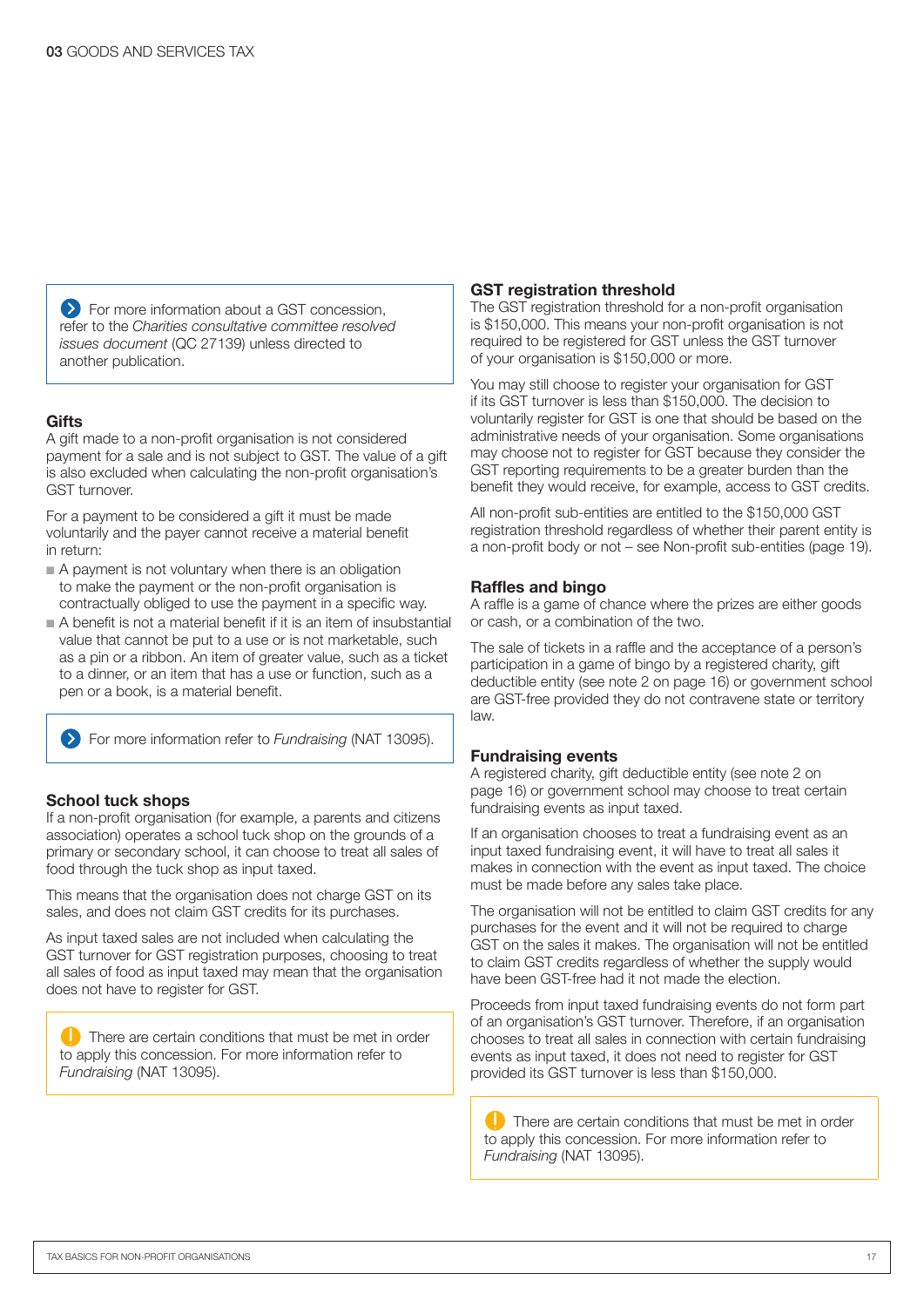#### Non-commercial activities

The commercial activities of a registered charity, gift deductible entity (see note 2 on page 16) or government school are taxable but the non-commercial activities of these organisations can be GST-free.

This means that, if it is registered for GST, the registered charity, gift deductible entity or government school does not pay GST on the payment it receives for its non-commercial sales, and it can claim GST credits for the GST included in the price of purchases it uses to make these sales.

The term 'non-commercial activities' refers to sales made when the payment received for the sale is less than a specified amount. The sale is GST-free if the amount charged is either of the following:

- **n** less than 50% of the GST-inclusive market value
- $\blacksquare$  less than 75% of the amount the registered charity, gift deductible entity or government school paid to purchase the item that is subsequently sold.

When the sale is a supply of accommodation by a charitable institution, charitable fund, gift deductible entity or government school, the sale is GST-free if the amount charged is either of the following:

- n less than 75% of the GST-inclusive market value of the accommodation
- $\blacksquare$  less than 75% of the cost of providing the accommodation.

#### Accounting on a cash basis

Organisations that account for GST use either a cash or non‑cash (accruals) method of accounting.

Organisations may choose to account for GST on a cash basis if their GST turnover does not exceed the cash accounting turnover threshold.

A registered charity, gift deductible entity or government school is entitled to use the cash basis of accounting regardless of turnover (except where the gift deductible entity operates a fund, authority or institution which can receive tax-deductible gifts or contributions – see note 3 on page 16).

For more information refer to *Cash and non cash accounting* (NAT 3136).

#### Reimbursement of volunteer expenses

Where a registered charity, gift deductible entity (see note 2 on page 16) or government school reimburses an individual person for an expense they have incurred that is directly related to their activities as a volunteer of that organisation, the organisation can claim a GST credit for the GST included in the price of the item purchased if the organisation is registered for GST.

A payment is a reimbursement where the recipient is compensated exactly (meaning precisely, not approximately), whether wholly or partly, for an expense already incurred although not necessarily disbursed.

To enable the registered charity, gift deductible entity or government school to claim the GST credit, the volunteer must provide the organisation with the tax invoice for the purchase they have made.

For more information refer to *Volunteers and tax* (NAT 4612).

#### Gifts and GST credit adjustments

Generally, an organisation can claim GST credits on purchases made for its business activities. However, if the organisation has claimed a GST credit and does not use that purchase as part of its business activities, it must repay the GST credit previously claimed.

If an organisation donates to a registered charity or gift deductible entity (see note 4 on page 16) a purchase for which it has previously claimed a GST credit, it is not required to repay to us the GST credit previously claimed in respect of that purchase.

#### Donated second-hand goods

A sale of donated second-hand goods by a registered charity, gift deductible entity (see note 2 on page 16) or government school is generally GST-free provided there is no change in the original character of the goods.

There are certain conditions that must be met in order to apply this concession. For more information refer to *Fundraising* (NAT 13095).

#### Charitable retirement villages

Certain supplies made by a registered charity that operates a retirement village may be GST-free. Those supplies must be made by the charity to a resident of the retirement village. Accordingly, supplies made by the charity to visitors or staff of the retirement village would not qualify for GST-free treatment unless they are non-commercial activities of the charity.

The range of supplies to a resident of a charitable retirement village, which GST-free treatment applies to, includes the supply of accommodation in the retirement village, and services related to the supply of accommodation and meals. This would include, for example, the supply of accommodation in an independent living unit or serviced apartment, property maintenance fees, gardening services and meals and beverages.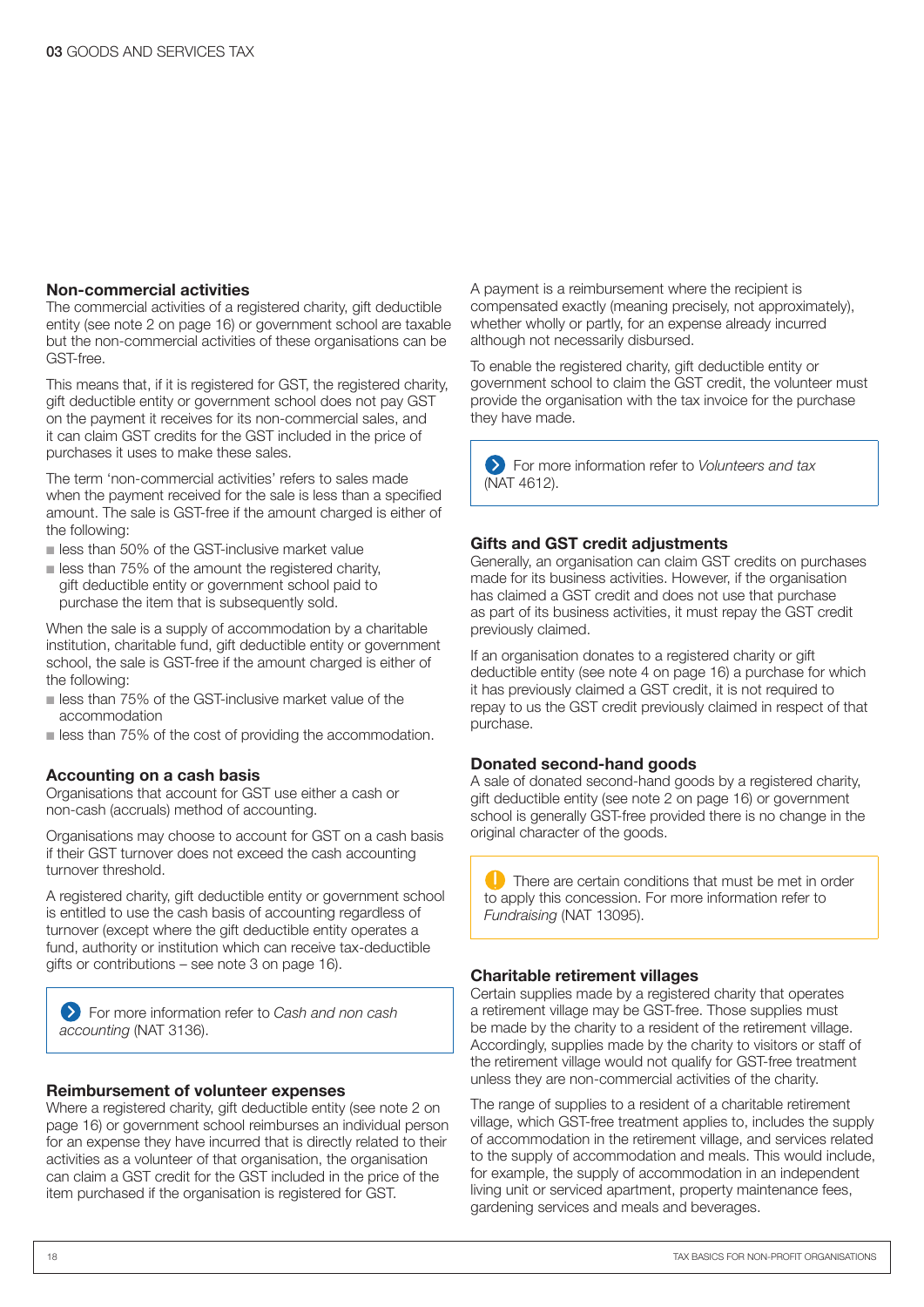#### GST BRANCHES, GROUPS AND NON-PROFIT SUB-ENTITIES

There are a number of options available to non-profit organisations on how they structure their organisation for GST purposes.

#### GST branches

A GST registered organisation that operates through a branch structure may choose to register a branch (or branches) separately for GST, provided the organisation meets certain requirements.

This means the branch will be liable for GST on its sales and will be entitled to a credit for the GST in the price of goods and services it buys in carrying on the activities of the branch. Transactions between the branch and the parent entity, and between branches, will be subject to GST.

To register a GST branch, complete the *Application to register a GST or PAYG withholding branch* (NAT 14834).

#### **GST** groups

Certain organisations can form a GST group if they satisfy the 90% ownership test. The ownership test requires that each group member share substantially the same (at least 90%) ownership. The 90% ownership requirement for a GST group does not apply to non-profit organisations.

Non-profit organisations that are members of the same non‑profit association may find it useful to form a GST group if they regularly make sales and purchases between each other.

A GST group is treated as a single entity for GST purposes. This means no GST is payable and no GST credits can be claimed on transactions between group members.

One of the group members manages the affairs of the group and is responsible for accounting for the GST transactions of the whole group. This group member is known as the representative member. However, each group member must be individually registered for GST to form part of a GST group.

When GST group members make sales outside the group, the representative member is responsible for accounting for GST on the sales.

A non-profit sub-entity of an eligible entity cannot make the choice to create further non-profit sub-entities.

For those GST concessions that require a choice to be made, the non-profit sub-entity of an eligible entity can choose to access the concession even if the parent entity has chosen not to apply the concession to its own activities.

Similarly when GST group members make purchases from outside the group, the representative member claims the GST credits on the purchases on behalf of the group.

For more information refer to *GST groups* (QC 16235).

To register a GST group complete the *GST group – notification of forming, changing or cancelling*  (NAT 2952) form.

#### GST religious groups

Charities that are endorsed by us to access income tax exemption and which belong to the same religious organisation can form a GST religious group, provided they meet certain requirements.

This means no GST is payable and no credits can be claimed on transactions between group members. However, each member of the GST religious group must be individually registered for GST and account for all its transactions with parties outside of the GST group by lodging individual activity statements.

#### Non-profit sub-entities

Certain organisations may choose to have some (or all) of their separately identifiable branches or units treated as separate entities for GST purposes. The separate units are called non-profit sub-entities.

Organisations eligible for this concession are:

- registered charities see note 1 on page  $16$
- $\blacksquare$  gift deductible entities that are non-profit see note 5 on page 16
- government schools
- $\blacksquare$  other non-profit organisations that are income tax exempt.

To be able to use this option, the main organisation must be registered for GST and remain registered.

A non-profit sub-entity is a separate entity for GST purposes only. Other obligations like FBT and income tax are not affected by this arrangement.

- A unit will be considered to be independent if it:
- $\blacksquare$  maintains an independent system of accounting
- $\blacksquare$  can be separately identified from the main organisation by its location or by its activities.

For example, a unit could be a separately located branch of an organisation or a fundraising activity, such as a fete, lamington drive or fundraising dinner. If you choose to treat a unit of your organisation as a non-profit sub-entity, you must make a note in your records, such as your accounts or the minutes of a meeting, that the unit is to be treated as a separate entity for GST purposes.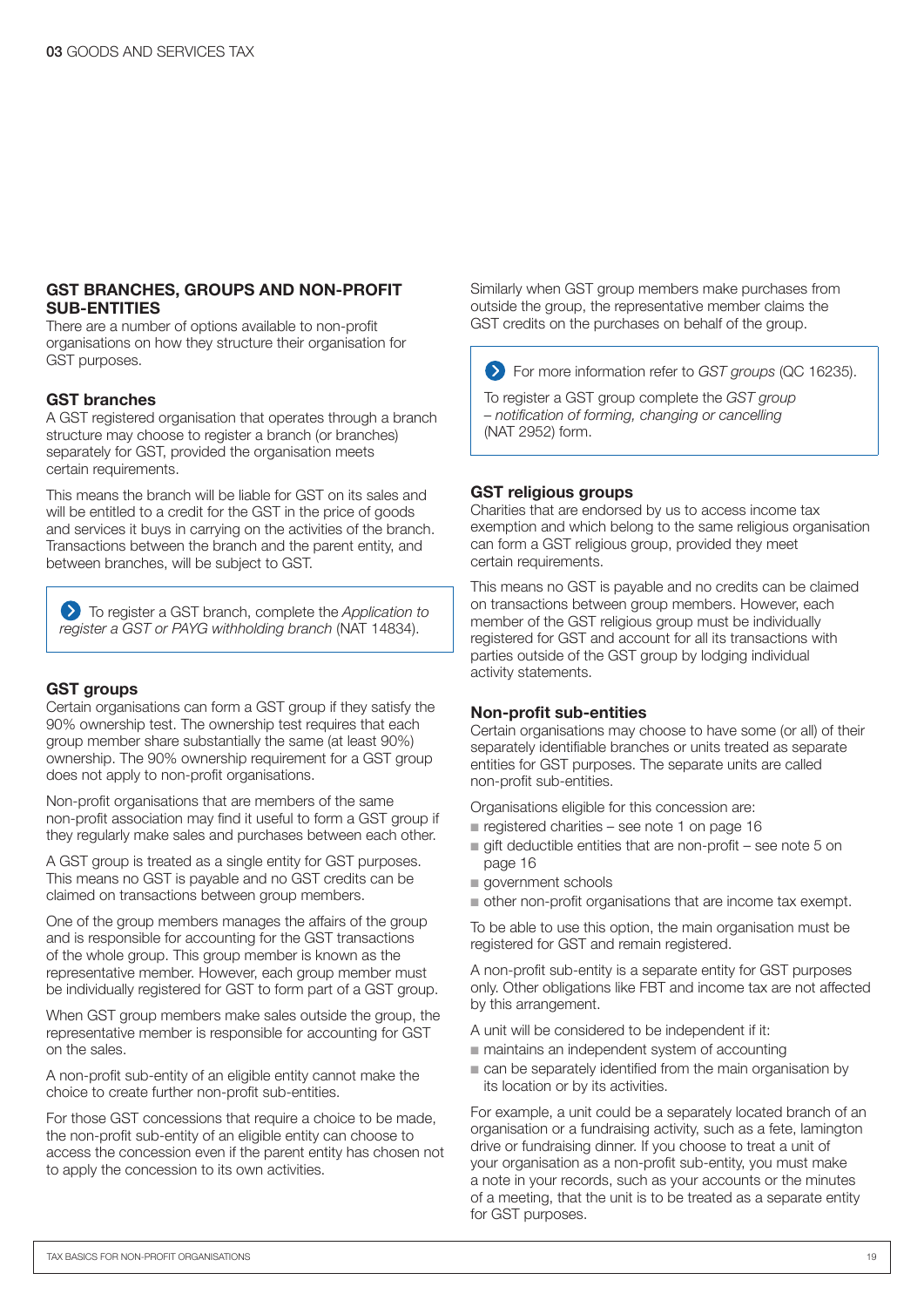A unit cannot be a non-profit sub-entity if its activities are related to the main purpose of the organisation. For example, an organisation cannot treat its membership activities as the activities of a non-profit sub-entity.

Where the unit's GST turnover is less than \$150,000, the unit can choose whether or not it registers for GST. Where the unit has a GST turnover of \$150,000 or more, it must register separately for GST and will have the same rights and obligations as other GST registered entities. The GST obligations of the unit will be imposed on the people responsible for the management of the unit.

For more information about the GST turnover threshold, see *GST registration threshold* (QC16990).

Non-profit sub-entities can access the same GST concessions as their parent entity. Depending upon the entity type of the parent entity, these concessions include:

- qifts to non-profit bodies not being treated as payment
- GST-free raffles and bingo
- n input taxed fundraising events
- $\blacksquare$  accounting on a cash basis
- GST credits for reimbursement of volunteer expenses
- n GST-free sales of donated second hand goods and GST-free sales for nominal payment
- n input taxed sales of food by school tuckshops and canteens
- GST-free supplies associated with the operation of a retirement village
- n providers of gifts do not need to make adjustments for their gifts.

For those GST concessions that require a choice to be made, the non-profit sub-entity of an eligible entity can choose to access the concession even if the parent entity has chosen not to apply the concession to its own activities.

Once the organisation makes a choice to treat a unit as a non‑profit sub-entity, it cannot revoke that choice for 12 months. The organisation cannot make a further choice to treat the unit as a non-profit sub-entity within 12 months after the previous choice was revoked.

A non-profit sub-entity of an eligible entity cannot make the choice to create further non-profit sub-entities.

#### GRANTS AND SPONSORSHIP

#### Grant funding

Often organisations secure funding from government bodies, foundations and private purpose funds.

If your organisation is registered (or required to be registered) for GST, it may have to pay GST on the funding payment it receives if it makes a supply in return for that funding.

The organisation is not required to pay GST on a funding payment if it does not make a supply in return for the funding.

#### Sponsorship

Under a sponsorship arrangement, when an organisation undertakes a fundraising activity it often receives support in the form of money. In return, it may provide such things as advertising, signage or naming rights, or some other type of benefit of value.

This means that the sponsor receives something of value in return for the sponsorship, so the sponsorship payment is not a gift. If the organisation is registered for GST, it has to pay GST on the sponsorship payments it receives.

**Example 2** For more information about grants funding and sponsorship, refer to *Fundraising* (NAT 13095).

For more information about meeting your GST obligations, refer to *GST tips for non-profit organisations* (QC 21235).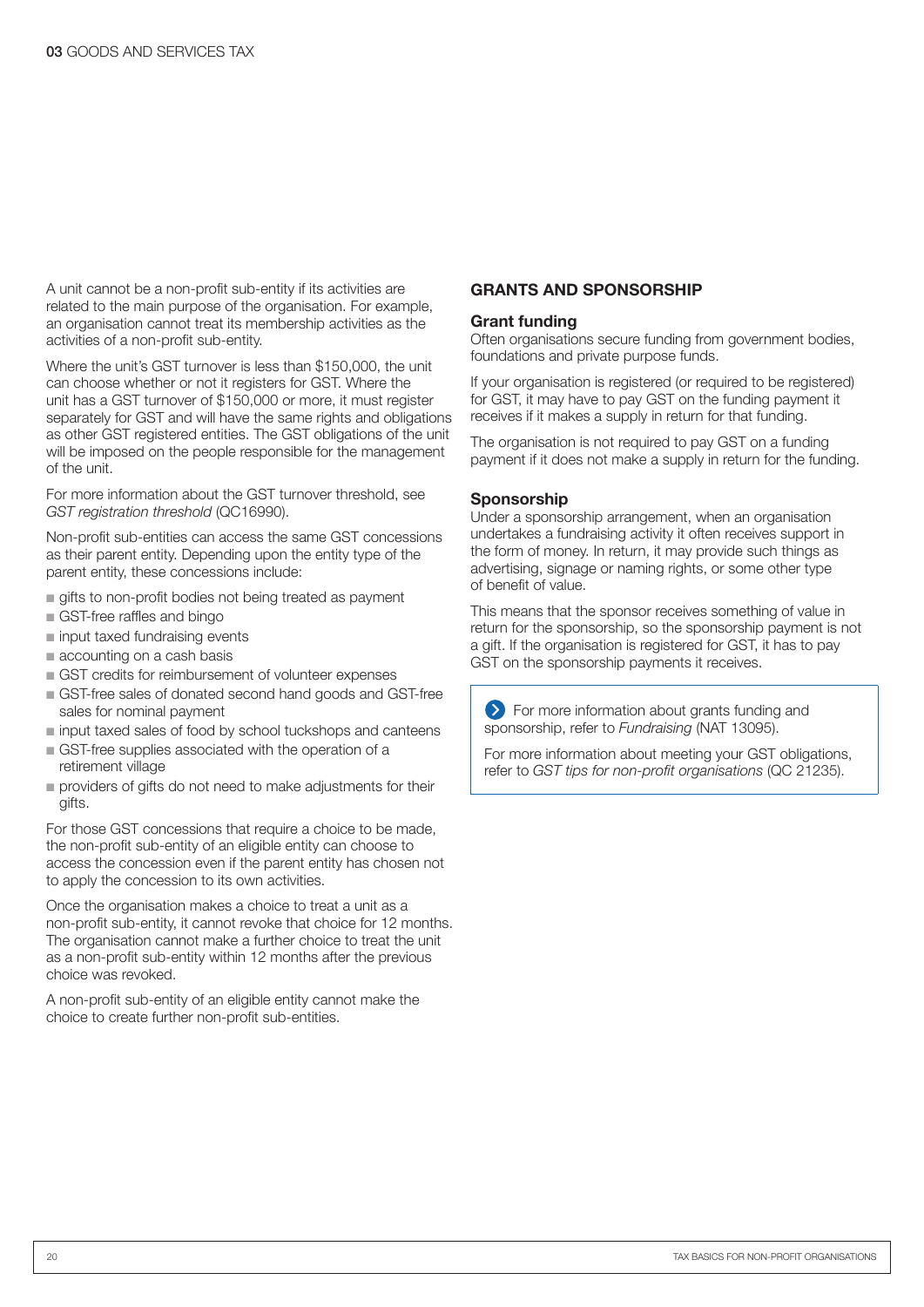### EMPLOYEES AND OTHER WORKERS



- Employees, independent contractors and volunteers page 21
- Pay as you go withholding page 21
- Fringe benefits tax page 22
- Salary sacrifice arrangements **page 26**
- Superannuation quarantee page 27

#### EMPLOYEES, INDEPENDENT CONTRACTORS AND VOLUNTEERS

It is important to determine whether an individual is an employee, independent contractor or volunteer of an organisation, as this status may affect the tax treatment of transactions between the individual and the organisation.

#### Meaning of employee

Generally, an individual is considered to be an employee if they meet the following requirements:

- n are paid for time worked
- $\blacksquare$  receive paid leave for example, sick, annual, recreation or long service leave
- $\blacksquare$  are not responsible for providing the materials or equipment needed to do their job
- $\blacksquare$  must perform the duties of their position
- $\blacksquare$  agree to provide their personal services
- work hours set by an agreement or award
- $\blacksquare$  are recognised as part and parcel of the payer's business
- $\blacksquare$  do not take commercial risks and cannot make a profit or loss from the work performed.

#### Meaning of independent contractor

An independent contractor is an entity (such as an individual, partnership, trust or company) that agrees to produce a designated result for an agreed price. In most cases an independent contractor meets the following requirements:

- $\blacksquare$  is paid for results achieved
- n provides all or most of the necessary materials and equipment to complete the work
- is free to delegate work to other entities
- $n$  has freedom in the way the work is done
- n provides services to the general public and other businesses
- $\blacksquare$  is free to accept or refuse work
- $\blacksquare$  is in a position to make a profit or loss.

**EX** For more information about determining if workers are employees or contractors, refer to *How to determine if workers are employees or independent contractors* (NAT 2780).

#### Meaning of volunteer

There is no legal definition of 'volunteer' for tax purposes. A dictionary definition of a volunteer is someone who enters into any service of their own free will, or who offers to perform a service or undertaking.

- Employment termination payments page 28
- Higher education debts page 28
- Employees and child support page 28
- Independent contractors and tax **page 28**
- Volunteers and tax page 29
	- **EXT** For more information about the tax treatment of:
	- $n$  independent contractors see 'Independent contractors' and tax' on page 28
	- volunteers see 'Volunteers and tax' on page 29.

#### PAY AS YOU GO WITHHOLDING

If your organisation has employees, you must withhold amounts from their pay and send the withheld amounts to us. This process is called withholding and is done through the pay as you go (PAYG) withholding system.

You must register your organisation with us when you are required to withhold from payments to your employees.

The amount to be withheld from an employee's pay depends on the amount they are paid and the information an employee has provided in either or both of the following:

- n *Tax file number declaration* (NAT 3092)
- **Nithholding declaration (NAT 3093).**

We publish tax tables that list the amounts to withhold from weekly, fortnightly and monthly pays.

If your organisation is a small organisation, you report and pay the withheld amounts to us quarterly when you lodge your organisation's activity statements.

You must also:

- n give each employee an annual payment summary of the amount withheld from them during the year
- provide an annual report to us about withheld amounts.

Directors are treated similarly to employees for PAYG withholding purposes.

#### What are your organisation's obligations for other PAYG withholding payments?

The most common circumstances that could arise where an organisation may have PAYG withholding obligations other than for employees would be:

- payments under PAYG voluntary agreements
- payments where no ABN is quoted on an invoice.

The rates of withholding depend on the type of payment. For example, the 'no ABN quoted' withholding rate is currently 49% while the rate to be used for a PAYG voluntary agreement is either a flat rate of 20%, or the payee's PAYG instalment rate.

 $\blacksquare$  The no ABN quoted withholding rate will change from 46.5% to 49% effective from 1 July 2014.

You should check with us what rates apply to other payments.

A payment summary must also be issued to individuals and entities (who are not employees) showing amounts that have been withheld under other types of PAYG withholding.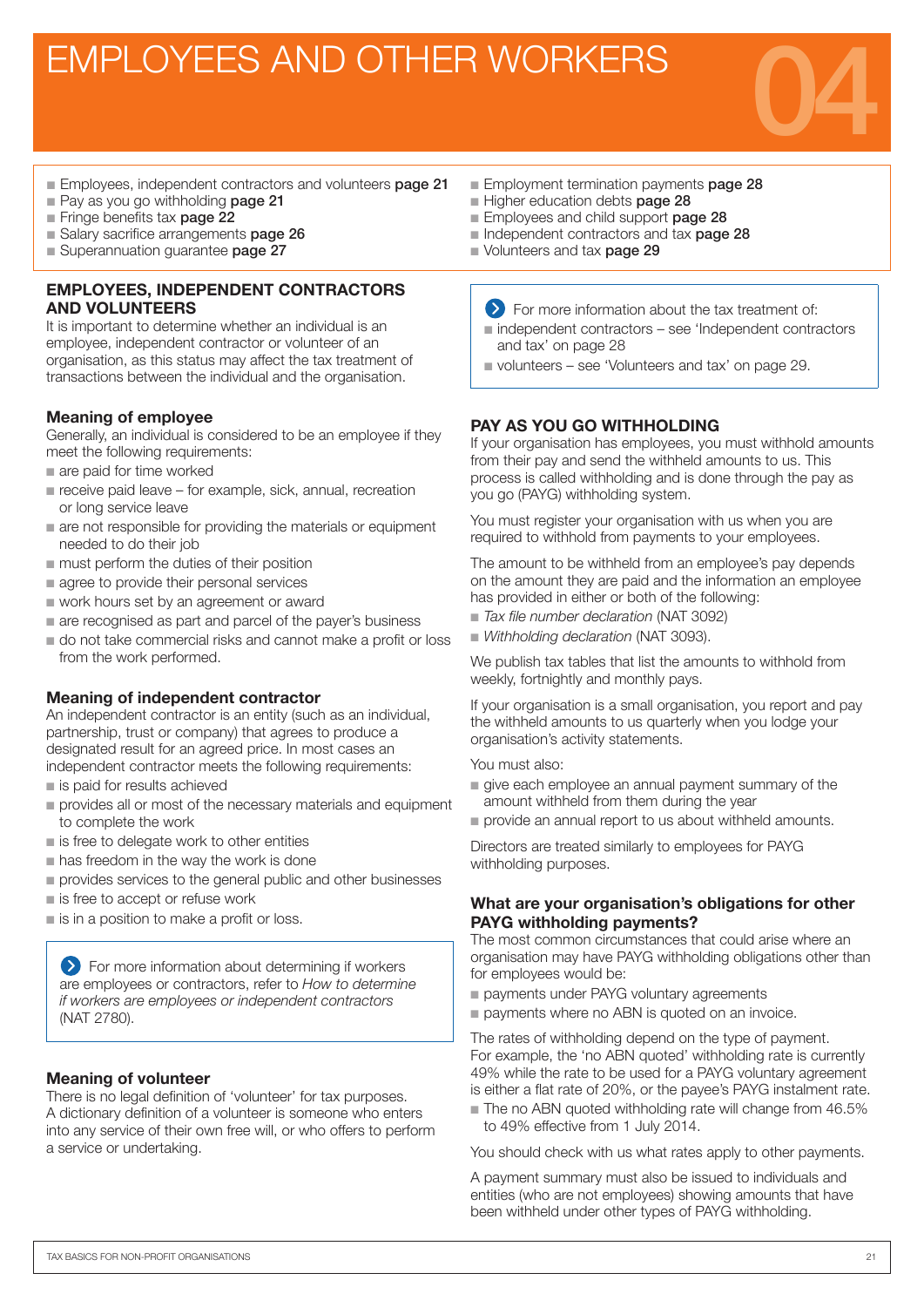**EXT** For more information about PAYG withholding for employees, refer to *Pay as you go withholding – what you need to know* (QC 16334).

The following publications are available from us by phoning 13 28 66 and are free from most newsagents:

- n *Weekly tax table* (NAT 1005)
- n *Fortnightly tax table* (NAT 1006)
- n *Monthly tax table* (NAT 1007)
- **N** *Withholding declaration* (NAT 3093)
- *Tax file number declaration* (NAT 3092).

To calculate tax rates electronically, use our *Tax withheld calculator* (QC 16944).

For more information about 'no ABN quoted' withholding, see 'Withholding in business transactions' on page 34.

#### Are any organisations exempt from PAYG withholding?

No. Withholding obligations are determined by the nature of the payments. Organisations that are exempt from income tax are not exempt from PAYG withholding obligations.

#### Registering for PAYG withholding

If your organisation pays salaries or wages, or makes any other payments that are subject to PAYG withholding, your organisation will need to register.

Your organisation can register for PAYG withholding by either completing an electronic or printed form, or by contacting us.

If you are applying for an ABN for your organisation, you can use the same form to register for PAYG withholding.

You can register for PAYG withholding:

- $p$  by phoning 13 28 66
- n by completing an to *Add a new business account* (NAT 2954)
- n online through the business portal at **bp.ato.gov.au** (an AUSkey is required)

If your organisation makes a payment that is subject to PAYG withholding, you must withhold the required amount from the payment and send this to us by the due date. The amount withheld will be reported on your organisation's activity statement along with any GST, PAYG instalments or FBT amounts. Any credits your organisation is entitled to (such as GST credits) will be offset against any amount of PAYG withholding and other tax liabilities you must report on your organisation's activity statement.

You send these amounts to us quarterly or monthly, depending on your organisation's withholding status – small or medium withholder. If your organisation is a large withholder, you have to send amounts more frequently.

At the end of the year you must submit an annual report to us that reconciles all withholding payments your organisation has made to us during the financial year.

#### FRINGE BENEFITS TAX

#### What is FBT?

Fringe benefits tax (FBT) is a tax payable by employers who provide fringe benefits to their employees or to associates of their employees. This is the case whether or not the employer is the actual supplier of the benefit – for example, where the benefit is provided by an associate, or under an arrangement with a third party.

If your organisation provides a fringe benefit to its employees or to associates of its employees (typically family members) in respect of the employee's employment, your organisation may have an FBT liability. This is separate from income tax and is calculated on the taxable value of the fringe benefits provided. Even if your organisation is exempt from income tax, it may still have to pay FBT. However, certain FBT concessions can reduce your organisation's liability.

#### What is a fringe benefit?

A fringe benefit is a 'payment' to an employee, but in a different form to salary or wages, that is provided because they are an employee (or a former or future employee). Benefits may include rights, privileges or services. For example, a fringe benefit may be provided when an employer:

- $\blacksquare$  allows an employee to use a work car for private purposes
- qives an employee a cheap loan
- pays an employee's private health insurance costs.

Some employers, including charities, will need to distinguish between employees, volunteers and independent contractors. For the purposes of FBT, an employee is a person who receives (or is entitled to receive) salary or wages, or a benefit that has been provided in respect of their employment. A volunteer is not paid for work. Reimbursing a volunteer for out-of-pocket expenses does not cause them to become an employee. Generally, benefits provided to volunteers do not attract FBT.

If an organisation provides non-cash benefits to employees in lieu of salary or wages, FBT can apply.

**EXT** For more information about FBT refer to:

- n *Fringe benefits tax a guide for employers* (QC 16123)
- n *Volunteers and tax* (NAT 4612).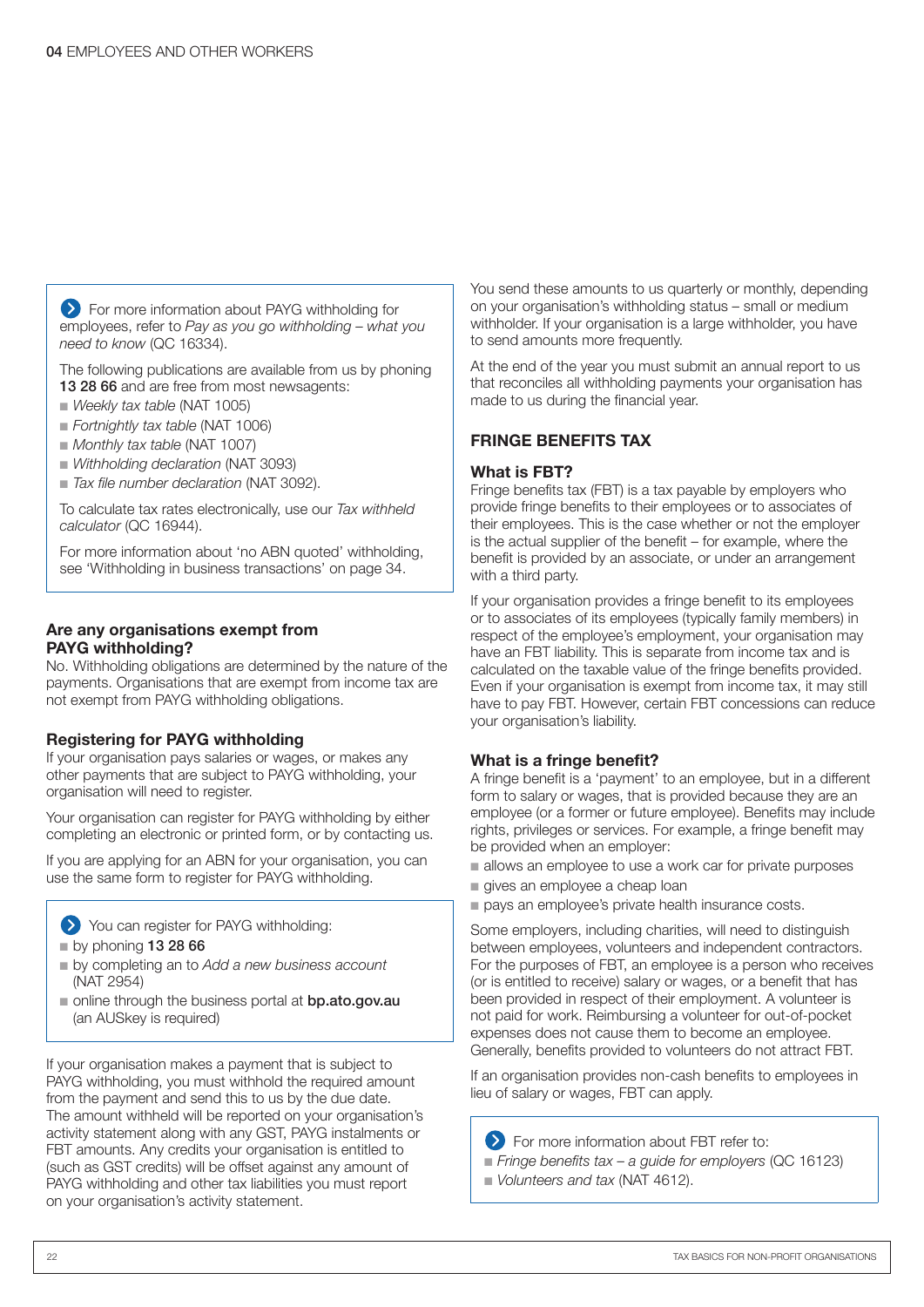#### Common fringe benefits

One of the most common fringe benefits is a car, which generally becomes a fringe benefit when it is owned or leased by an employer and made available for the private use of an employee. If the employer's car is garaged at an employee's house, it is treated as having been made available for private use.

Other common fringe benefits include:

- $\blacksquare$  expense payments
- $\blacksquare$  loans
- n meals/entertainment
- $\blacksquare$  housing.

#### Common exempt benefits

A number of benefits are exempt from FBT. These include:

- $n$  some taxi travel
- $n$  in-house health care facilities
- $\blacksquare$  most minor benefits where the value of the benefit is less than \$300 and it would be unreasonable to treat it as a fringe benefit.

#### Registering for FBT

We recommend you register your organisation once you have established that it has to pay FBT.

Your organisation can register for FBT using the *Application to register for fringe benefits tax* (NAT 1055).

Your FBT number will be the same as your tax file number.

#### FBT returns and payments

Employers must assess their own liability for FBT annually. A return covering the FBT year – from 1 April to 31 March – should be lodged by 21 May, or the first business day after this date.

If your organisation has not previously paid FBT, or if the amount of FBT it had to pay for the previous year was less than \$3,000, it is required to pay the tax once a year when it lodges its annual FBT return.

If your organisation had to pay FBT of \$3,000 or more for the previous year, it must pay the tax quarterly with its activity statement in the subsequent year. A balancing payment (if any) should be made when it lodges its FBT return by 21 May (or the first business day after), unless other arrangements have been made with us.

To calculate a fringe benefits tax liability, the taxable value of fringe benefits provided must be grossed-up.

#### What is grossing up?

Grossing up means increasing the taxable value of a benefit to reflect the gross salary an employee would have to earn at the highest marginal tax rate, including the Medicare levy, to purchase the benefit using after-tax dollars.

There are two separate gross-up rates:

- A higher (type 1) gross-up rate of 2.0647 this rate is used where the benefit provider is entitled to a GST credit for the provision of a benefit.
- $\blacksquare$  A lower (type 2) gross-up rate of 1.8692 this rate is used if the benefit provider is not entitled to GST credits.

 $\Box$  The gross-up rates will change in the 2014–15 FBT year as a consequence of the Government announcement that Medicare levy rate will increase from 1.5% to 2% of taxable income effective from 1 July 2014. There is a corresponding increase in the FBT rate from 46.5% to 47% effective from 1 April 2014. This means that from 1 April 2014 the:

■ higher (type 1) gross-up rate will be 2.0802

■ lower (type 2) gross-up rate will be 1.8868.

#### Reportable fringe benefits

You must keep records that show the taxable value of certain fringe benefits provided to your organisation's employees, regardless of your organisation type.

If the total taxable value of reportable fringe benefits you provide to an employee in an FBT year (1 April to 31 March) is more than \$2,000, you must record the grossed-up taxable value of those benefits on your employee's payment summary for the corresponding income year (1 July to 30 June).

This requirement applies even if your organisation is not liable to pay FBT.

Benefits that are exempt from FBT may still need to be reported on payment summaries.

The notional taxable value of a benefit must be allocated to the relevant employee where a benefit is exempt from FBT due to one or both of the following:

- $\blacksquare$  capping thresholds that apply to registered public benevolent institutions, registered health promotion charities, hospitals and public ambulance services
- $\blacksquare$  concessions that apply to registered religious institutions and non-profit companies<sup>1</sup> in relation to live-in residential care workers.
- 1 For these concessions to apply to a non-profit company that is a charity, the company must be registered with the Australian Charities and Not-for-profits Commission (ACNC) as a charity. A non-profit company that is not a charity does not need to be registered with the ACNC to access these concessions.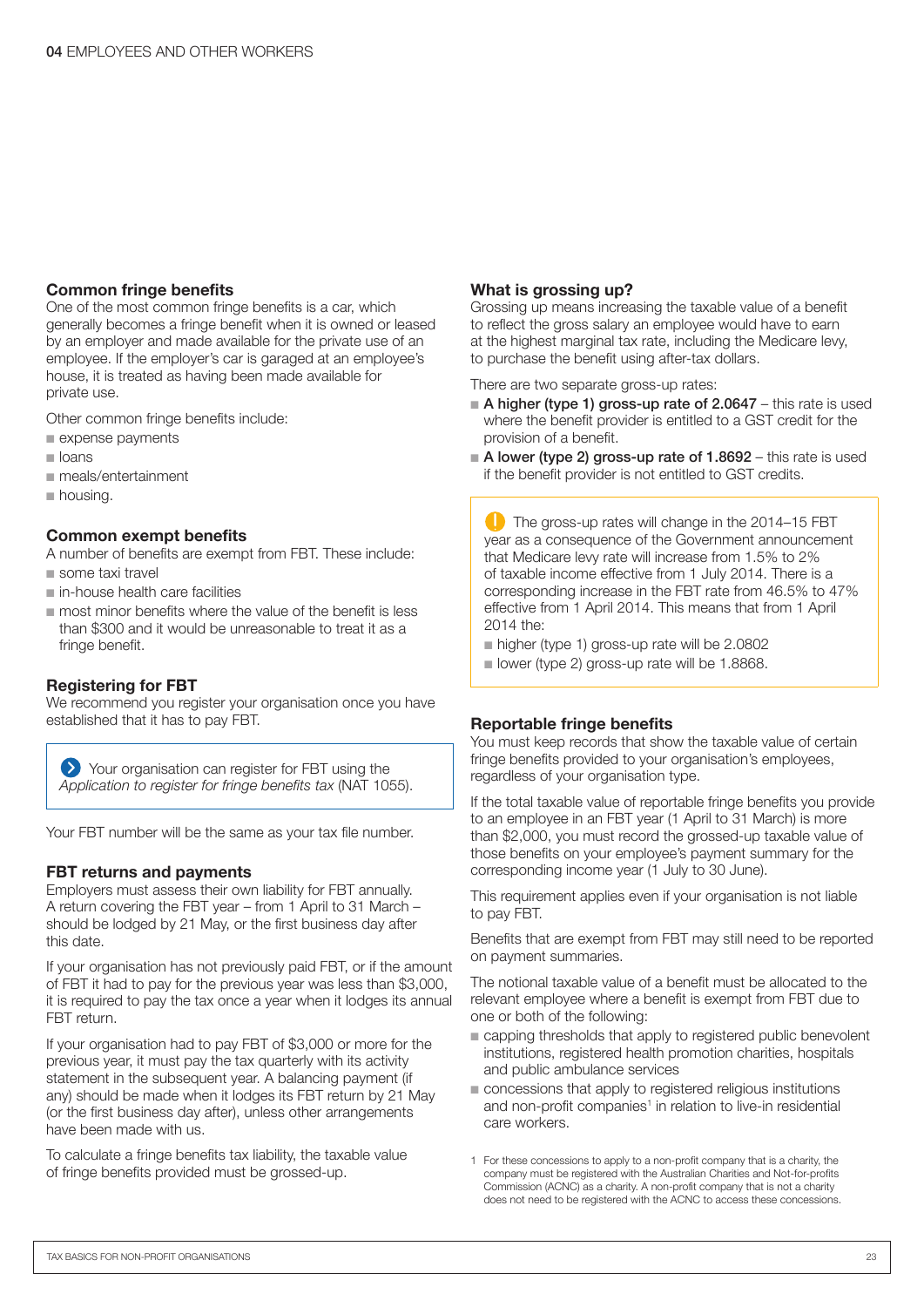While the above employers must report these amounts on payment summaries where they exceed the reporting threshold, the benefits will continue to be exempt from FBT.

The reportable fringe benefits amount shown on the payment summary is not included in the employee's assessable income. However, it is included in a number of income tests for certain government benefits and obligations.

**EX** For more information about reportable fringe benefits, refer to *Reportable fringe benefits* (QC 16122).

#### FBT concessions

Few tax concessions apply to all organisations in the non‑profit sector – they tend to apply to particular types of non‑profit organisations.

The following sections discuss FBT concessions and the types of non-profit organisations that can access them. These sections cover:

- **FBT** exemption
- FRT rebate
- $\blacksquare$  certain benefits provided by registered religious institutions and non-profit companies.

For these concessions to apply to a non-profit company that is a charity, the company must be registered with the Australian Charities and Not-for-profits Commission (ACNC) as a charity. A non-profit company that is not a charity does not need to be registered with the ACNC to access these concessions.

#### FBT exemption

FBT exemption is an exemption from paying FBT.

If your organisation is eligible for FBT exemption, benefits it provides its employees are exempt from FBT where the total grossed-up value of certain benefits for each employee during the FBT year is equal to, or less than, the capping threshold. If the total grossed-up value of fringe benefits provided to an employee is more than the capping threshold, your organisation will need to pay FBT on the excess.

Table 4 outlines the types of organisations that are eligible for FBT exemption, the capping thresholds that apply and whether the organisation needs to be endorsed by us to access FBT exemption.

#### TABLE 4: Types of organisations eligible for FBT exemption

| Capping<br>threshold <sup>2</sup> | Does the<br>organisation need<br>to be endorsed<br>by us to access<br>FBT exemption? <sup>3</sup> |
|-----------------------------------|---------------------------------------------------------------------------------------------------|
| employee                          |                                                                                                   |
| \$30,000 per<br>employee          | Yes                                                                                               |
| \$17,000 per<br>employee          | <b>No</b>                                                                                         |
| \$17,000 per<br>employee          | <b>No</b>                                                                                         |
|                                   | \$30,000 per Yes                                                                                  |

#### NOTES TO TABLE 4

3

1 A range of benefits are exempt from FBT. They include certain benefits provided by registered religious institutions and non‑profit companies. A non-profit company that is a charity must be registered with the ACNC to access the exemption for such benefits.

**S** For more information see 'Religious institutions' and 'Non-profit companies and live-in residential carers' on page 25.

2 The \$30,000 capping threshold applies even if the public benevolent institution (PBI) or health promotion charity did not employ the employee for the full FBT year. For example, if you employed the employee between October and March and the total grossed-up value of benefits provided was \$25,000, FBT will not be payable.

If an organisation is a PBI and a hospital, the \$17,000 capping threshold applies. The organisation cannot choose the PBI exemption cap.

**S** For more information see 'Endorsement requirements for charities' on page 8. A condition to our endorsement, is that PBIs and HPCs need to be registered with the ACNC as a PBI or HPC to access the FBT exemption.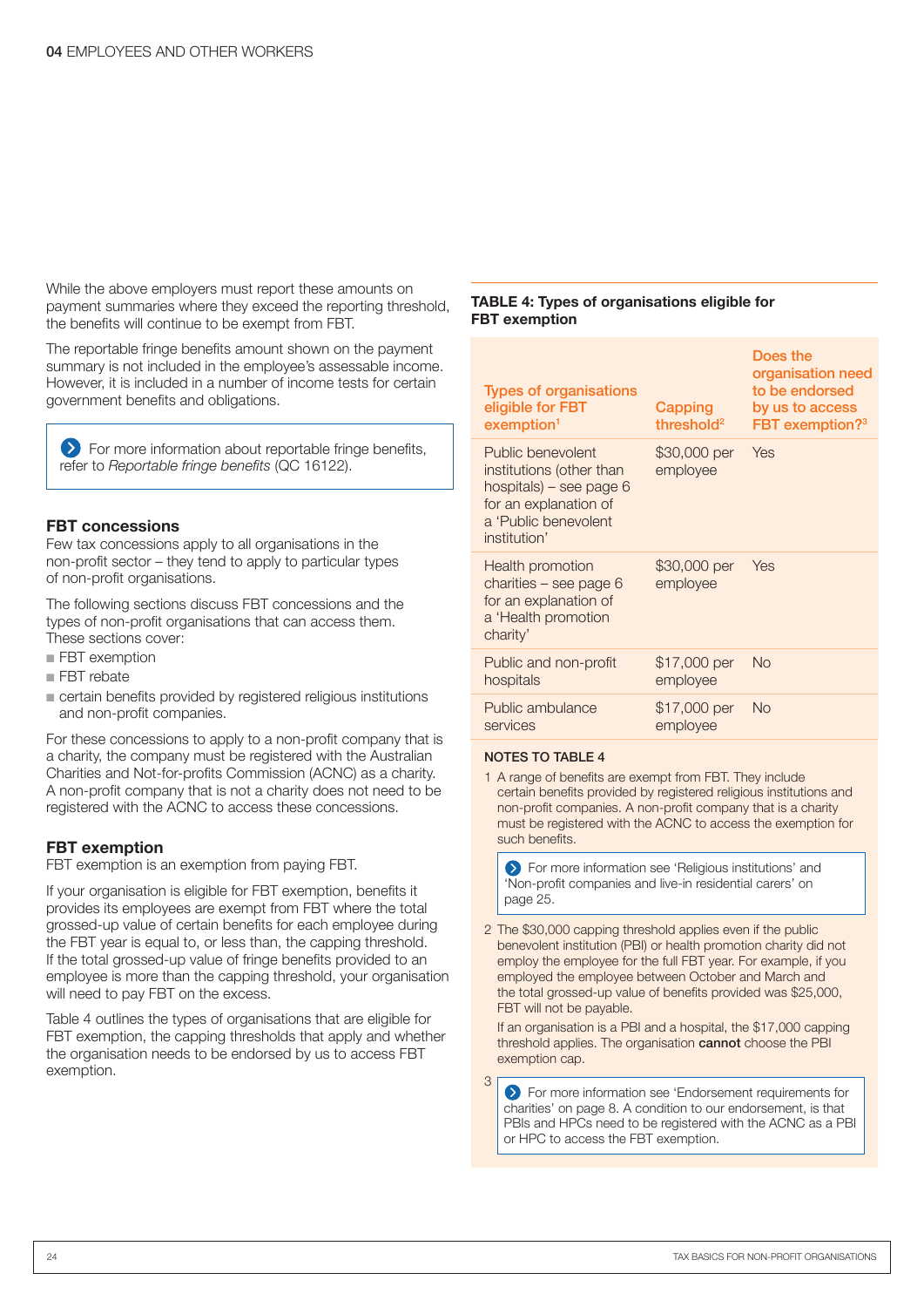$\Box$  It is important to check the notes to table 4, as your organisation may need to meet certain requirements before it can access a concession.

#### FBT rebate

The FBT rebate is an entitlement to a rebate equal to 48% of the gross FBT payable, subject to a capping threshold.

Organisations that qualify for an FBT rebate are referred to as 'rebatable employers'.

Rebatable employers are entitled to have their liability reduced by a rebate equal to 48% of the gross FBT payable (subject to a \$30,000 capping threshold). If the total grossed-up taxable value of fringe benefits provided to an employee is more than \$30,000 a rebate cannot be claimed for the FBT liability on the excess amount. The \$30,000 capping threshold applies even if the rebatable employer did not employ the employee for the full FBT year. For example, if the total grossed-up value of benefits provided to an employee between October and March was \$15,000, a rebate applies to all of the FBT payable for providing these benefits.

Charities must be endorsed by us to access the FBT rebate. A condition of this endorsement is that the charity is exempt from income tax.

In addition to our endorsement, charities, including religious institutions, need to be registered with the ACNC to access the FBT rebate. The FBT rebate is only available to registered charities that are institutions.

The FBT rebate is not available to:

- n registered charities that are funds
- $\blacksquare$  registered charities that are institutions established by a law of the Australian Government, a state or a territory. Examples are public universities, public museums and public art galleries.
- n registered public benevolent institutions and registered health promotion charities are eligible for the FBT exemption.

These registered charities may be eligible for the FBT rebate for a limited period from 3 December 2012. Refer to Non-profit organisations and FBT for more information.

For more information see 'Endorsement to access charity tax concessions on page 8.

Other non-profit organisations can self-assess their entitlement provided they are exempt from income tax.

Rebatable employers are certain non-government, non-profit organisations. Organisations that qualify for the FBT rebate include:

- $n$  registered charities
- n certain scientific or public educational institutions
- trade unions and employer associations
- non-profit organisations established to encourage music, art, literature or science
- non-profit organisations established to encourage or promote a game, sport or animal races
- non-profit organisations established for community service purposes
- non-profit organisations established to promote the development of aviation or tourism
- non-profit organisations established to promote the development of Australian information and communications technology resources
- $\blacksquare$  non-profit organisations established to promote the development of the agricultural, pastoral, horticultural, viticultural, aquacultural, fishing, manufacturing or industrial resources of Australia.

#### Religious institutions

Religious institutions are eligible for the FBT rebate – subject to a capping threshold of \$30,000. If a religious institution is a charity it must be registered with the ACNC as a charity and endorsed by us to access the FBT rebate. If a religious institution is not a charity it may self assess its entitlement if it is covered by one of the other types of non-profit organisations that qualify for the FBT rebate.

Registered religious institutions may also be eligible for FBT concessions for benefits they provide to:

- n religious practitioners
- $\blacksquare$  live-in carers
- $\blacksquare$  domestic employees.

The religious institution does not need to be endorsed by us to access these concessions, but it must be registered with the ACNC as a charity with a purpose that is the advancement of religion.

#### Religious institutions and religious practitioners

Subject to certain requirements, benefits provided by registered religious institutions to religious practitioners are FBT exempt if they are mainly for the practitioners' pastoral duties, or other duties related to the practice, study, teaching or propagation of religious beliefs.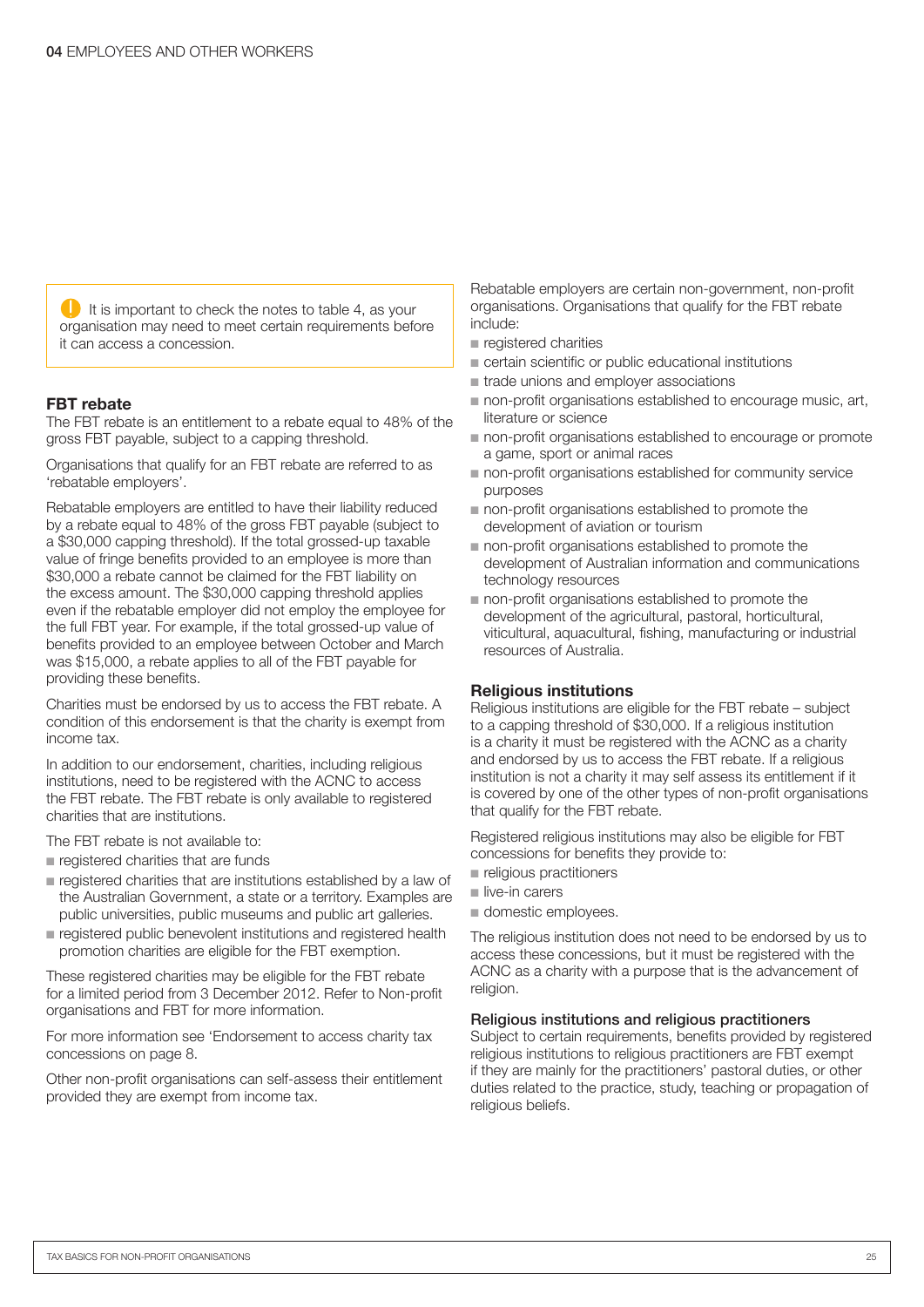#### Religious institutions and live-in residential carers

If a registered religious institution's activities include caring for elderly or disadvantaged people, certain benefits it provides to its employees are exempt from FBT.

The exemption is for live-in carers where the carer resides with the elderly or disadvantaged person in residential accommodation you provide. The benefits that may be exempt include the employees' live-in accommodation, residential fuel, meals or other food and drink.

#### Religious institutions and domestic employees

Benefits registered religious institutions provide to live-in and non-live-in domestic employees are FBT exempt in certain circumstances.

For a live-in employee, the employee's duties must mainly involve domestic or personal services for religious practitioners and the practitioners' relatives residing with them. The benefits that may be exempt include the employees' live-in accommodation, residential fuel, meals or other food and drink.

For a non-live-in employee, the employee's duties must also mainly involve domestic services for religious practitioners and the practitioners' relatives residing with them. The exempt benefits are limited to food and drink consumed by the employee while carrying out employment-related duties.

#### Non-profit companies and live-in residential carers

The following non-profit organisations that provide care for elderly or disadvantaged people, can provide certain FBT exempt benefits to live-in carers:

- a company that is a registered charity
- $\blacksquare$  a non-profit company that is not a charity

For an organisation to be a non-profit company, it must meet both of the following requirements:

- $\blacksquare$  it must be a company that is not carried on for the purposes of profit or gain to its individual members
- $\blacksquare$  its constituent documents must prohibit it from making any distribution, whether in money, property or otherwise, to its members.

The exemption is for live-in carers where the carer resides with the elderly or disadvantaged person in residential accommodation you provide. The benefits that may be exempt include the employees' live-in accommodation, residential fuel, meals or other food and drink.

**EXT** For more information about FBT and how it applies to non-profit organisations, refer to *Non-profit organisations and fringe benefits tax* (QC 17816).

#### CAR PARKING

A car parking fringe benefit and a car parking expense payment fringe benefit is exempt from FBT when provided by:

- n registered charities such as registered PBIs, registered HPCs, and registered religious institutions
- $a$  scientific institution (other than an institution run for the purposes of profit or gain to its shareholders or members)
- a public educational institution.

A car parking fringe benefit when provided by a registered PBI, registered HPC, registered religious institution, public hospital, non-profit hospital or public ambulance service is not included in the calculation of the capping thresholds for the FBT Exemption and Rebate. This is an excluded benefit for reporting purposes and therefore excluded from an employee's individual fringe benefits amount.

#### SALARY SACRIFICE ARRANGEMENTS

A salary sacrifice arrangement is also commonly referred to as salary packaging or total remuneration packaging. It is an arrangement between an employer and an employee, where the employee agrees to forego part of their future entitlement to salary or wages in return for the employer providing them with benefits of a similar cost (to the employer). The employee is likely to place greater value on the benefit than its cost to the employer.

An effective salary sacrifice arrangement will detail the amount of salary or wage income to be sacrificed, and it must be entered into before the employee becomes entitled to be paid and before any work is performed.

Under an effective arrangement, all of the following apply:

- $\blacksquare$  the employee pays income tax on the reduced salary or wages
- $\blacksquare$  the employer may be liable to pay FBT on the fringe benefits provided
- salary sacrificed superannuation contributions are classified as employer super contributions – not employee contributions – this means they are taxed in the super fund under tax laws dealing specifically with this subject
- $\blacksquare$  the employer may be required to report certain benefits on the employees' payment summary.

**S** For more information about:

- making a donation through a salary sacrifice arrangement, see 'Salary sacrifice and gifts' on page 32
- salary sacrifice arrangements, refer to *Salary sacrifice arrangements for employees* (QC 16650).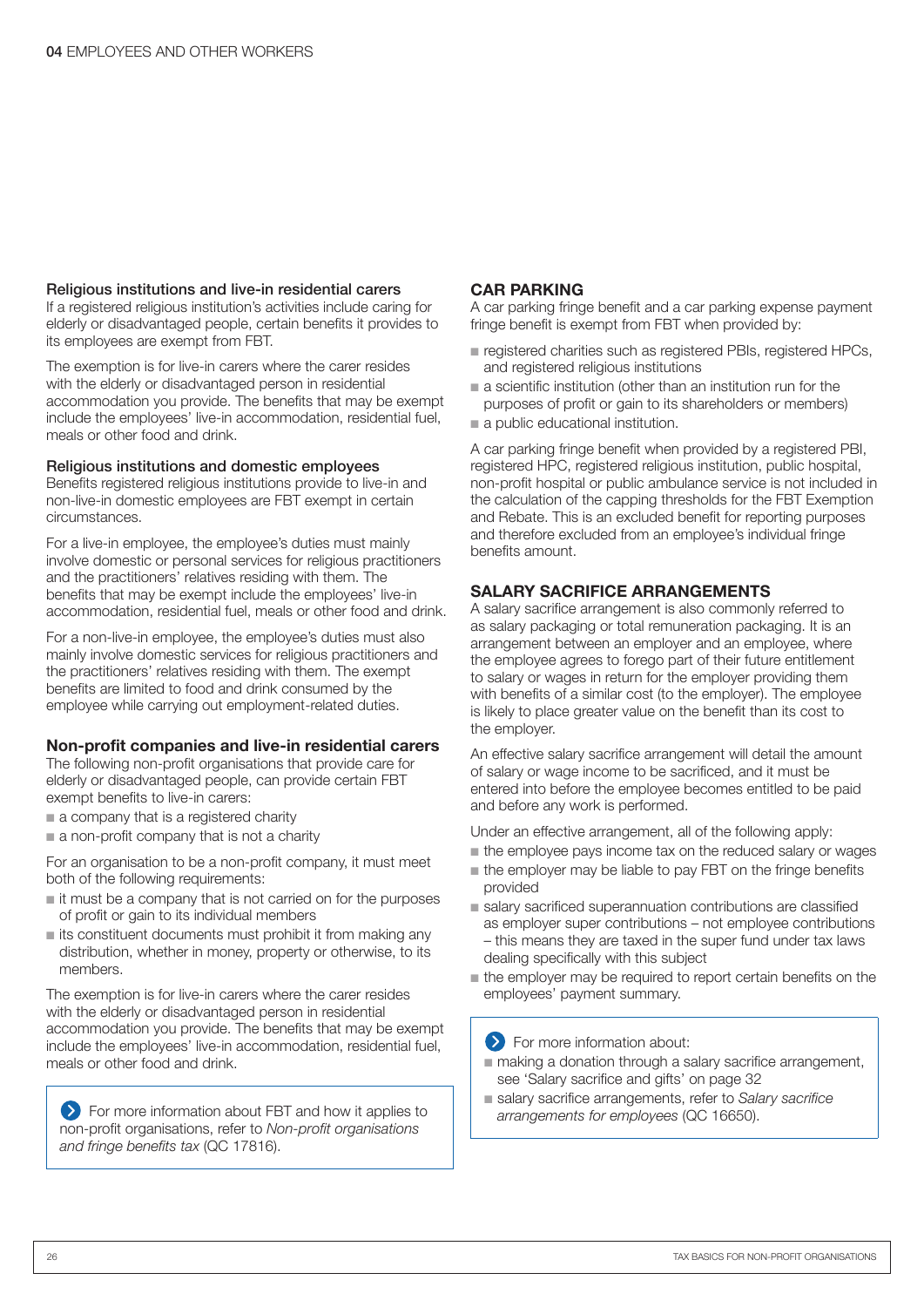#### SUPERANNUATION GUARANTEE

#### Superannuation guarantee

As an employer you must provide a minimum level of super support for your eligible employees – currently 9.25% of an employee's ordinary time earnings – or lodge a *Superannuation guarantee charge statement – quarterly* (NAT 9599) and pay the superannuation guarantee charge (SGC).

#### Who is covered by superannuation guarantee?

Most employees, whether full-time, part-time or casual, are covered by the superannuation guarantee legislation. The definition of employee is extended for super purposes to cover some additional categories of workers, including company directors, some artists, sportspeople and certain independent contractors.

Exceptions include employees who are:

- n paid less than \$450 (before tax) in any calendar month (super does not have to be provided for that month)
- non-resident employees who are paid solely for work undertaken outside Australia
- under 18 years old and employed for no more than 30 hours per week.

For a full list of super exemptions, refer to the *Guide to superannuation for employers* (QC 33737).

#### Which organisations are exempt from the superannuation quarantee charge?

No organisations are exempt – all are subject to the superannuation guarantee legislation, including those organisations that are exempt from income tax.

#### How much does your organisation need to pay?

The minimum amount of super support you must provide for your employees is 9.25% of each employee's ordinary time earnings – as defined in the superannuation guarantee law.

Any existing super obligations under an industrial award count towards the minimum level of support, as do payments made under a salary sacrifice arrangement. However, employee contributions do not count towards the employer's obligations.

Employer contributions must be paid at least quarterly to a complying super fund or retirement savings account. The table below shows the quarterly due dates.

#### Super guarantee charge

If you don't pay the minimum level of super support for your employees by the quarterly cut-off date, you must lodge a *Superannuation guarantee charge statement – quarterly* (NAT 9599) and pay the SGC to us.

The charge includes the shortfall between what you should have paid and what you actually paid, and administration and interest components.

If you make sufficient super contributions for your eligible employees by the relevant due dates, those contributions are generally tax deductible. However, the SGC is not tax deductible.

Late employer contributions made to a super fund or retirement savings account (RSA) may be able to be used to offset part of the shortfall and nominal interest components of the SGC if the employer makes an election and meets certain eligibility criteria. The employer has to lodge a *Superannuation guarantee charge statement – quarterly* (NAT 9599) with a late payment election and pays only the remaining part of the SGC to us.

#### TABLE 5: Super quarters and due dates

| Superannuation<br>guarantee quarter | Due date<br>for payment<br>of super<br>contributions | Due date for<br>lodgment of<br>statement<br>and payment<br>of SGC |
|-------------------------------------|------------------------------------------------------|-------------------------------------------------------------------|
| 1 July – 30 September               | 28 October                                           | 28 November                                                       |
| 1 October – 31 December             | 28 January                                           | 28 February                                                       |
| 1 January – 31 March                | 28 April                                             | 28 May                                                            |
| 1 April - 30 June                   | 28 July                                              | 28 August                                                         |

#### Choice of super fund

You must offer eligible employees a choice of super fund. To do this, provide each new eligible employee with the *Standard choice form* found in *Choosing a super fund* (NAT 13080) within 28 days of their start date so they can nominate a fund for their super contributions. You should already have done this for existing employees.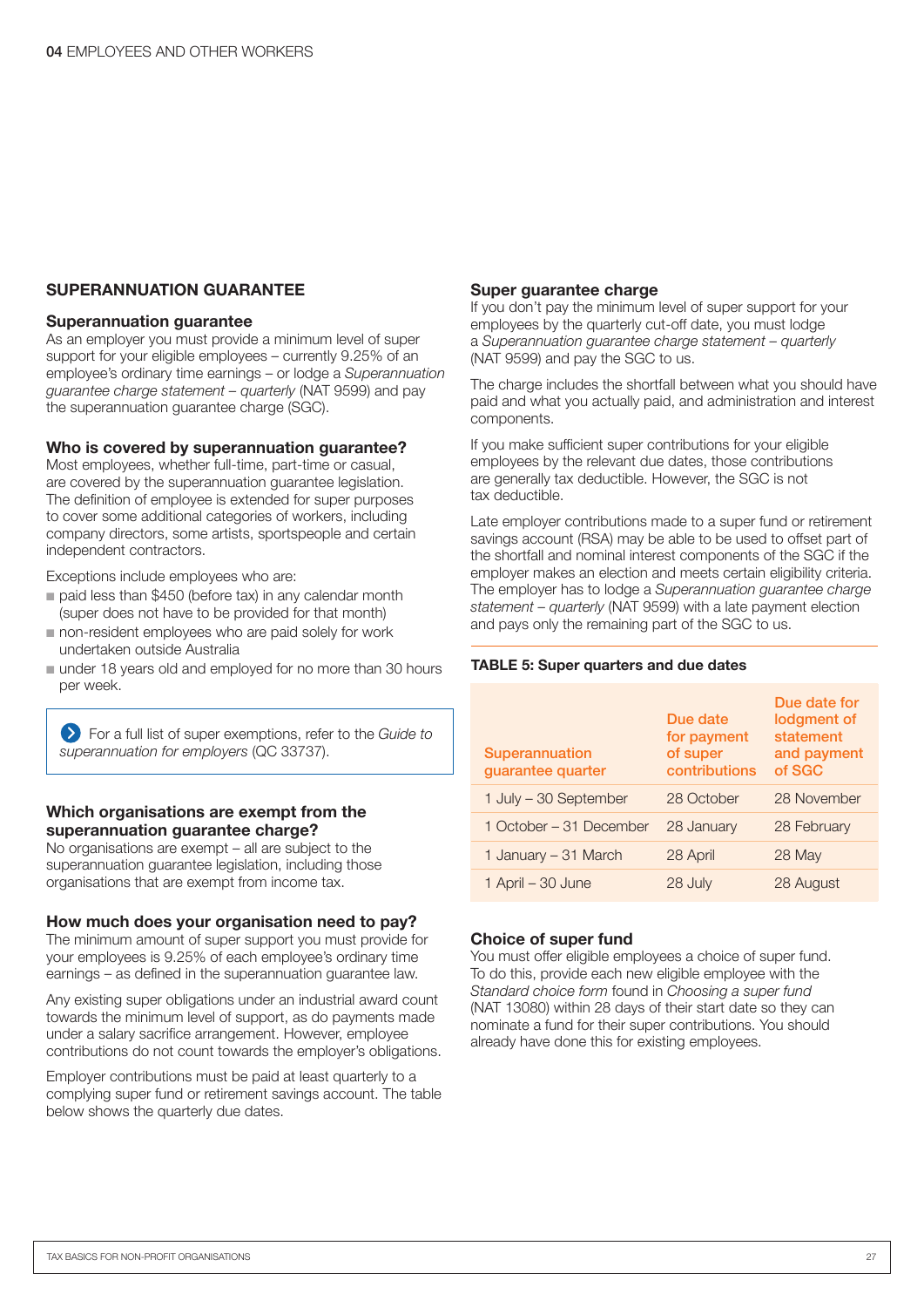**EXT** For more information about your super responsibilities: visit our website at ato.gov.au/super

- $n$  phone us on 13 10 20
- $n$  refer to
	- *– Guide to superannuation for employers* (QC 33737)
	- *Choice of super fund meeting your obligations* (QC 19904)
	- *Choosing a super fund* (NAT 13080).

#### EMPLOYMENT TERMINATION PAYMENTS

Employment termination payments (ETPs) are specific payments made to an employee when they stop working for you. ETPs are subject to concessional tax treatment depending on the employee's age and length of employment.

- **EXECUTE:** For more information refer to:
- n *Employment termination payments when an employee leaves* (QC 26218)
- n *Employment termination payments* (QC 18123).

#### HIGHER EDUCATION DEBTS

#### Higher Education Loan Program (HELP)

On 1 January 2005, a new suite of loans known as the Higher Education Loan Program replaced HECS. All accumulated HECS debts are now known as accumulated HELP debts.

If any of your employees or other payees has an accumulated HELP debt, they must advise you of this when they complete their *Tax file number declaration* (NAT 3092). If they acquire a HELP debt after they start working for you, they must advise you of this by completing a *Withholding declaration* (NAT 3093).

Under the PAYG withholding system, you need to withhold additional amounts from their payments and send these amounts to us.

For more information refer to *HELP information*  for payers (QC 16214).

#### EMPLOYEES AND CHILD SUPPORT

Sometimes employers are required to deduct money from employees' pay under the Child Support Scheme.

You do not need to do anything unless you are asked to by Child Support. If this happens, you will receive an employer package about what to do.

**EXECUTE:** For more information about Child Support visit the Department of Human Services website or phone the enquiry line 13 12 72.

#### INDEPENDENT CONTRACTORS AND TAX

Under the PAYG system, independent contractors can provide for their own income tax liability by entering into voluntary agreements authorising their payers to withhold amounts from their payments.

#### Voluntary agreements

If an organisation that is carrying on an enterprise engages an individual contract worker who has an ABN, the organisation and the worker can make a voluntary agreement to bring the worker's payments into the PAYG withholding system. They can only do this if the payments are not subject to any other PAYG withholding requirement and the payment is in whole or part for the performance of work or services.

If the organisation and the worker make a voluntary agreement, the organisation will withhold amounts from payments it makes to the worker and send these amounts to us. The contract worker will not be required to pay PAYG instalments for that income because it has already been subject to PAYG withholding and therefore is not included in the worker's instalment income.

An organisation and a worker can enter into a voluntary agreement only if the worker is an individual who has an ABN. If the worker is working under a company, partnership or trust structure, they cannot enter into a voluntary agreement.

To enter a voluntary agreement, the organisation and the worker may complete our *Voluntary agreement for PAYG withholding* (NAT 2772) form. It is not compulsory to use this form. You can make your own written agreement as long as it includes all the information requested in the form.

For more information refer to *PAYG withholding – voluntary agreements* (NAT 3063).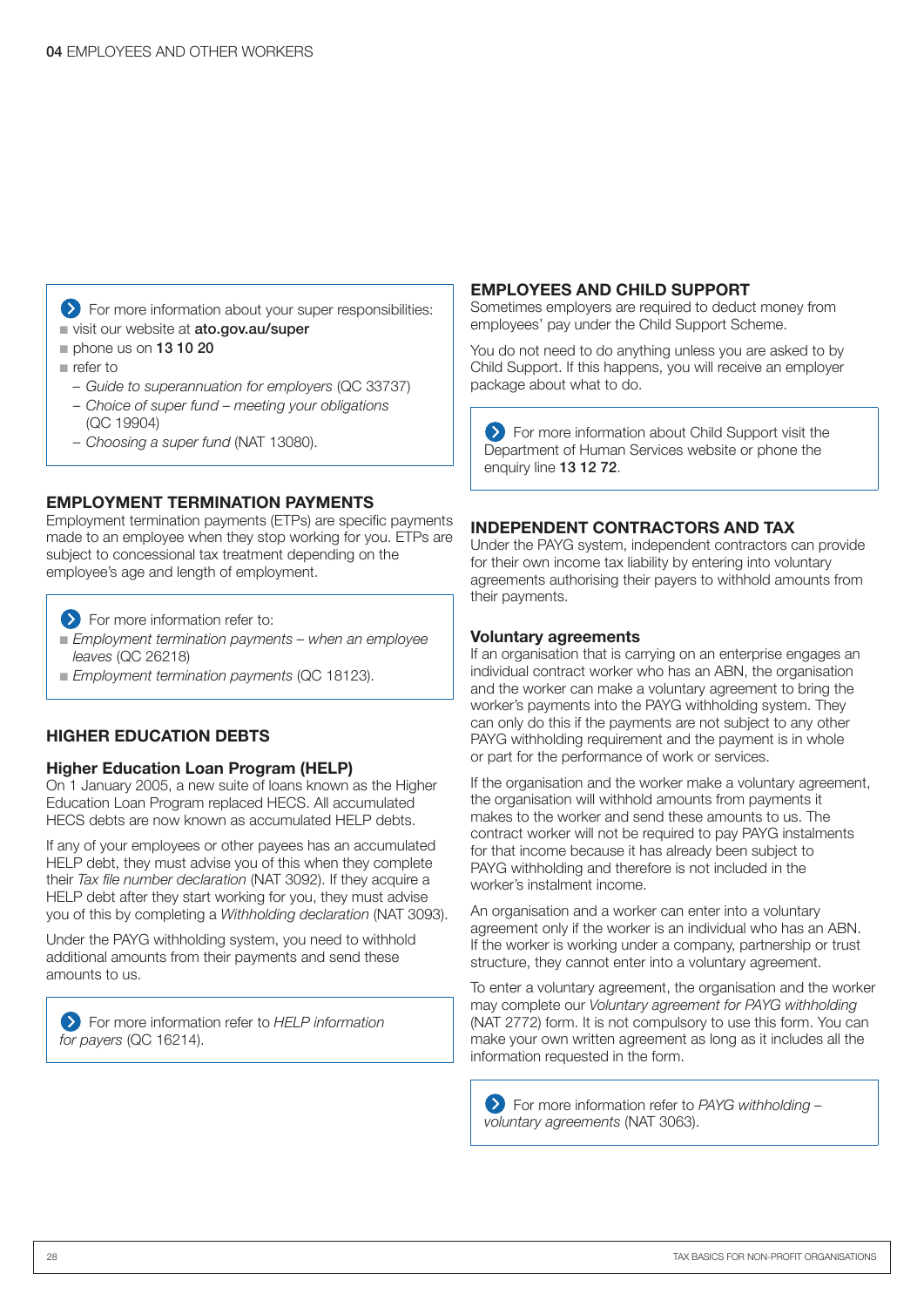#### Labour hire arrangements

Labour hire arrangements commonly involve at least two contracts. A user of labour (the client) typically contracts a labour hire firm to provide a specified kind of labour. The labour hire firm does not contract to perform the work; it merely contracts to provide labour to work under the direction of the client. The labour hire firm then contracts with the worker and pays the worker. There is no contract between the worker and the client.

Under PAYG withholding, a labour hire firm must withhold amounts from payments it makes to its workers for performing services for its client under the labour hire arrangement. There is no requirement for the client organisation to withhold from the payment to the labour hire firm – unless the labour hire firm has not quoted its ABN.

For more information refer to *PAYG withholding and labour hire firms* (QC 16326).

#### VOLUNTEERS AND TAX

Non-profit organisations often depend on volunteers to provide and maintain services.

As a general rule:

- volunteers do not have to pay tax on payments or benefits they receive in their capacity as volunteers
- non-profit organisations are not liable for PAYG withholding and FBT on payments they make, or benefits they provide, to volunteers.

There are exceptions. For example, an organisation may be required to withhold from a payment to a volunteer where the payment is for a supply of goods or services made in the course of an enterprise carried on by the volunteer, and the volunteer has not quoted their ABN.

#### Purchases for volunteers

If an organisation is registered for GST it is entitled to claim a GST credit for the GST included in the price of most purchases that it makes in carrying on the organisation's activities. This includes purchases made for its volunteers.

#### Reimbursements to volunteers

When reimbursing volunteers for expenses they have incurred, an organisation can claim GST credits in certain circumstances.

For more information refer to *Volunteers and tax* (NAT 4612).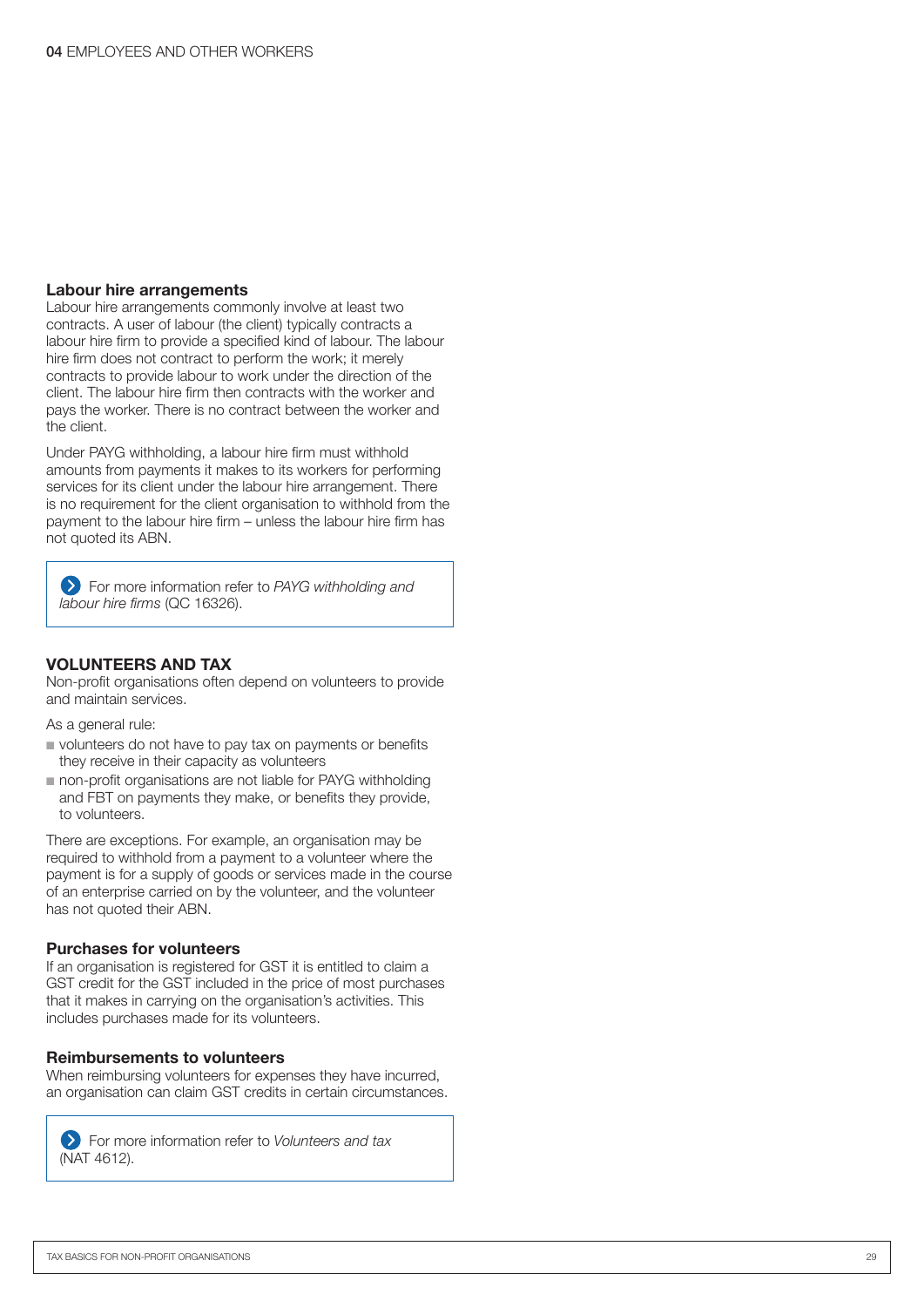

- Deductible gift recipients page 30
- Tax-deductible gifts page 30
- Tax-deductible contributions page 31
- Workplace giving programs page 31

#### DEDUCTIBLE GIFT RECIPIENTS

Certain organisations are entitled to receive income tax-deductible gifts and tax-deductible contributions. They are called deductible gift recipients (DGRs).

#### What is a DGR?

The income tax law determines which organisations and types of organisations can qualify as DGRs. DGRs are either endorsed by us or listed by name in the income tax law.

All DGRs (except those listed by name) must be endorsed by us. If they are not endorsed, donors cannot claim income tax deductions for their gifts.

- You can check if an organisation is a DGR by:
- n visiting the Australian Business Register website at abr.gov.au
- $\blacksquare$  phoning us on 13 28 61.

#### DGRs listed by name

DGRs listed by name in the income tax law include organisations such as the Australian Sports Foundation and Amnesty International Australia. For an organisation to become a DGR listed by name, parliament must amend the income tax law to list the organisation by name in tax law.

 For more information refer to the 'DGRs listed by name' chapter in *GiftPack* (NAT 3132).

#### Endorsed DGRs

For other organisations to be DGRs, they must fall within a general DGR category set out in the income tax law. Examples of the general categories include:

- $n$  registered health promotion charities
- school building funds
- n registered public benevolent institutions
- **n** overseas aid funds
- n registered cultural and environmental organisations
- public libraries, museums and art galleries.

#### What are the types of DGR endorsement?

There are two types of endorsement:

- $\blacksquare$  where an organisation as a whole is endorsed as a DGR
- n where an organisation is endorsed as a DGR for the operation of a fund, authority or institution that it owns or includes.
- Salary sacrifice and gifts page 32
- GST page 32
- State/territory and local government regulations page 32

If an organisation is endorsed as a whole, gifts to the entire organisation may be tax deductible. If an organisation is endorsed for the operation of a fund, authority or institution, only gifts to this part of the organisation may be tax deductible.

#### Is your organisation entitled to DGR endorsement?

To be entitled to DGR endorsement, your organisation must meet all of the following requirements:

- $\blacksquare$  fall within a general DGR category as set out in the income tax law
- n have an Australian business number (ABN)
- n have an appropriate dissolution/revocation of endorsement clause or clauses
- $\blacksquare$  maintain a gift fund if seeking endorsement for the operation of a fund, authority or institution
- $\blacksquare$  be in Australia with some exceptions.

Organisations that meet the requirements for endorsement can apply to us using an *Application for endorsement as a deductible gift recipient* (NAT 2948).

#### Maintaining DGR status

To maintain their endorsed status, most DGRs will need to do all of the following:

- n include specific information on receipts
- self-review their entitlement to DGR endorsement
- $\blacksquare$  continue to be in Australia with some exceptions.

 For more information refer to the 'Endorsed DGRs' chapter in *GiftPack* (NAT 3132).

#### TAX-DEDUCTIBLE GIFTS

Donors claim income tax deductions for gifts to DGRs in their income tax returns. There are rules about the types of deductible gifts including how much can be claimed for the gift.

For a donor to claim a tax deduction for a gift, the payment must be all of the following:

- $r$  truly a gift
- made to a DGR
- $a$  gift of money or a certain type of property
- $\blacksquare$  compliant with any relevant gift conditions.

#### What is a gift?

Not all payments to DGRs are tax deductible. Gifts have all the following characteristics:

- **n** there is a transfer of money or property
- $n$  the transfer is made voluntarily
- $n$  the transfer arises by way of benefaction
- $\blacksquare$  no material benefit is received by the donor.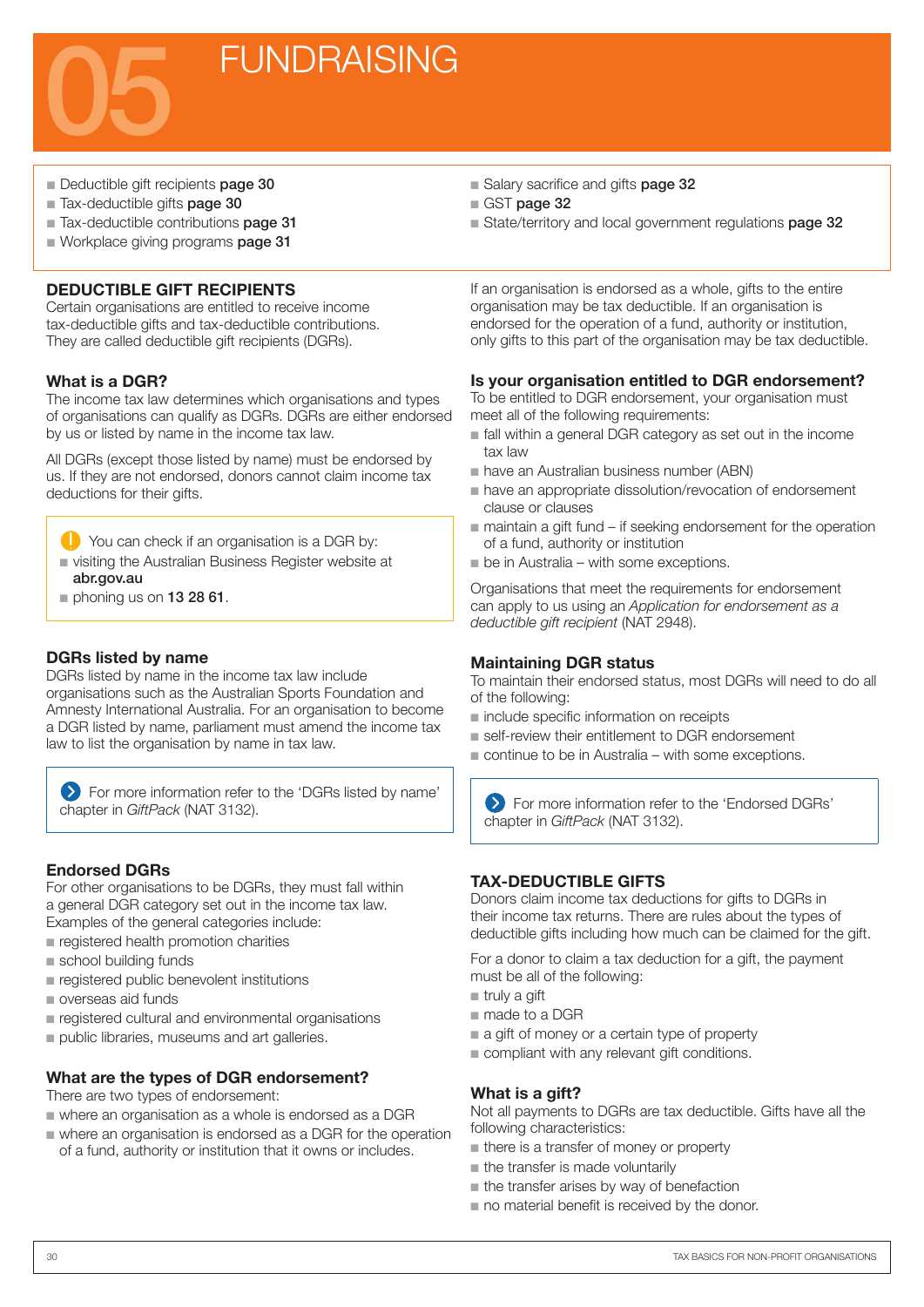Examples of payments that are not gifts include:

- **n** purchases of raffle or art union tickets
- $\blacksquare$  purchases of items such as chocolates and pens
- $n$  the cost of attending fundraising dinners, even if the cost exceeds the value of the dinner
- membership fees
- n payments to school building funds as an alternative to an increase in school fees
- $\blacksquare$  payments where the person has an understanding with the recipient that the payments will be used to provide a benefit for the 'donor'.

#### Gift conditions

For some DGRs, the income tax law adds extra conditions affecting the kinds of deductible gifts they can receive.

The gift may only be tax deductible either between certain dates or for a specific use.

Donors should ask DGRs if conditions apply.

#### How much can be claimed?

The amount of the deduction depends on the type of gift. For gifts of money, it is the amount of the gift. For gifts of property, there are various valuation rules.

The deduction for a gift cannot add to or create a tax loss.

In certain circumstances, donors can elect to spread a gift deduction over a period of up to five years.

#### What records do donors need?

Donors should keep records of their deductible gifts, including:

- $\blacksquare$  the date the gift was made
- the name of the DGR to which the gift was donated
- $n$  the amount of the gift
- n any elections to spread the deduction
- $\blacksquare$  a description of the gift if it was property.

When property has been gifted, additional details may need to be recorded. This will help when preparing tax returns and if claims are checked by us.

DGRs are not required by the income tax law to issue receipts for deductible gifts, but any receipts issued must specify all of the following:

- $\blacksquare$  that the receipt is for a gift
- $n$  the name of the DGR
- **n** the ABN of the DGR.

For more information refer to the 'Donors and gifts' chapter in *GiftPack* (NAT 3132).

#### TAX-DEDUCTIBLE CONTRIBUTIONS

Certain DGR fundraising events encourage contributions which may at the same time extend minor benefits to the contributor.

Contributions made by individuals to DGRs as part of DGR fundraising events – such as fetes, balls, gala shows, dinners and charity auctions – may be tax deductible.

To be deductible, a contribution must meet all of the following requirements:

- $\blacksquare$  the contribution must be made to a DGR for
	- a right to attend or participate in a fundraising event in Australia, or
	- the purchase of goods or services as a successful bidder at an auction that is, or is at, a fundraising event in Australia
- $\blacksquare$  the contribution must be more than \$150 and can include property contributions made for a right
- n the GST-inclusive value of the right or the goods or services (the benefit) must not exceed the lesser of \$150 or 20% of the value of the contribution
- $\blacksquare$  the contribution must satisfy any gift conditions relating to the DGR as though it was a gift
- $\blacksquare$  the contribution must be made by an individual.

The deduction is limited to that part of the contribution that is in excess of the benefit received in return for making the contribution.

Testamentary contributions – that is, contributions made under a will – are not tax deductible.

For more information refer to *Fundraising* (NAT 13095).

#### WORKPLACE GIVING PROGRAMS

Organisations/businesses may collect gifts on behalf of DGRs through workplace giving programs. Workplace giving programs are arrangements where all of the following apply:

- part of an employee's pay is paid, or is to be paid, as a gift to a DGR
- $n$  the gift is paid by the employer at the direction of the employee
- the gift is made under a regular, planned giving arrangement.

If a portion of an employee's pay is donated to a DGR through regular payroll deductions, the employer may reduce the PAYG amount it withholds from that employee's pay. For employees, this means they may get the benefit of the reduced tax immediately in their pay.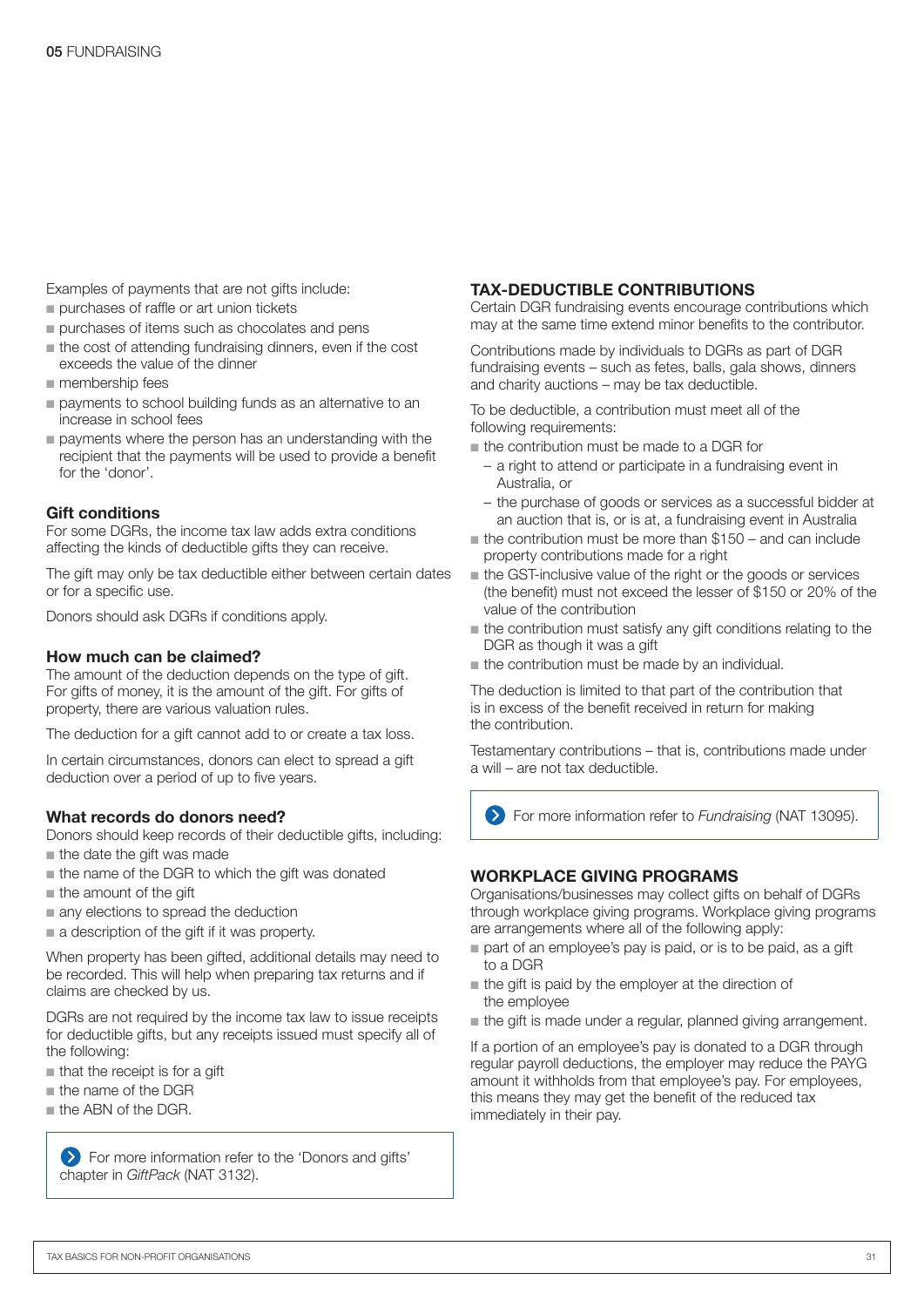While the PAYG withholding amount can be reduced because of a gift made through a workplace giving program, the total pay on the employee's payment summary is not reduced by the amount of the gift. This means the employee must claim a deduction for the gift in their annual tax return so that the correct tax can be calculated.

DGRs are not required to issue receipts to donors, although an employer may request a receipt from the DGR.

All the employee needs for their tax records is a statement from their employer.

**EX** For more information about workplace giving, refer to *How to set up a workplace giving program* (QC 17036).

#### SALARY SACRIFICE AND GIFTS

Employees may also arrange for gifts to be made to DGRs through their employer under salary sacrifice arrangements.

In this situation, all of the following apply:

- $\blacksquare$  the employee agrees with their employer that a certain amount of their pre-tax pay will be paid to a DGR
- the employee pays income tax on the reduced salary or wages
- $\blacksquare$  the employer claims the tax deduction for the payment to the DGR, not the employee
- n from 1 April 2008, the payment to the DGR is not a fringe benefit.

For a salary sacrifice arrangement to be effective, the agreement between the employer and employee must be entered into before the employee becomes entitled to be paid the amount forgone as salary or wages.

The PAYG withholding amount should be based on gross salary or wages paid and should not include salary sacrificed amounts. The employee's PAYG payment summary should show the gross amounts of all salary or wages (excluding salary sacrificed amounts) and the relevant total amount of PAYG withheld for the year.

**S** For more information about salary sacrifice arrangements, see 'Salary sacrifice arrangements' on page 26.

#### **GST**

If your non-profit organisation is registered (or required to be registered) for GST, the money raised from fundraising activities will be subject to GST unless the funds are a genuine gift to your organisation. If you are a charity, gift deductible entity or government school, the money raised from fundraising events will not be subject to GST if your organisation does one of the following:

- n raises the funds by selling donated second-hand goods
- $\blacksquare$  raises the funds by holding a raffle or game of bingo
- n chooses to have the fundraising activity treated as a non-profit sub-entity (see page 19)
- is able to treat any sales connected with the fundraising event as input taxed. In this case, the funds raised will not be subject to GST, but your organisation will not be able to claim credits for the GST in any purchases connected with the event.

 For more information about GST concessions available to non-profit organisations, see 'Goods and services tax' on page 13.

#### STATE/TERRITORY AND LOCAL GOVERNMENT REGULATIONS

Fundraising activities such as bingo, raffles and doorknock appeals are regulated by state and territory authorities. As each state has its own laws for these activities, you should direct any enquiries about state and territory regulations to the relevant authority in your area.

The use of public places such as parks, streets and sporting grounds are regulated by local government. If your organisation's fundraising activities involve the use of a public place, you should check with your local council regarding its requirements.

For more information refer to *Fundraising* (NAT 13095).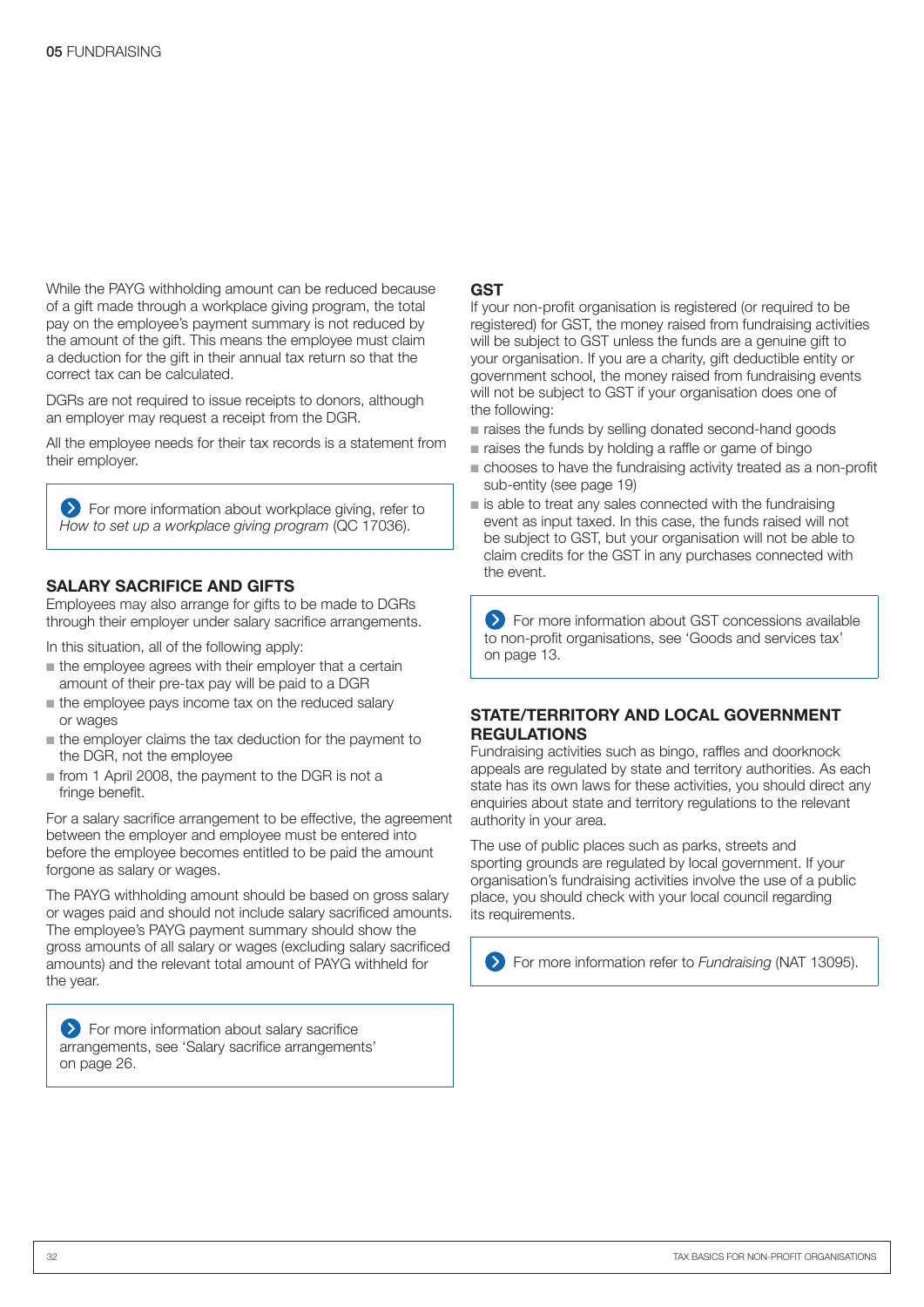# RECORD KEEPING, ADMINISTRATION<br>AND PAYMENT



- Record keeping page 33
- Bank accounts and tax file number requirements **page 33**
- Proving eligibility for supplier discounts page 34
- Withholding in business transactions page 34

#### RECORD KEEPING

Good business records help you manage your organisation's tax obligations and make it easier to report to us.

#### Basic records you may need to keep

Some of the basic records you may need to maintain are: cash book records of daily receipts and payments

- n tax invoices and income tax records, such as debtors and creditors lists, stocktake records and motor vehicle expenses
- $\blacksquare$  records of payments relating to employees, such as pay as you go (PAYG) withholding, superannuation and fringe benefits provided
- $\blacksquare$  records of payments withheld from suppliers who do not quote an Australian business number (ABN)
- **n** bank reconciliation statements
- n records to enable your fringe benefits tax (FBT) liability to be assessed.

For more information refer to *Record keeping for small business* (NAT 3029).

#### Record keeping requirements for DGRs

In addition to the basic record keeping requirements, DGRs must keep adequate accounting and other records that record and explain all transactions that are relevant to their status as a DGR. These records must also show that all gifts, deductible contributions and any money received in respect of such gifts and contributions are only used for the principal purpose of your fund, authority or institution. You must maintain these records for at least five years after the completion of the transactions or acts to which they relate. The penalty for not keeping proper records is twenty penalty units, currently \$2,200 (20  $\times$  \$110 per penalty unit).

| > For more information about record keeping |  |  |
|---------------------------------------------|--|--|
| requirements, refer to GiftPack (NAT 3132). |  |  |

#### Invoices you receive

A tax invoice of more than \$75 (excluding GST) must contain enough information to allow key information to be clearly determined, for example, your supplier's ABN. Otherwise, you generally need to withhold 46.5% from your payment to the supplier.

- Reporting and paying tax page 36
- Budgeting to pay tax **page 39**

**If** you receive a document from a supplier that is missing key information, you may still be able to treat the document as a tax invoice if the document makes clear that it is intended as a tax invoice and the missing information can be obtained from other documents issued by the supplier.

You cannot claim a GST credit in an activity statement unless you have a tax invoice. If you obtain a tax invoice later, you can claim the GST credit in the activity statement for the tax period in which you obtain the tax invoice.

Tax invoices are not required if the GST-exclusive value of the sale is \$75 or less. However, you should have some documentary evidence to support all GST credit claims.

If you ask a GST registered supplier to provide you with a tax invoice, they must do so within 28 days of your request. Organisations that are not registered for GST cannot issue tax invoices.

**EX** For more information about tax invoices, refer to *Changes to tax invoices and recipient created tax invoices – overview* (QC 19606).

#### BANK ACCOUNTS AND TAX FILE NUMBER REQUIREMENTS

If your organisation has savings accounts or investments, you may need to quote your organisation's tax file number (TFN) or ABN to an investment body – such as a bank, building society, unit trust or public company. This helps ensure your organisation pays the correct amount of tax on income it receives from interest, dividends and unit trust distributions.

It is not compulsory to quote your organisation's TFN or ABN for savings accounts and investments – it is your choice. However, if you do not quote one of these numbers, your organisation may have tax withheld from it at the rate of 46.5%.

If you decide to quote your organisation's TFN or ABN, you need to contact your investment body about each account or investment you want to quote it for.

#### Which number does your organisation quote to its investment body?

You can quote your organisation's TFN or ABN.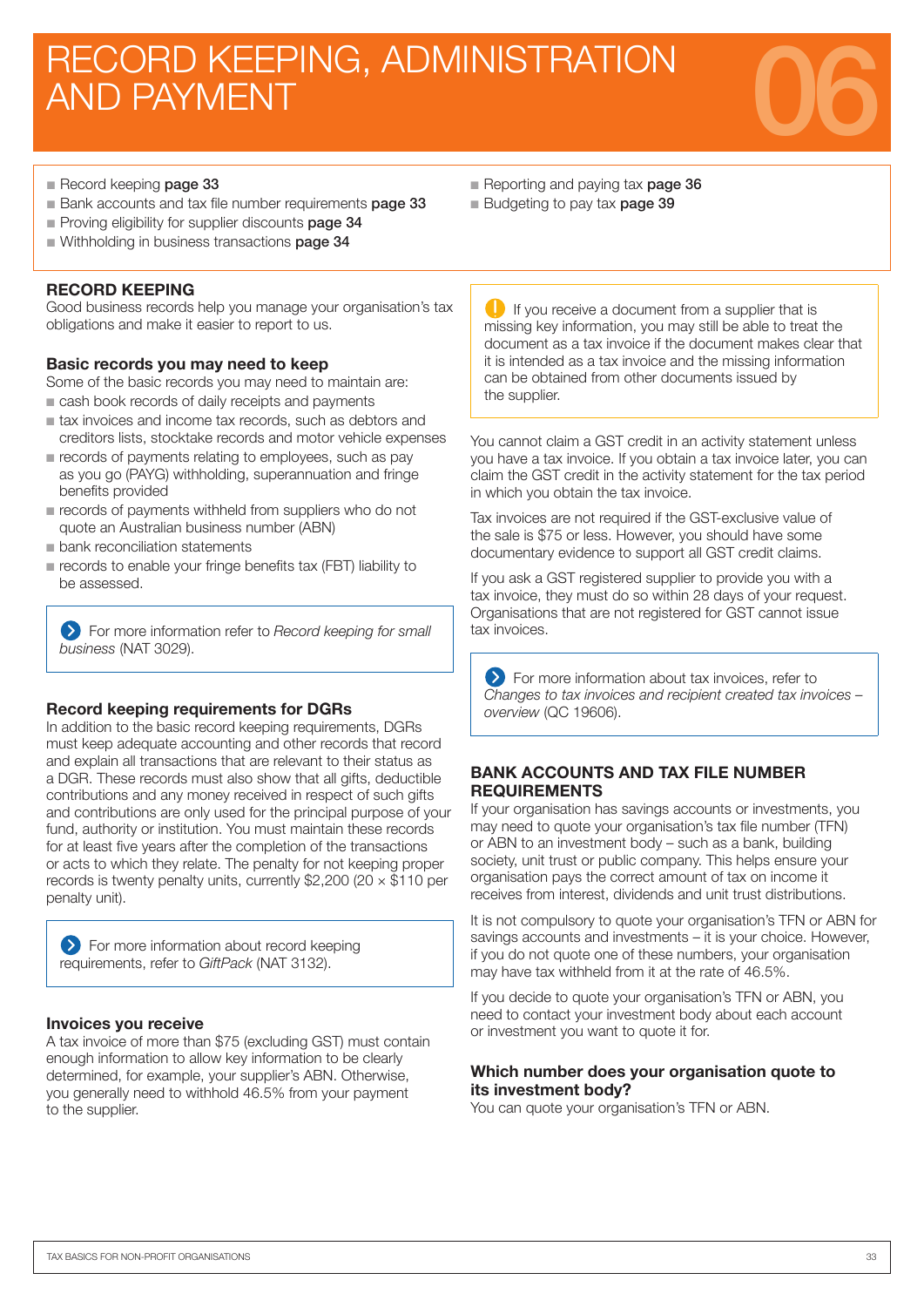#### What if your organisation does not have a TFN or ABN?

If your non-profit organisation does not have a TFN or ABN and is not required to lodge an income tax return, you can claim an exemption from quoting a TFN to your investment body.

#### What happens if your organisation does not quote its TFN or ABN?

Your organisation will have tax withheld from its interest and other investment income at the rate of 46.5% if your organisation chooses not to either:

- n quote its TFN or ABN (and its income from interest and other investments is more than or equal to the relevant threshold)
- $\blacksquare$  claim an exemption from quoting a TFN.

The amount withheld is called a TFN amount.

#### Can your organisation claim a credit or refund of TFN amounts withheld?

Your organisation can claim a credit of TFN amounts withheld if it is required to lodge an income tax return. Your organisation's return must show the TFN amounts that were withheld, and we will credit the total amount on your organisation's assessment notice.

Your organisation can claim refunds directly from its investment body or from us, depending on the circumstances.

**EXT** For more information about TFN amounts, refer to Tax file number withholding on accounts and investments *held by non-profit organisations* (QC 16410).

#### PROVING ELIGIBILITY FOR SUPPLIER DISCOUNTS

A number of commercial suppliers offer discounts to non-profit organisations on items such as telephone, telecommunications and transport costs. The supplier often requests documentation from the organisation to prove its status as a charity, public benevolent institution (PBI) or other type of non-profit organisation.

Under the tax law, certain non-profit organisations may receive the following written notices from us:

- $\blacksquare$  endorsement as a tax concession charity (TCC)
- n endorsement as a deductible gift recipient (DGR).

#### Endorsement notices

TCC endorsement notices confirm an organisation has been endorsed to access tax concessions (for example, income tax exemption). Details on these notices include the organisation's entity type (for example, PBI). Clubs, societies and associations that can self-assess their entitlement to tax concessions (for example, income tax exemption) do not receive a notice of endorsement as a TCC.

DGR endorsement notices confirm an organisation has been endorsed to receive tax-deductible gifts. Details on these notices include the DGR category under which the organisation is endorsed (for example, PBI). DGRs that are listed by name in the tax law do not need to be endorsed by us and do not receive a DGR endorsement notice.

If an organisation has been endorsed by us, the Australian Business Register website at abn.business.gov.au provides publically available information on its endorsements.

#### Other documentation

Organisations that do not receive an endorsement notice from us should contact their suppliers to find out what documentation they need to give them in order to get a discount. Other indicators of an organisation's non-profit status or particular community purposes include the organisation's constitution or governing rules.

For more information refer to *Proving eligibility for discounts offered to non-profit organisations by suppliers* (NAT 7516).

#### WITHHOLDING IN BUSINESS TRANSACTIONS

Any business or organisation carrying on an enterprise should quote their ABN when suppling goods or services to another enterprise.

If the supplier does not quote their ABN, the general rule is that the payer must withhold 46.5% from their payment and send the withheld amount to us. Some payments are excluded from this rule.

#### Keep a record of your supplier's ABN

When your organisation acquires any goods or services, make sure your supplier quotes their ABN to you before you make any payment to them. Most suppliers quote their ABN on their invoice, and you need to keep this invoice in your business records.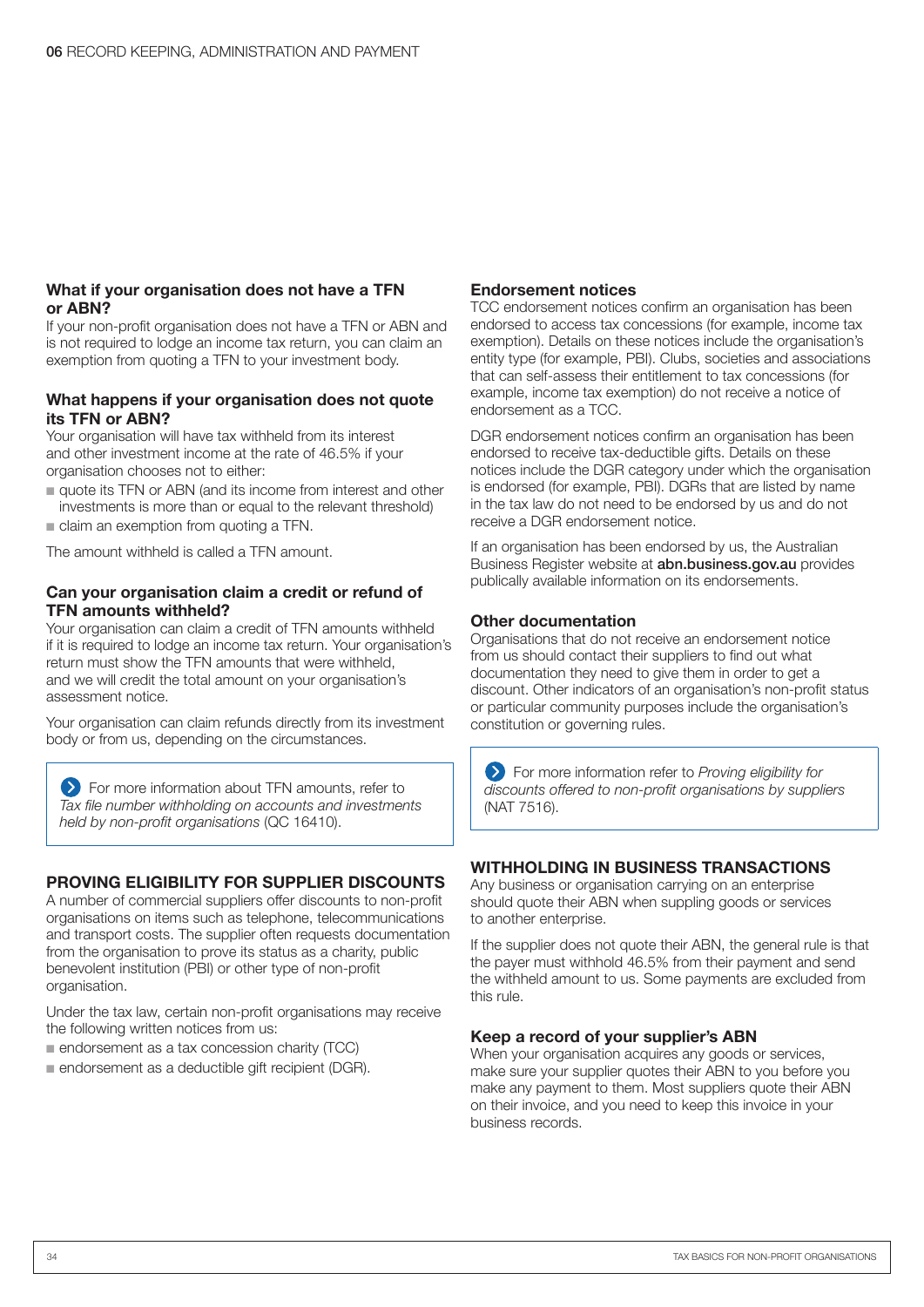A supplier may quote their ABN to you on another document as long as it relates to the supply they are making. For example, they can quote their ABN on any of the following:

- $\blacksquare$  a quotation notice that relates to the supply
- $\blacksquare$  a renewal notice for insurance or subscriptions
- $\blacksquare$  an order form that you used to order the supply
- a contract or lease document
- $a$  catalogue produced by the supplier
- $\blacksquare$  a voluntary withholding agreement.

#### Suppliers carrying on an enterprise

A supplier should quote their ABN if they are carrying on an enterprise. For tax purposes, enterprise includes activities undertaken by a charitable institution or by a trustee of a charitable fund. It also includes such activities as:

- $a$  business
- a service provided to you by an independent contractor
- $n$  the rent of a commercial property
- $\blacksquare$  most other things in the nature of trade.

But enterprise does not include an activity carried on either:

- as an employee, director, office holder or a labour hire worker
- $\blacksquare$  as a private recreational pursuit or hobby for example, where someone sells you handicrafts they make as a hobby.

#### Supplies excluded from the ABN rule

Your organisation should not withhold if any of the following applies:

- $\blacksquare$  the total payment to the supplier is \$75 or less, excluding any GST
- $\blacksquare$  the supplier is an individual under 18 years of age, is not your employee, and the payments you make to that person do not exceed \$120 per week
- $\blacksquare$  the supply is wholly input taxed under GST this includes most financial supplies, supplies of residential rent, residential premises and some precious metals, and food supplies by school tuckshops and canteens that have chosen to be input taxed – contact us if you are not sure whether a supply is input taxed.

Also, your organisation should not withhold if it is satisfied that any of the following applies:

- $\blacksquare$  the supply is made in the supplier's private capacity or as their hobby
- $\blacksquare$  the payment is exempt income for the supplier for example, the supplier is an income tax exempt charity
- $\blacksquare$  the payment is to a non-resident who is not carrying on an enterprise in Australia or through an agent in Australia
- $\blacksquare$  the supplier is not an enterprise because they have no reasonable expectation of profit or gain.

If you are unsure, ask the supplier to give your organisation a written statement that the supply is excluded for one of these reasons. You or your supplier can use the *Statement by a supplier (reason for not quoting an ABN to an enterprise)* (NAT 3346) for this.

Your organisation must keep this statement for five years.

For more information refer to *Taxation Ruling*  TR 2002/9 Withholding from payments where recipient *does not quote ABN*.

#### Withholding from a payment

If a supplier does not quote their ABN to your organisation and you are not satisfied that one of the exclusions applies, your organisation must withhold 46.5% of the total payment. Your organisation should also withhold if it doubts that the ABN quoted is correct. If you are unsure, you can check the validity of a supplier's ABN by using the Australian Business Register.

**To check an ABN using the Australian Business** Register:

- n phone the automated checking service on 13 72 26
- visit abr.business.gov.au

If your organisation withholds from a payment, it needs to make sure it is registered for PAYG withholding.

If you are not registered for PAYG, phone us on 13 28 66.

If your organisation withholds from a payment, complete a *PAYG payment summary – withholding where ABN not quoted* (NAT 3283) and give it to the supplier at the same time as your organisation pays them the net amount, or as soon as possible afterwards. The supplier will need this payment summary to claim the withheld amount as a credit when they lodge their income tax return.

#### WHAT IF THE SUPPLIER HAS APPLIED FOR AN ABN?

Before you withhold from a payment, you could offer to delay payment until the supplier has obtained and quoted their ABN. Delaying the payment is a matter for you and your supplier to work out.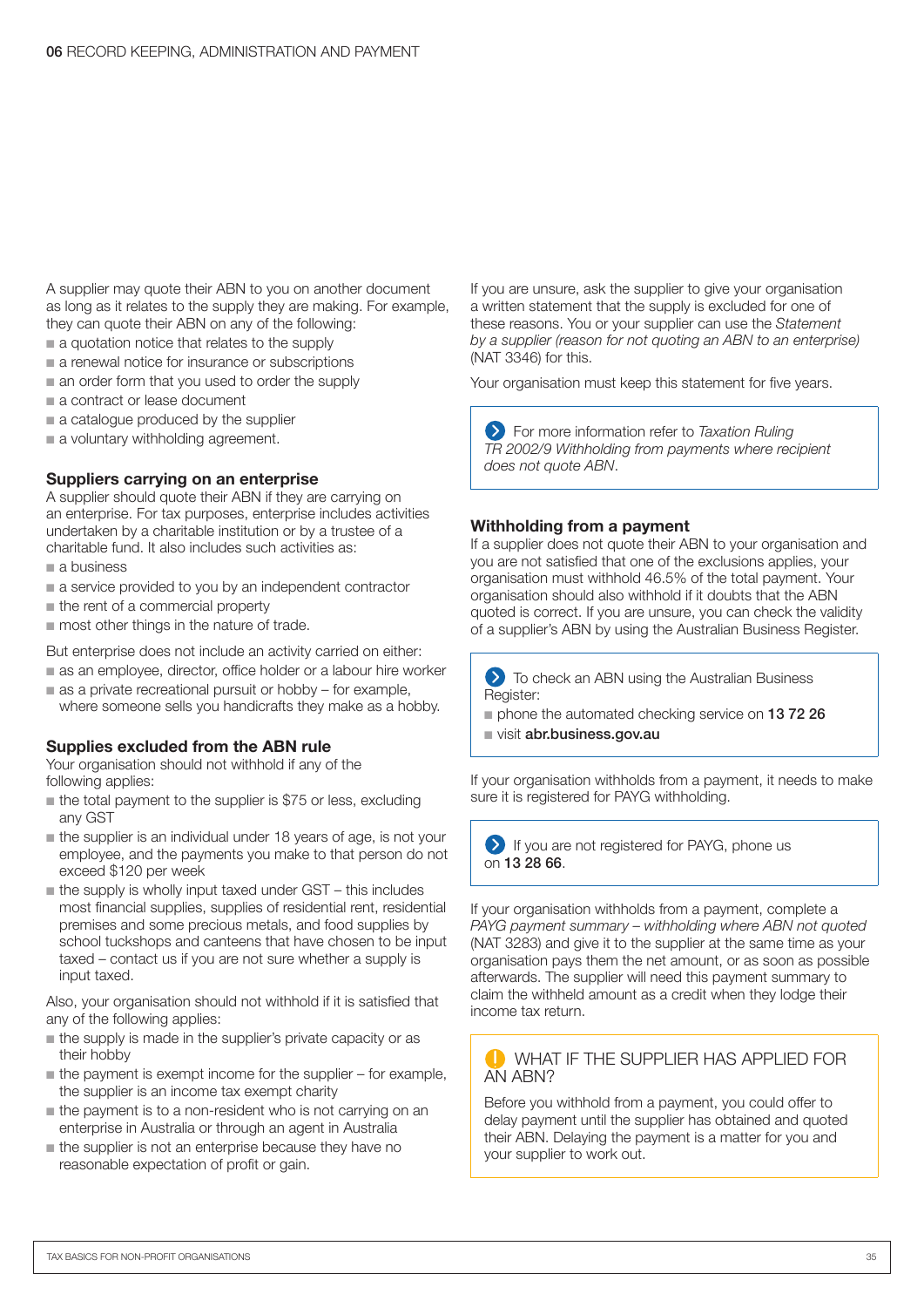$\rightarrow$  You must not make full payment to the supplier on the understanding that an ABN will be quoted later. If you do, you may be subject to penalties for the amount you did not withhold.

If your organisation is withholding from employee wages, it should already be registered for PAYG withholding. It may have done this when it applied for an ABN. If it did not, it can register for PAYG withholding at any time.

To register for PAYG withholding, complete one of the following forms:

- Add a new business account (NAT 2954) if your organisation has an ABN
- n *Application to register a PAYG withholding account* (NAT 3377) – if your organisation is not required to have an ABN.

You need to add together any amounts your organisation has withheld for PAYG withholding purposes and send the total to us with your organisation's next activity statement.

#### QUOTE YOUR ABN ON YOUR BUSINESS STATIONERY

It is a good idea to quote your organisation's ABN on its invoices and other stationery to avoid having amounts withheld from payments for supplies your organisation has made. If your organisation is registered for GST, other organisations will also need your organisation's ABN on tax invoices you provide them so they can claim GST credits for the GST included in the price of goods and services your organisation supplied.

#### REPORTING AND PAYING TAX

#### Activity statements

Many business taxes are completed on a single form called an activity statement. Your organisation would use an activity statement to report and pay their PAYG (instalments and withholding), FBT instalments, GST and related tax obligations.

We will send your organisation a personalised activity statement to complete and lodge, with some sections already filled in to save you time and effort. The activity statement will generally only show the obligations that relate to your organisation. For example, if your organisation is not registered for PAYG withholding, this section will not appear on your organisation's activity statement.

You should use an activity statement at the end of each reporting period (month, quarter or year) if your organisation has any PAYG, FBT instalments or GST and related tax obligations, even if the amount to report for that period is nil.

#### How often to lodge

Your organisation lodges an activity statement monthly, quarterly or annually – we specify how often on the form. We also preprint information showing the period covered by the activity statement for each of your obligations.

We tell you on the activity statement when to lodge and pay. If your organisation reports and pays quarterly, the due dates are shown in the table below.

#### TABLE 6: Quarterly activity statements

| Quarter                                        | Due date    |
|------------------------------------------------|-------------|
| <b>Quarter 1</b> - July, August and September  | 28 October  |
| Quarter 2 - October, November and<br>December  | 28 February |
| <b>Quarter 3</b> – January, February and March | 28 April    |
| <b>Quarter 4</b> – April, May and June         | 28 July     |

If a tax agent prepares and lodges quarters one, three or four, or you lodge via an approved secure electronic method, then a later lodgment and payment due date may apply.

If your organisation reports and pays monthly, its activity statement and payment is due on the 21st day after the end of the month. For example, a July monthly activity statement is due on 21 August.

If your organisation reports and pays annually, its annual GST return and payment are due at the same time as its income tax return. If your organisation is not required to lodge an income tax return, then it must lodge and pay its annual GST return by 28 February.

If you had to pay FBT of \$3,000 or more in the previous year, you pay FBT quarterly with your activity statement. This applies even if you estimate that you will pay less than \$3,000 FBT in the current year.

 $\Box$  If your activity statement due date falls on a weekend or public holiday, you can lodge your form and make any payment due on the next business day without penalty.

If you are unable to lodge or pay on time, phone us on 13 28 66 to discuss.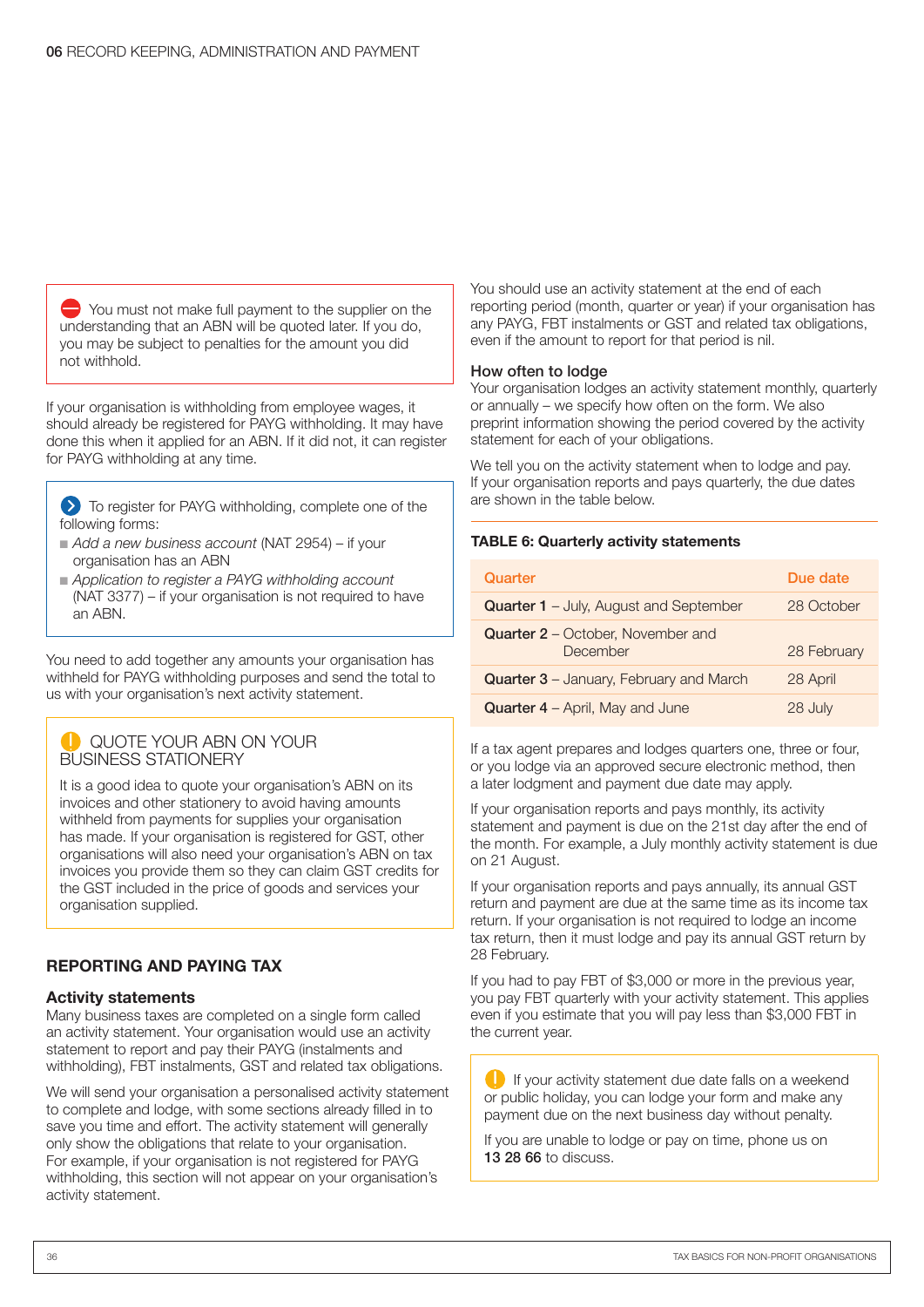**EXT** For more information about activity statements, refer to the *Guide to activity statements* (QC 33678).

#### Completing your activity statements online

The easiest way for non-profit organisations to complete their activity statements is through the Business Portal. You can lodge and revise most types of activity statements through the Business Portal and receive instant confirmation by receipt that your activity statement has been lodged. You can also view, print and list previously lodged statements.

Once you lodge your activity statement online, we will no longer post activity statements to you. All future activity statements can be accessed via the Business Portal. You will receive email notification that your activity statement is available to access and complete online.

**Example 15** For more information about completing activity statements online, refer to *Lodge your activity statements online* (QC 17128).

#### Annual GST return

Your organisation can elect to report and pay its GST annually if both of the following applies:

- $i$  it is not required to register for GST
- $\blacksquare$  it has not elected to pay GST by instalment amounts as advised by us.

However, your organisation will not be eligible to report and pay GST annually if the only reason that your organisation is not required to be registered for GST is because it disregards certain offshore supplies of rights or options in working out its GST turnover.

Your organisation can make this election in any financial year:

 $\blacksquare$  from 1 July to 21 August, if it reports monthly

n from 1 July to 28 October, if it reports quarterly.

If your organisation elects to report and pay its GST annually, we will send your organisation an annual GST return in July each year. In your first year of annual reporting the return will be for the period from the date the election took effect until 30 June.

An annual GST return and payment are due at the same time as an income tax return. If your organisation is not required to lodge an income tax return, then it must lodge and pay its annual GST return by 28 February.

#### **EXT** For more information about annual GST returns, refer to:

- *Completing your annual GST return* (NAT 13075)
- **Report your GST once a year (NAT 12906).**

#### Fringe benefit tax returns and payments

Employers must assess their own liability for FBT annually. A return covering the FBT year – from 1 April to 31 March – should be lodged by 21 May, or the first business day after this date.

If your organisation has not previously paid FBT, or if the amount of FBT it had to pay for the previous year was less than \$3,000, it must pay the tax once a year when it lodges its annual FBT return.

If your organisation had to pay FBT of \$3,000 or more for the previous year, it must pay FBT quarterly with its activity statement in the subsequent year. A balancing payment (if any) should be made when it lodges its FBT return by 21 May (or the first business day after), unless other arrangements have been made with us.

To calculate a fringe benefit tax liability, the taxable value of fringe benefits provided to employees must be grossed-up.

For more information about:

- $\blacksquare$  grossing up, see 'What is grossing up?' on page 23
- n lodging an FBT return and paying FBT, refer to *Fringe benefits tax – return lodgment and payment* (QC 27220).

#### PAYG withholding

If your organisation makes a payment that is subject to PAYG withholding, you must withhold the required amount from the payment and send this to us by the due date. The amount withheld will be reported on your organisation's activity statement along with any GST, PAYG instalments or FBT amounts. Any credits your organisation is entitled to (such as GST credits) will be offset against any amount of PAYG withholding and other tax liabilities it must report on its activity statement.

You send these amounts monthly or quarterly, depending on your organisation's withholding status – small or medium withholder. If your organisation is a large withholder, you have to send amounts more frequently.

At the end of the year you must submit an annual report to us that reconciles all withholding payments your organisation has made to us during the financial year.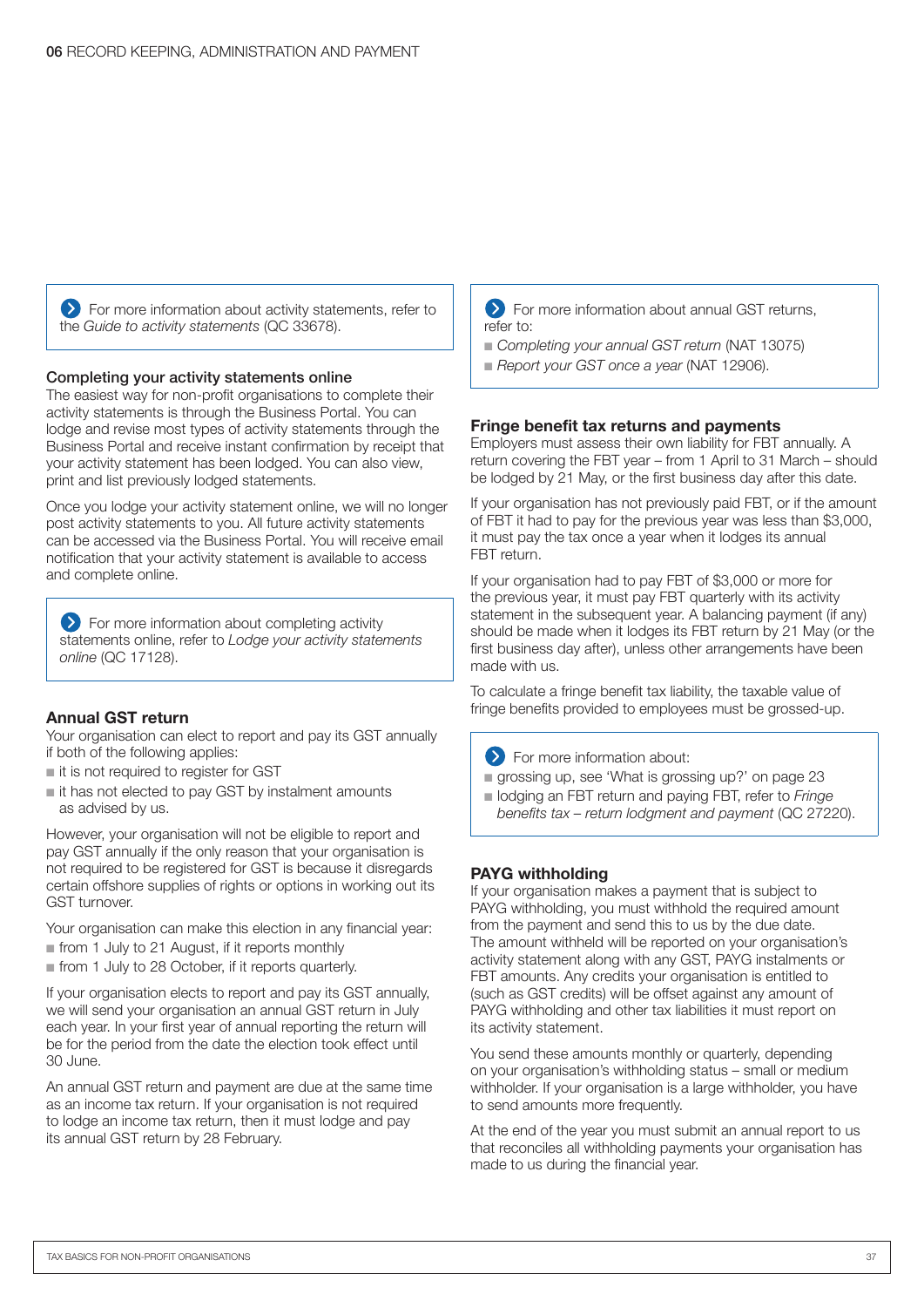#### Annual income tax returns

#### Exempt non-profit organisations

If your non-profit organisation is exempt from income tax, it does not need to lodge an income tax return unless we specifically ask it to.

#### Taxable non-profit organisations

If your non-profit organisation is taxable (that is, not exempt from income tax), it may have to lodge an income tax return using the company tax return.

For income tax purposes, taxable non-profit organisations are treated as either non-profit companies or other taxable companies. This distinction is important because non-profit companies have special arrangements for lodging tax returns and special rates of income tax.

A non-profit company that is an Australian resident with a taxable income over the taxable threshold of \$416 per year must lodge a company tax return.

Other taxable companies are taxed on every dollar of taxable income. They must lodge an income tax return each year, regardless of their taxable income.

Therefore, to work out whether your organisation needs to lodge a company tax return, you need to do all of the following:

- n determine if your organisation is a non-profit company or other taxable company
- **n** know your organisation's taxable threshold for lodgment
- calculate your organisation's taxable income.

For more information about:

- n working out if your organisation is exempt from income tax, see 'Income tax exemption' on page 10
- $\blacksquare$  how to complete the company income tax return, refer to the *Guide to company tax return for non-profit organisations* (NAT 73512).

#### Payment options

We offer several different payment methods.

Electronic payment is our preferred method for receiving payments. Tax payments can be made electronically by BPAY®, credit card, direct credit or direct debit. Payments can also be posted to us or made at Australia Post outlets.

#### BPAY®

Use your financial institution's phone or internet banking service to transfer funds from your cheque or savings account. You need to quote the ATO biller code (75556) and use your electronic funds transfer (EFT) code or payment reference number (PRN) as the customer reference number.

#### ® Registered to BPAY Pty Ltd ABN 69 079 137 518

#### Credit card

To make a credit card payment using the Government EasyPay website or telephone service you will need:

■ a current Visa, MasterCard or American Express card

vour ATO EFT code or PRN.

A credit card payment fee applies to transactions made using this service.

 $\sum$  To proceed with your payment, go to Government EasyPay at optussmartpay.com/governmenteasypay-ato or phone 1300 898 089.

#### Direct credit

You can electronically transfer funds to the ATO's direct credit bank account using online banking facilities. Use BSB 093 003, Account number 316 385 and record your EFT code or PRN in the Reference or Description field. This will ensure the payment is correctly recorded on your tax account.

#### Direct debit

You can have your tax liability electronically debited from a nominated financial institution account – but not a credit card account.

A direct debit request can be organised over the phone by calling 13 11 42.

Only clients calling in-person are authorised to give verbal authority for their account. Tax agents or other authorised representatives cannot give verbal authority on behalf of their client, partner or spouse. However, they can request a Direct debit request (NAT 2284) form for the client to complete and return to us.

#### Mail payments

You can mail a cheque or money order to the address printed on the payment slip forwarded by us. If a payment slip is not available, you will need to provide your full name, address, phone number, type of tax being paid and your tax file number or ABN. Forward this information and your payment to the appropriate address as shown below.

If you live in WA, SA, NT, TAS or VIC, mail to:

Australia Taxation Office Locked Bag 1936 ALBURY NSW 1936

If you live in NSW, ACT or QLD, mail to: Australian Taxation Office Locked Bag 1793 PENRITH NSW 1793

Cheques and money orders should be for amounts in Australian dollars and payable to 'Deputy Commissioner of Taxation'. They should be crossed 'Not negotiable' and must not be post-dated. Do not attach pins or staples to your cheque.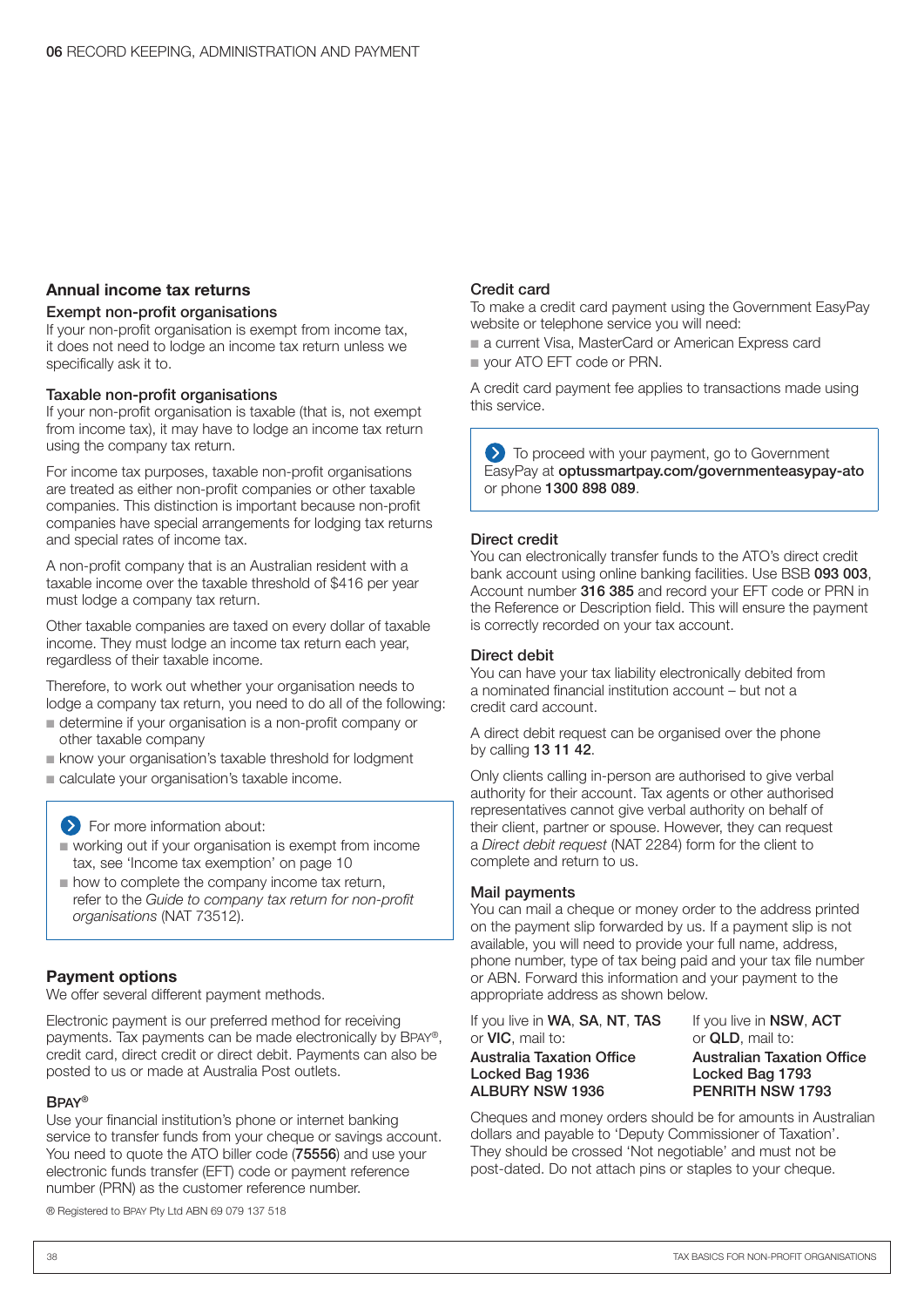#### Post office

If you have a preprinted payment slip with a barcode, you can pay in person at any Australia Post outlet by cash, EFTPOS or cheque. Limits apply to cash and EFTPOS transactions. Cheques should be for amounts in Australian dollars and payable to 'Deputy Commissioner of Taxation'. They should be crossed 'Not negotiable' and must not be post-dated.

 $\sum$  For more information about:

- BPAY®, direct credit, credit card, mail and post office payments, phone 1800 815 886 or send an email to payment@ato.gov.au
- direct debit payments, phone 13 11 42 or send an email to eft-information@ato.gov.au

**Payments cannot** be made in person at any ATO site or shopfront.

#### Voluntary payments

If you want to make a voluntary or early payment to offset a future liability, you can do so by BPAY® or direct credit using your EFT code, or by ordering a book of personalised payment slips by phoning us on 13 11 42.

For more information about the different payment methods, refer to *How to pay* (QC 32252).

#### BUDGETING TO PAY TAX

Budgeting for your organisation's tax obligations is the same as budgeting for any other expense. You will need to work out how much tax your organisation has to pay and then put enough money aside to cover the tax bill when it is due.

Because tax bills are often payable on a quarterly or yearly basis, they may be overlooked when you budget for more frequent bills or expenses. When the time comes to pay your organisation's tax bill, you may find that the money is not there, or you may have to find extra money because your bill is larger than you expected.

The following suggestions can help you to budget for your tax:

- GST reporting: Even if you are eligible to report your organisation's GST quarterly or annually, consider reporting monthly. Monthly tax periods may suit your organisation if it is likely to claim a GST refund regularly, for example, if your organisation has a large volume of exports compared with taxable sales, or if your organisation is likely to be making large outlays for capital equipment. You can claim GST credits sooner if your organisation has monthly tax periods.
- n Income tax: Estimate your organisation's income for the current financial year and its likely tax liability. Update your organisation's projection during the year as more information on sales and expenses becomes available.
- Record keeping software: There are a number of commercially available products to help you budget for your tax. To find commercially available software that will assist you to meet your tax obligations, visit our Product Register at ato.gov.au/softwaredevelopers
- Voluntary payments: You can make a voluntary or early payment to offset a future liability. You can do this by BPAY® or direct credit using your EFT code. Alternatively, you can request a book of personalised payment slips and use these to either pay over the counter at Australia Post or to send us a cheque through the mail.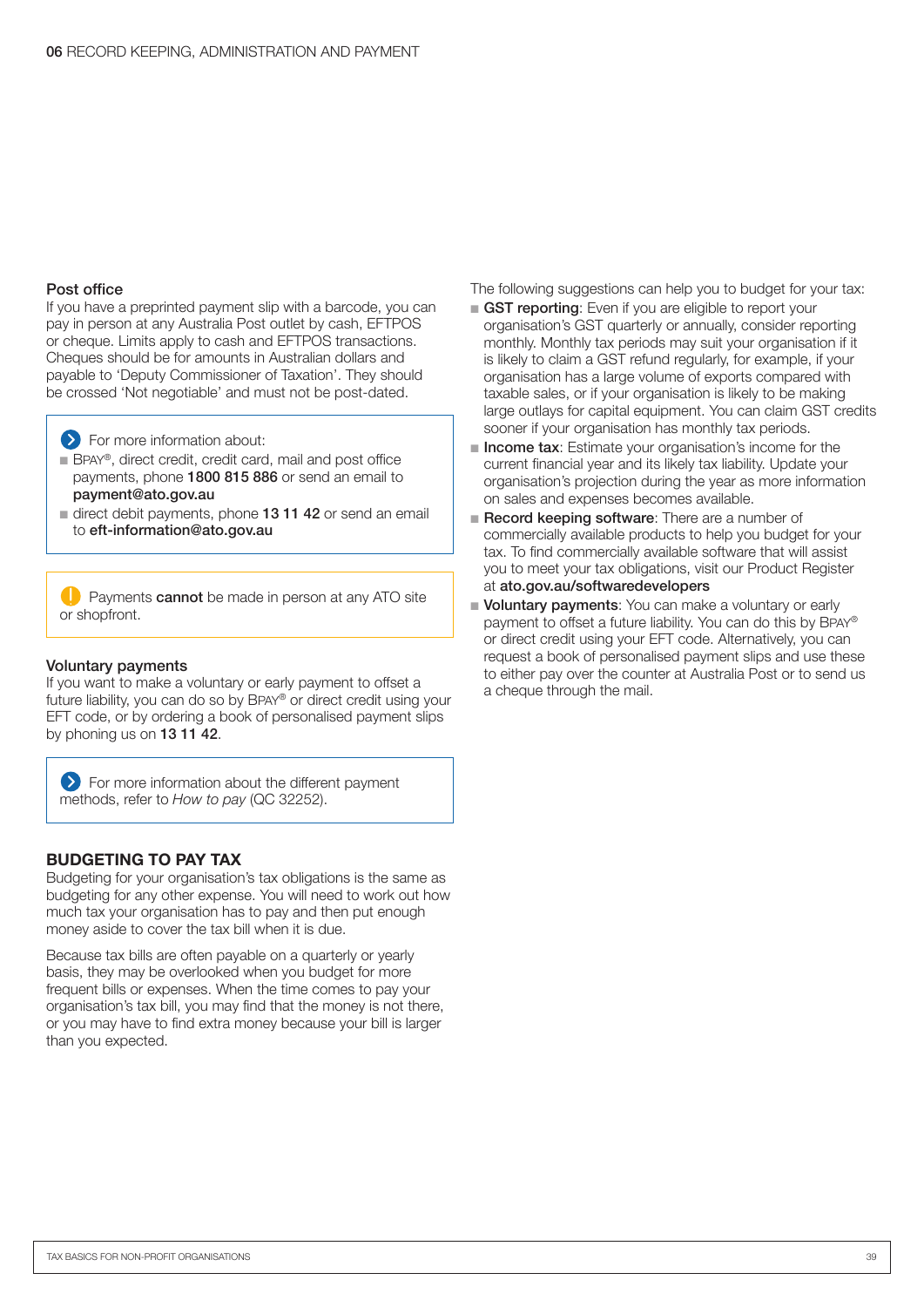# STATE/TERRITORY GOVERNMENT<br>TAXES AND DUTIES

#### ■ Stamp duty page 40

- Pavroll tax **page 40**
- Land tax page 40
- Contact details page 41

Taxes and duties that may be levied by state and territory governments include:

- stamp duty (or duty in the Australian Capital Territory, New South Wales, Queensland, Tasmania, Victoria and Western Australia)
- $\blacksquare$  payroll tax
- $\blacksquare$  land tax.

As the requirements for these taxes and duties vary between states and territories, organisations should seek clarification from their local state/territory revenue office – contact details are provided on page 41. Enquiries about state and territory taxes should not be directed to the ATO.

#### **S** FUNDRAISING REQUIREMENTS

States and territories also have their own laws regulating the fundraising activities of non-profit organisations.

For more information about fundraising requirements, see 'State/territory and local government regulations' on page 32.

#### STAMP DUTY

Stamp duty is a tax on written documents ('instruments') and certain transactions, including motor vehicle registrations and transfers, insurance policies, leases, mortgages, hire purchase agreements and transfers of property – such as businesses, real estate and certain shares.

The rate of stamp duty varies according to the type and value of the transaction involved. Depending on the nature of the transaction, certain concessions and exemptions may be available:

- n The Australian Capital Territory (ACT) does not levy duty on mortgages, hiring duty, leases and marketable securities.
- New South Wales (NSW) does not levy duty on leases, home loans to natural persons and the hire of goods.
- The Northern Territory does not levy stamp duty on mortgages, marketable securities and the grant and renewal of a lease and the hire of goods.
- Queensland does not levy duty on leases, marketable securities, credit card and credit business transactions, and the hire of goods.
- South Australia does not levy stamp duty on mortgages, leases, listed securities and the hire of goods.
- n Tasmania does not levy duty on marketable securities, certain leases, mortgages and the hire of goods.
- $\blacksquare$  Victoria does not levy duty on listed or unlisted marketable securities, certain leases, mortgages or the hire of goods.
- $\blacksquare$  Western Australia does not levy duty on marketable securities, mortgages, hire of goods and leases.

#### PAYROLL TAX

Payroll tax is a tax on the wages paid by employers. Employers are liable for payroll tax when their total Australian wages exceed a certain level called the 'exemption threshold'. Exemption thresholds vary between states/territories.

Payroll tax should not be confused with the pay as you go (PAYG) withholding system. Payroll tax is payable to the state/territory by an employer, based on the total wages paid to all employees. Wages include salary, allowances, superannuation contributions, fringe benefits, shares and options and certain contractor payments.

Under the PAYG withholding system, amounts are generally withheld from payments made to an individual and sent to us to offset the individual's end-of-year income tax liability.

**EXECUTE:** For more information about PAYG withholding, see 'Pay as you go withholding' on page 21.

Certain organisations may be exempt from payroll tax provided specific conditions are satisfied. These organisations may include religious institutions, public benevolent institutions, public or non-profit hospitals, non-profit non-government schools and charitable organisations.

#### LAND TAX

Land tax is imposed in all states and the ACT but not in the Northern Territory. It is a tax levied on landowners – except in the ACT where it applies to all residential properties that are rented or are owned by a trust or corporation.

Landowners are generally liable for land tax when the unimproved value of taxable land exceeds certain thresholds – except in the ACT. In some states there are deductions and rebates available, depending on the use of the land. Principal places of residence are usually exempt from land tax, although this is subject to certain qualifying criteria which vary between jurisdictions.

Land owned and used by certain organisations may be exempt from land tax. These organisations generally include non-profit societies, clubs and associations, religious institutions, public benevolent institutions and charitable institutions. However, any exemptions are subject to certain qualifying criteria.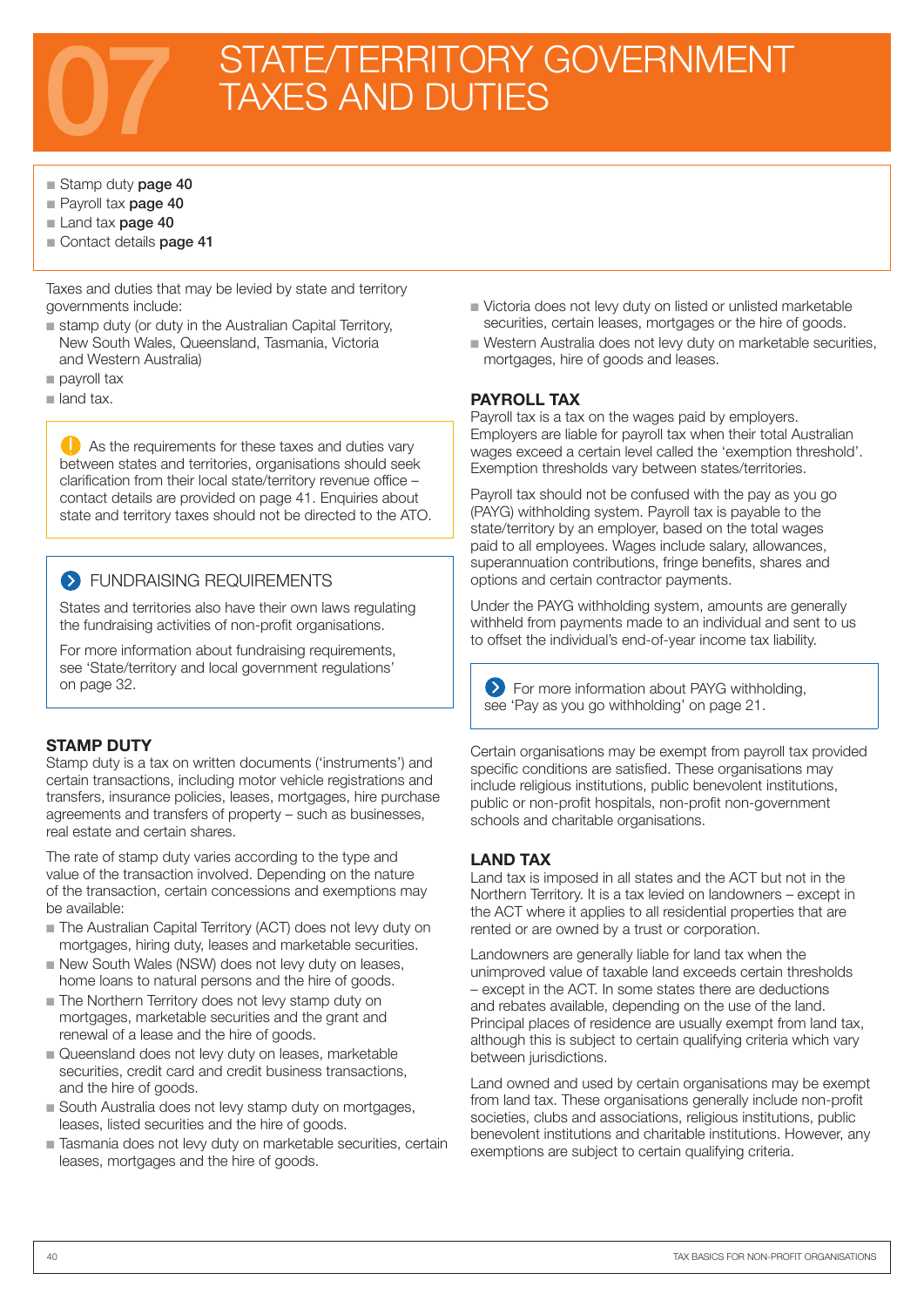#### CONTACT DETAILS

Each state and territory has its own department responsible for the administration of their various taxes and duties. For more information contact your local state or territory government authority.

#### Australian Capital Territory

Authority: ACT Revenue Office Internet: revenue.act.gov.au<br>Phone: (02) 6207 0028 Phone: (02) 6207 0028 Fax: (02) 6207 0026<br>Email: AdviceandAsse Email: AdviceandAssessments@act.gov.au<br>Write: GPO Box 293 CIVIC SQUARE ACT 2 GPO Box 293 CIVIC SQUARE ACT 2608

#### New South Wales

| Authority: Office of State Revenue |
|------------------------------------|
| Internet: osr.nsw.gov.au           |
| (02) 9689 6200                     |
| (02) 9689 6464                     |
| service@osr.nsw.gov.au             |
| GPO Box 4042 SYDNEY NSW 2001       |
|                                    |

#### Northern Territory

|        | Authority: Territory Revenue Office |
|--------|-------------------------------------|
|        | Internet: revenue.nt.gov.au         |
| Phone: | 1300 305 353                        |
| Fax:   | (08) 8999 5577                      |
| Email: | ntrevenue@nt.gov.au                 |
| Write: | GPO Box 154 DARWIN NT 0801          |

#### **Queensland**

|        | Authority: Office of State Revenue          |
|--------|---------------------------------------------|
|        | Internet: osr.gld.gov.au                    |
| Phone: | 1300 300 734                                |
| Email: | ClientContactCentre@osr.treasury.gld.gov.au |
| Write: | GPO Box 2593 BRISBANE QLD 4001              |

#### South Australia

|        | Authority: RevenueSA          |
|--------|-------------------------------|
|        | Internet: revenuesa.sa.gov.au |
| Phone: | (08) 8226 3750                |
| Fax:   | (08) 8226 3737                |
| Email: | revenuesa@sa.gov.au           |
| Write: | GPO Box 1353 ADELAIDE SA 5001 |

#### Tasmania

|        | Authority: State Revenue Office |
|--------|---------------------------------|
|        | Internet: sro.tas.gov.au        |
| Phone: | $(03)$ 6166 4400                |
| Fax:   | (03) 6234 3357                  |
| Email: | taxhelp@treasury.tas.gov.au     |
| Write: | GPO Box 1374 HOBART TAS 7001    |

#### Victoria

|        | Authority: State Revenue Office Victoria |
|--------|------------------------------------------|
|        | Internet: sro.vic.gov.au                 |
| Phone: | 132 161                                  |
| Fax:   | (03) 9628 6222                           |
| Email: | sro@sro.vic.gov.au                       |
| Write: | GPO Box 1641 MELBOURNE VIC 3001          |

#### Western Australia

|        | Authority: Office of State Revenue     |
|--------|----------------------------------------|
|        | Internet: osr.wa.gov.au/GeneralEnquiry |
| Phone: | (08) 9262 1400                         |
| Fax:   | (08) 9226 0842                         |
| Write: | GPO Box T1600 PERTH WA 6845            |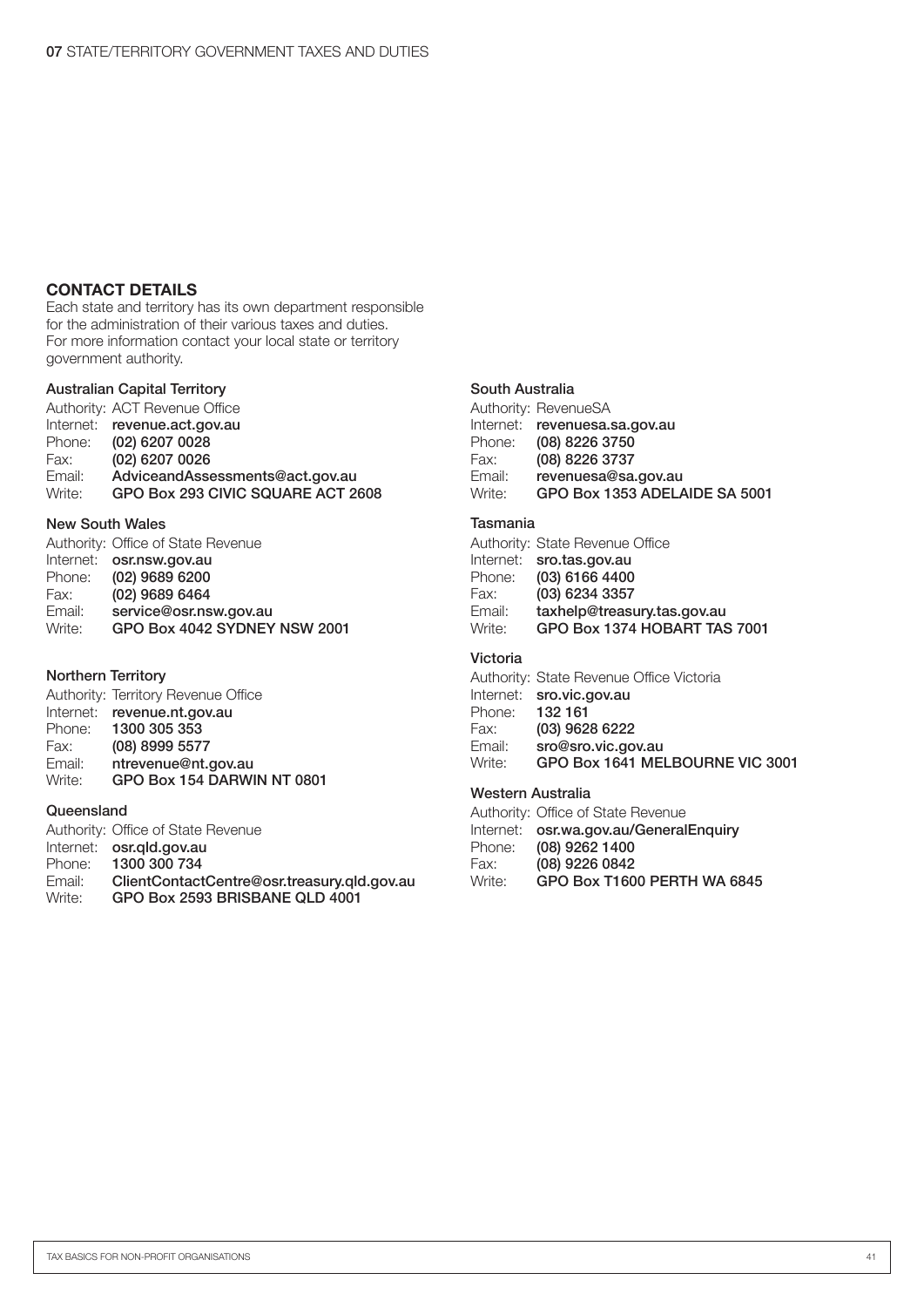### **DEFINITIONS**

#### Activity statements

You use an activity statement to report your business tax entitlements and obligations, including GST, PAYG instalments, PAYG withholding and FBT instalments.

#### **Associates**

Associates include people and entities closely associated with you, such as relatives, or closely connected companies or trusts. A partner in a partnership is an associate of the partnership.

#### Australian business number (ABN)

Your ABN is your identifier for certain dealings with us and other government departments and agencies.

#### **Charity**

A charity is an institution or fund established for a charitable purpose.

Examples of charities include:

- n religious institutions
- aged persons homes
- $\blacksquare$  homeless hostels
- n primary or secondary schools run by churches
- n organisations relieving the special needs of people with disabilities
- societies that promote the fine arts.

#### Charitable fund

A charitable fund is a fund established under an instrument of trust or a will for a charitable purpose. The purposes set out in the will or instrument of trust must be charitable. Charitable funds mainly manage trust property, or hold trust property to make distributions to other entities or people. If the trustee mainly carries on activities that are charitable, the fund will be treated as a charitable institution and not as a charitable fund.

#### Charitable institution

A charitable institution is an institution that is established and run to advance or promote a charitable purpose. An organisation's purposes can be found from its governing documents and from its activities, history and control. A charitable institution will carry on charitable activities while a charitable fund mainly manages or holds trust property.

#### Deductible gift recipient (DGR)

A DGR is an organisation that is entitled to receive income tax‑deductible gifts. All DGRs have to be endorsed by us, unless they are listed by name in the income tax law.

There are two types of endorsement, either:

- $\blacksquare$  where an organisation is endorsed as a DGR in its own right
- $\blacksquare$  where an organisation is endorsed as a DGR for a fund. authority or institution that it operates.

For the second type, only gifts to the fund, authority or institution are tax deductible.

#### Endorsement

Endorsement is the process where organisations apply to us for approval to do either of the following:

- $\blacksquare$  access charity concessions under the income tax, FBT and GST laws – complete the *Application for endorsement as a tax concession charity*
- receive income tax-deductible gifts complete the *Application for endorsement as a deductible gift recipient* (NAT 2948).

#### **Enterprise**

An enterprise includes a business and other commercial activities. It does not include any of the following:

- $\blacksquare$  private recreational pursuits and hobbies
- n activities carried on as an employee, labour hire worker, director or office holder
- n activities carried on by individuals (other than trustees of charitable funds) or partnerships (in which all or most of the partners are individuals) without a reasonable expectation of profit.

It includes the activities of entities such as charities, deductible gift recipients, religious and government organisations, and certain non-profit organisations.

#### Entity

For this guide, an entity means an individual, a body corporate, a corporation sole, a body politic, a partnership, an unincorporated association or body of persons, a trust or a super fund.

Also, the trustee of a trust or super fund is considered to be an entity made up of the people who are trustees at the time. That entity is a different entity to a person acting in their personal capacity. When we refer to an entity of a particular kind (for example, trustee), we mean the entity only in its capacity as that kind of entity.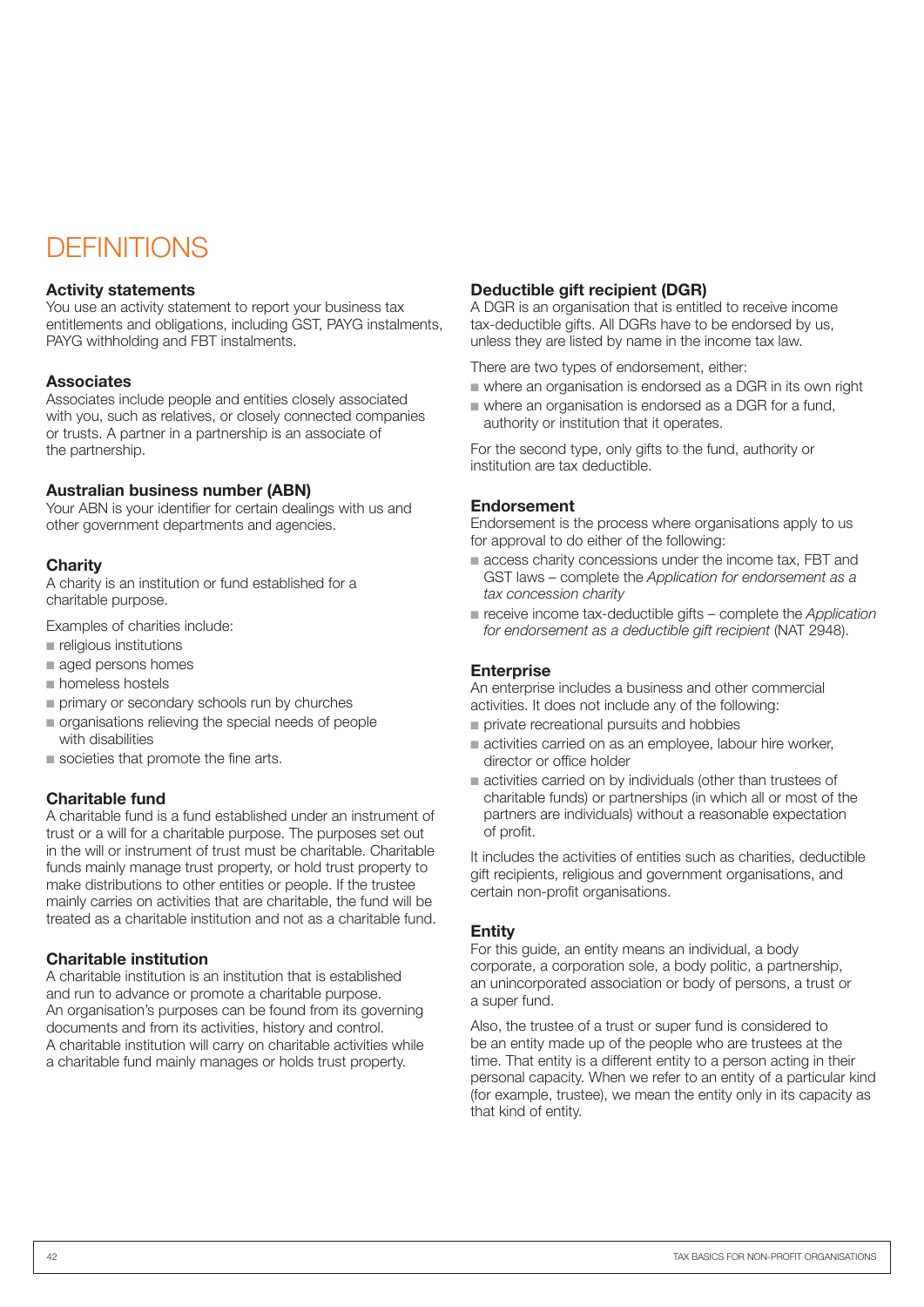#### Fringe benefits tax (FBT)

FBT is a tax payable by employers who provide fringe benefits to their employees or associates of their employees. For example, a fringe benefit is generally provided when an employer:

- allows an employee to use a work car for private purposes
- gives an employee a cheap loan
- pays an employee's private health insurance costs.

#### Gift deductible entity

For GST purposes, an entity is a gift deductible entity if gifts or contributions made to it can be deductible under the income tax law.

#### Goods and services tax (GST)

GST is a broad-based tax of 10% on the sale of most goods, services and anything else consumed in Australia.

#### Government school

A government school is a school run by the Australian Government or a state or territory government that provides preschool courses, full-time primary or secondary courses.

#### GST credits

A GST credit, also referred to as an input tax credit, is claimed on an activity statement to get back the GST paid in the price of purchases made for your business or enterprise. You are entitled to a GST credit for the GST included in the price of purchases for use in your business or enterprise, but not to the extent that you use the purchase to make 'input taxed sales' or for private purposes.

If you use the purchase partly for private purposes, you will not be able to claim a credit for the full amount of GST, only the amount that relates to your business or enterprise use. You must have a tax invoice before you can claim a GST credit on your activity statement (except for purchases of \$75 or less excluding GST).

#### GST-free sales

Some things are not subject to GST and are sold without GST in their price. These sales are referred to as GST-free sales.

You do not include GST in the price of GST-free sales that you make, but you are entitled to GST credits for purchases or importations you have made for use in carrying on your activities. Some examples of GST-free sales are basic food, exports, sewerage and water, the sale of a business as a going concern, non-commercial activities of charities and some education and health services.

#### Health promotion charity (HPC)

A health promotion charity is a non-profit charitable institution whose main activity is promoting the prevention or control of diseases in human beings. The characteristics of a health promotion charity are both of the following:

- $\blacksquare$  its principal activity is promoting the prevention or control of diseases in human beings
- $\blacksquare$  it is a charity which is a charitable institution.

Examples of activities that can promote the prevention or control of disease include:

- providing relevant information to sufferers of a disease, health professionals, carers and to the public
- researching how to detect, prevent or treat diseases
- $\blacksquare$  developing or providing relevant aids and equipment to sufferers of a disease.

#### Input taxed sales

Some things are sold without GST in their price, even though GST was included in the price of purchases used to make or supply them. These sales are referred to as input taxed sales.

If you make input taxed sales you cannot claim GST credits for the GST in the price of purchases used to make the things you sold. In some cases you may be entitled to claim reduced GST credits. Some examples of input taxed supplies are most financial supplies and supplies of residential rent and residential premises.

#### Instalment income

Generally, instalment income is your total ordinary income for the period for which you are paying your PAYG instalment.

#### Instalment rate

Your instalment rate is a percentage figure that approximates the proportion of your business and investment income that is paid as tax. It is worked out by us based on information in your most recent income tax assessment. You multiply your instalment rate by your instalment income for a quarter (or year) to work out the amount to pay in your PAYG instalment. We will give you an instalment rate if you must pay PAYG instalments.

#### Non-profit

For determining income tax-exempt status, an organisation is considered non-profit if it is not carried on for the profit or gain of its individual members. This applies for direct and indirect gains, and both while the organisation is being carried on and when it is winding up. We accept an organisation as non-profit if its constitution or governing documents prohibit distribution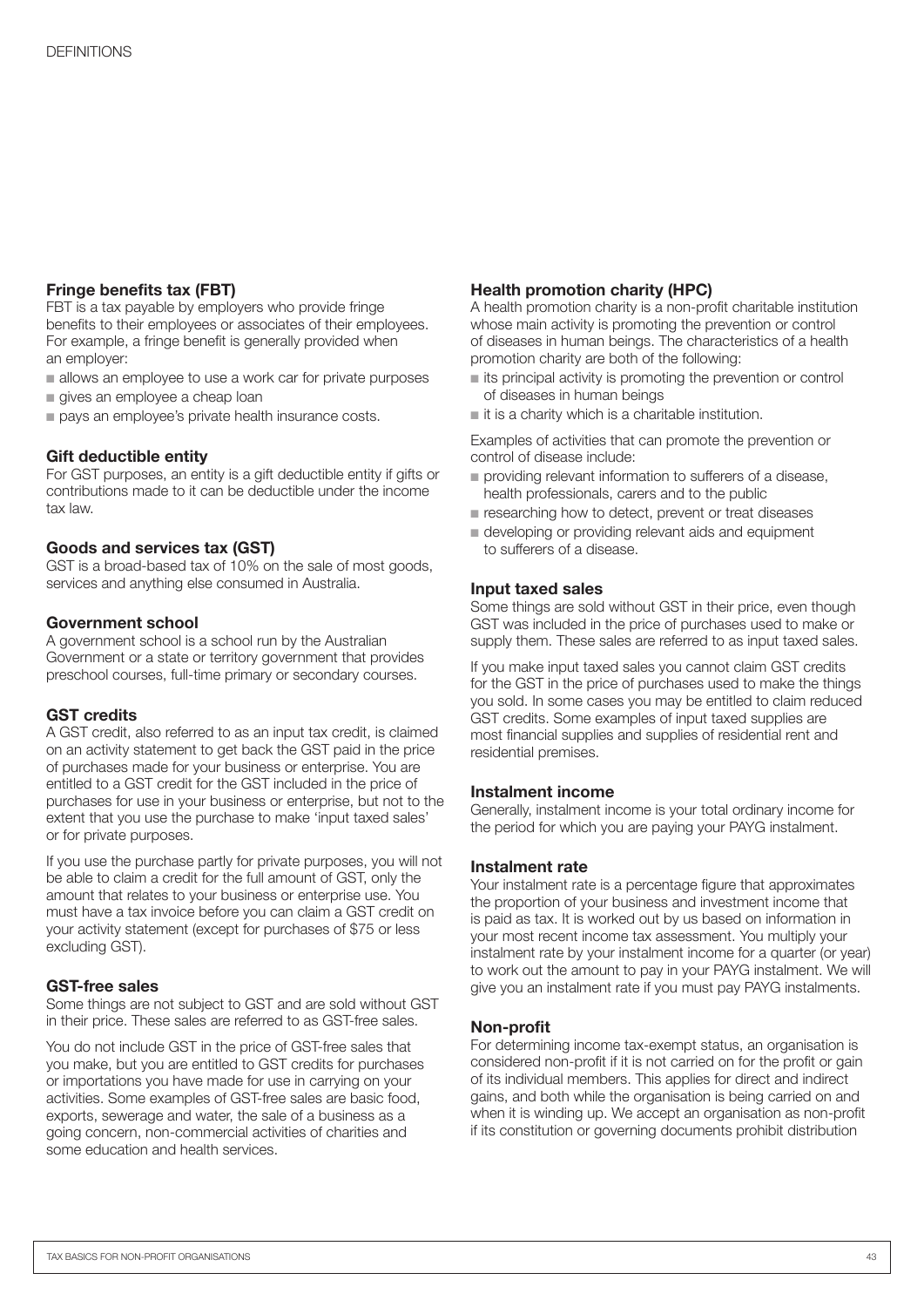of profits or gains to individual members and its actions are consistent with the prohibition.

#### Non-profit company

A non-profit company for determining rates of income tax and whether to lodge income tax returns is one of the following:

- $\blacksquare$  a company that is not carried on for the purposes of profit or gain to its individual members and is, by the terms of the company's constituent document, prohibited from making any distribution, whether in money, property or otherwise, to its members
- a friendly society dispensary.

#### Pay as you go (PAYG) instalments

PAYG instalments are a system for paying amounts towards the expected tax liability on your business and investment income for the financial year.

#### Pay as you go (PAYG) withholding

PAYG withholding requires an entity to withhold an amount if it makes certain listed payments, including salary, wages, commission, bonuses or allowances to an employee, directors' fees, payments for a supply (goods or services) to another business that has not quoted an ABN, and certain dividend, interest and royalty payments.

#### Public benevolent institution (PBI)

A public benevolent institution (PBI) is a non-profit institution organised for the direct relief of poverty, sickness, suffering distress, misfortune, disability or helplessness.

The characteristics of a PBI are all of the following:

- n it is set up for needs that require benevolent relief
- $\blacksquare$  it relieves those needs by directly providing services to people suffering them
- $\blacksquare$  it is carried on for the public benefit
- $\blacksquare$  it is non-profit
- $\blacksquare$  it is an institution
- $\blacksquare$  its dominant purpose is providing benevolent relief.

Examples of PBIs are organisations that do one or more of the following activities:

- n provide hostel accommodation for the homeless
- **n** treat sufferers of disease
- $\blacksquare$  provide home help for the aged and the infirm
- $n$  transport the sick or disabled
- $\blacksquare$  rescue people who are lost or stranded.

#### Registered charity

Registered charity means an entity that is registered with the Australian Charities and Not-for-profits Commission (ACNC) as a charity.

#### Registered health promotion charity

Registered health promotion charity means an institution that is both:

- a registered charity
- n registered with the ACNC as a health promotion charity.

#### Registered public benevolent institution

Registered public benevolent institution means an institution that is both:

- $\blacksquare$  a registered charity
- registered with the ACNC as a public benevolent institution.

#### Registered religious institution

A registered religious institution is an institution that is both

- $\blacksquare$  a registered charity
- $\blacksquare$  registered by the ACNC with a purpose that is the advancement of religion.

#### Religious institution

A religious institution is a non-profit institution operated for the public benefit to advance religion in a direct and immediate sense. Religion involves belief in a supernatural being, thing or principle and the acceptance of canons of conduct which give effect to that belief. Examples of religious institutions include:

- **n** bible colleges
- n churches and other religious congregations
- $\blacksquare$  institutions of missionaries
- $n$  seminaries.

#### Tax concession charity (TCC)

A tax concession charity is a charity that is endorsed by us to access one or more of the following tax concessions:

- n income tax exemption
- GST charity concessions
- $\blacksquare$  FBT rebate
- **FBT** exemption.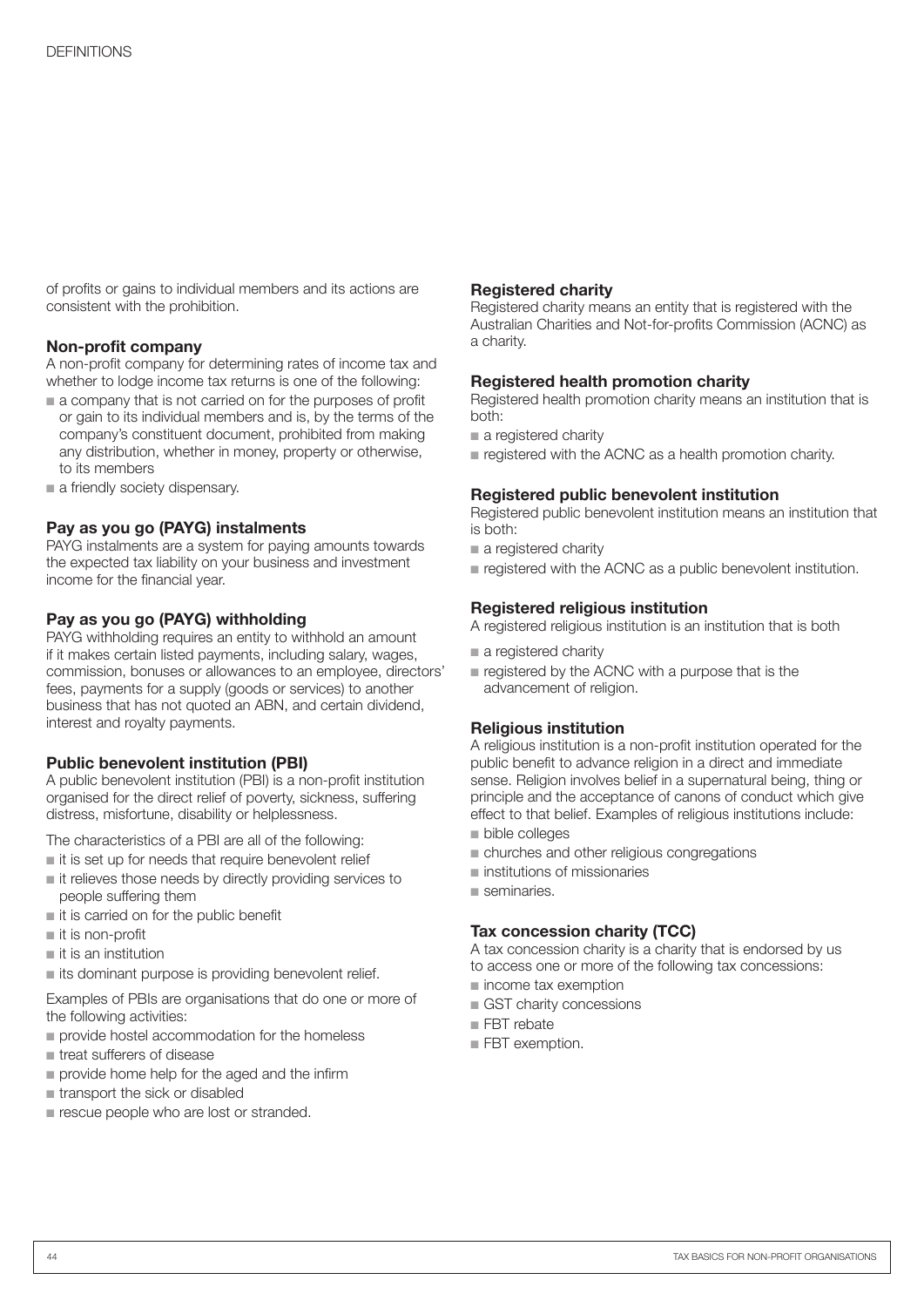#### Tax invoice

A tax invoice is a document generally issued by the seller in the approved form. It shows the price of a sale, indicating whether it includes GST, and may show the amount of GST. It must also contain sufficient information to enable the following key items to be readily identified:

 $\blacksquare$  the seller's identity and Australian business number (ABN)

 $n$  the nature of the sale

 $n$  the amount of GST payable.

You must have a tax invoice before you can claim a GST credit on your activity statement for purchases of more than \$75 (excluding GST).

#### Tax period

A tax period is the length of time for accounting for GST in your activity statement. It may be quarterly, monthly or annually. Quarterly tax periods are periods of three months ending on 30 September, 31 December, 31 March and 30 June. Monthly tax periods end on the last day of each calendar month. Annual tax periods are the same as a financial year and end on 30 June. An activity statement must be lodged for each tax period.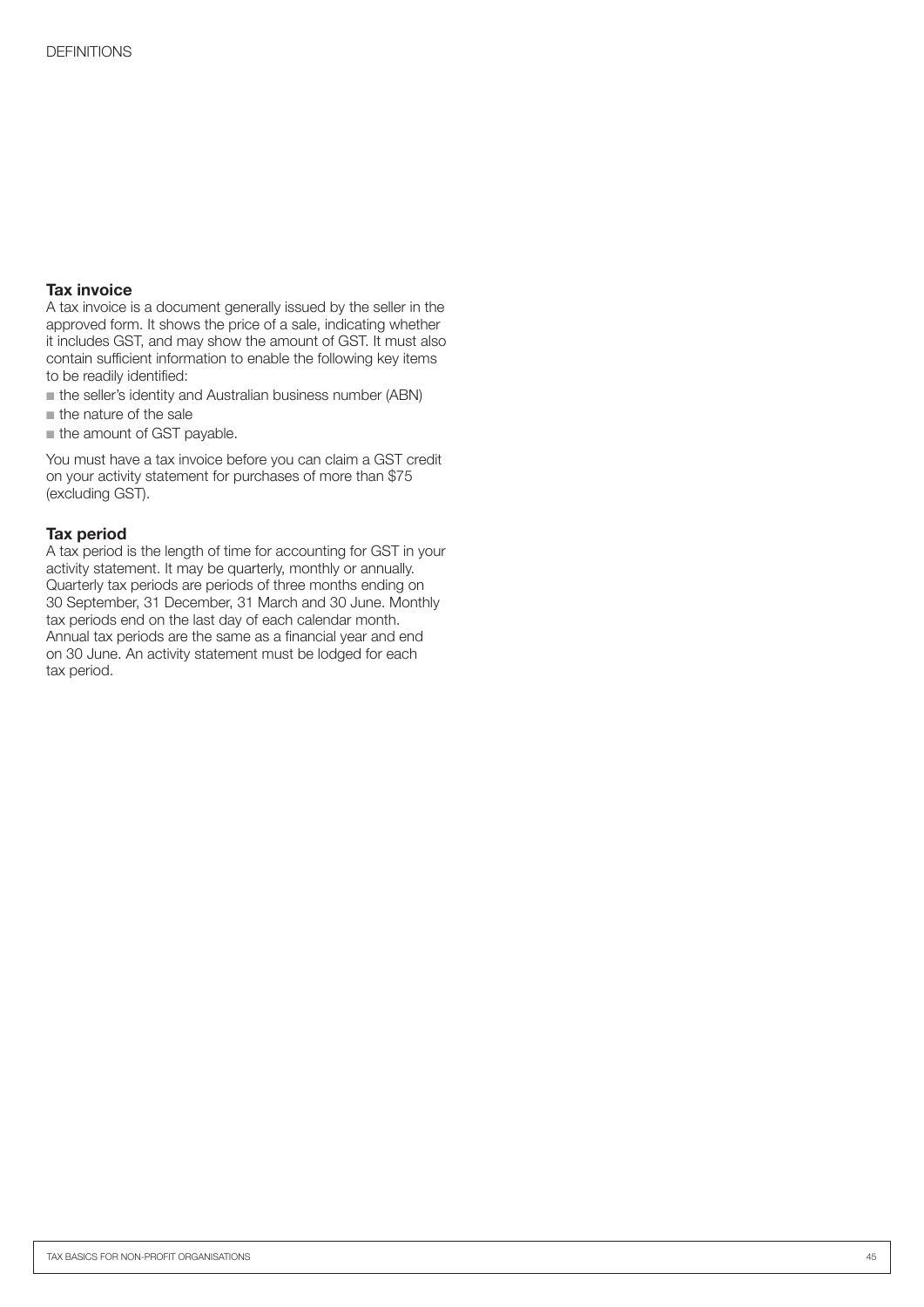### INDEX

#### A

accounting on a cash basis, 18 activity statements, 36–7 ambulance services, 24 Australia Post, payment through, 39 Australian business number (ABN), 7, 8, 13 withholding when not quoted, 34–6 Australian Business Register (ABR), 7, 8 Australian Government business website, 7 authorised contact people, 8

#### B

balls, *see* fundraising bank accounts, 33 bingo, 17, 32 BPAY, 39 branches registered separately for GST, 19 budgeting to pay tax, 39 Business Portal, 37 business transactions, withholding in, 34–6

#### C

cancelling registration, 8 GST, 14 capital gains tax (CGT), 11 carers, live-in, 25 cash basis accounting, 18 charitable funds, *see* charities charitable institutions, *see* charities charitable retirement villages, 19 charities, 3–6 ABN, 7 endorsement requirements, 8–9 FBT concessions, 24–5 GST concessions, 15–20 income tax exemption, 10 proving eligibility for supplier discounts, 34 refunds of franking credits, 12 tax concession charities, 7–10, 34, 42, 44 *see also* deductible gift recipients; religious institutions charity auctions, *see* fundraising child support, 28 choice of superannuation funds, 27 company dividends, 12 company tax rate, 10 concessions, 3–4 FBT, 22–6 GST, 15–20 refunds of franking credits, 12 *see also* exemptions consolidation, 11 constituent documents, 3 contractors, 21, 28 credits, 12, 34 *see also* GST credits

#### D

deductible gift recipients (DGRs), 4, 30–2, 42 ABN, 7 endorsement requirements, 30 GST concessions, 15–20 proving eligibility for supplier discounts, 34 refunds of franking credits, 12 definitions, 42 developing country relief funds, 12 dinners, *see* fundraising direct credit/debit tax payments, 38 discounts from commercial suppliers, 34 dissolution (winding up), 3 dividends, franked, 12 domestic employees, 25 donations, *see* gifts doorknock appeals, *see* deductible gift recipients

#### E

early payment of tax, 39 educational organisations, *see* schools electronic record keeping, 39 employees, 21–8 workplace giving programs, 31–2 employer payroll tax, 40 employment termination payments (ETPs), 28 endorsement requirements, 8–9 DGRs, 30 exempt fringe benefits, 23 24, 26 exemptions FBT, 22–6 endorsement requirements, 8–9 income tax, 10 superannuation guarantee, 26

#### F

fetes, *see* fundraising franking credits, refunds of, 12 fringe benefits tax (FBT), 22–6, endorsement requirements, 8–9 registration, 7–8, 23 returns, 37 fundraising, 17, 30–2 sponsorship arrangements, 20 funds, 12 *see also* charities

#### G

gains (profits), 3 capital, 11 gala shows, *see* fundraising gifts, 30–2 GST concessions, 15, 17, 18 *see also* deductible gift recipients goods and services tax (GST), 13–20 annual returns, 37 budgeting to pay tax, 39 endorsement requirements, 8–9 record keeping, 33 registration, 7–8, 13, 19–20 volunteer expenses, 18, 28–9 *see also* GST credits governing documents, 3 government schools, 15–16, 43 grants, 20 grossed-up value of fringe benefits, 23–4 GST branches, 19 GST credits, 13–14, 17–18, 29 FBT gross-up rates, 23 record keeping, 33 GST-free sales, 14, 17, 18 GST groups, 19 GST religious groups, 19 GST turnover, 13 sub-entities, 19 value of gifts excluded from calculations, 17

#### H

health promotion charities, *see* charities; deductible gift recipients Higher Education Loan Program (HELP), 28 hospitals, 24

#### I

income tax, 10–12 annual returns, 38 budgeting to pay tax, 39 credits for TFN amounts, 34 deductible gifts and contributions, 30–1 endorsement requirements, 8–9 salary sacrifice arrangements, 32 *see also* pay as you go (PAYG) withholding ABN, 7 endorsement requirements, 8–9 income tax exemption, 10 proving eligibility for supplier discounts, 34 refunds of franking credits, 12 independent contractors, 21, 28 input taxed sales, 13–14 fundraising events, 17 school tuck shops, 17 investments, 33–4 refunds of franking credits, 12 invoices, *see* tax invoices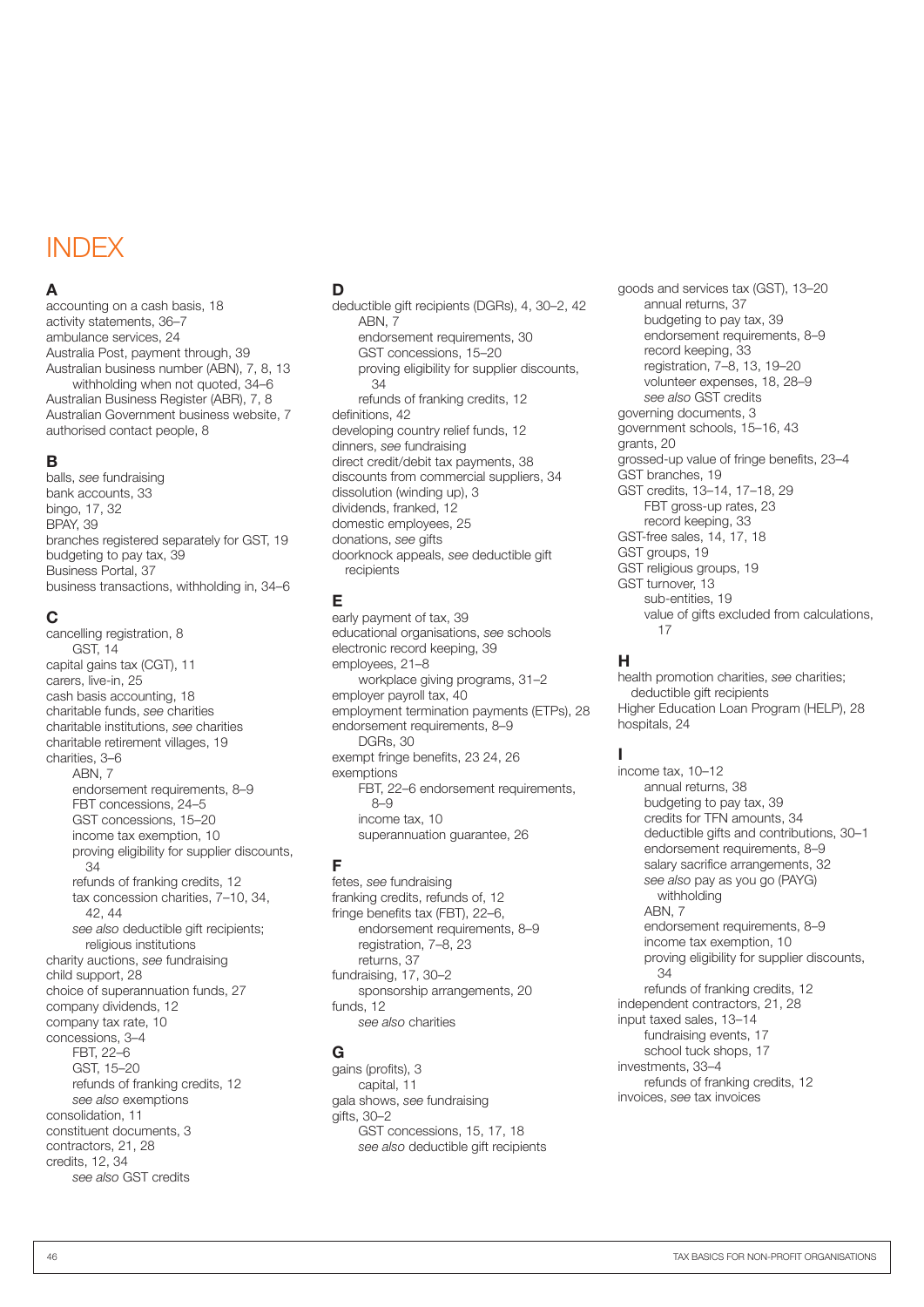#### L

labour hire arrangements, 28 land tax, 40 live-in residential carers, 25–6 local government regulations, 32 lodgment activity statements, 36 FBT returns, 23, 37 GST returns, 37 Income tax returns, 10, 38

#### M

mail payments of tax liability, 38 'material benefit', 17, 30

#### N

New Zealand company dividends, 12 non-commercial activities, 18 non-profit clauses, 3 non-profit hospitals, 24 non-profit sub-entities, 16, 19

#### O

officer bearers, 8 online activity statements, 37 organisation types, 3–7 overseas aid funds, *see* deductible gift recipients ownership requirement for GST groups, 19

#### P

pay as you go (PAYG) instalments, 11 pay as you go (PAYG) voluntary agreements, 21, 28 pay as you go (PAYG) withholding, 21–2, 37 higher education (HECS/HELP) debts, 27 independent contractors, 21, 28 registration, 7–8, 22 workplace giving programs, 31–2 payment, 38–9 FBT, 23, 37 superannuation guarantee, 26–7 payment summaries, 21 reporting FBT on, 23 withholding when ABN not quoted, 35 payroll tax, 40 post office, payment through, 39 profits, 3 public ambulance services, 24 public benevolent institutions, *see* charities; deductible gift recipients public hospitals, 24 public libraries, museums and art galleries, *see* charities; deductible gift recipients public officer, 8

#### R

raffles, 17, 32 rates FBT grossing up, 23 FBT rebate, 25 GST, 13 income tax, 10 PAYG instalments, 11 PAYG withholding, 21 superannuation support for employees, 26–7 TFN amounts, 34 withholding when ABN not quoted, 34 rebates and rebatable employers, FBT, 25 endorsement requirements, 8–9 receipts for deductible gifts, 31 record keeping, 33–6 DGRs, 33 donors of tax deductible gifts, 31 electronic systems, 39 reportable fringe benefits, 23 redundancy payments, 27 refunds of franking credits, 12 registration, 6, 7 difference from endorsement, 9 FBT, 23 GST, 13–4, 19–20 PAYG withholding, 21–2 reimbursement of volunteer expenses, 18 religious institutions, 44 ARN<sub>7</sub> FBT rebate, 25 GST concessions, 19 income tax exemption, 10 religious practitioners, 25 reportable fringe benefits, 23 reporting, 33–8 superannuation quarantee contributions,  $26$ *see also* payment summaries; tax returns residential carers, live-in, 25 retirement payments, 27 retirement villages, 19 returns, *see* tax returns

#### S

salary sacrifice arrangements, 26 sales, *see* goods and services tax savings accounts, 33 school building funds, *see* deductible gift recipients school tuck shops, 17 schools (educational institutions), 43 GST concessions, 15–16 income tax exemption, 10 second-hand goods, donated, 18 shareholders, 12

sponsorship, 20 stamp duty, 40 state governments, 32 taxes and duties, 40–1 sub-entities, 19–20 superannuation contributions (superannuation guarantee), 26–7 salary sacrifice arrangements, 26 superannuation guarantee charge, 27–8 suppliers, 33–6

#### T

tax concession charities, *see* charities tax concessions, *see* concessions tax credits, 34 *see also* GST credits tax deductions, 30–1 *see also* deductible gift recipients tax exemption, *see* exemptions *Tax file number declaration*, 21–2, 27 tax file numbers (TFNs), 33–4 tax invoices, 33 to reimburse volunteer expenses, 18 tax liability, *see* payment tax rates, *see* rates tax returns, 10 claiming credit of TFN amounts, 34 income tax, 10, 38 FBT, 23, 37 GST, 37 taxable organisations, 10–11 taxable sales, 14 termination payments, 28 territory governments, 32 taxes and duties, 40–1 total remuneration packaging, 26 tuck shops, 17 turnover, *see* GST turnover

#### V

voluntary agreements, 21, 28 voluntary payments gifts, 17 to offset tax liability, 38–9 volunteers, 18, 21, 29

#### W

winding up (dissolution), 3 withholding, 34–6 *see also* pay as you go (PAYG) withholding *Withholding declaration*, 21–2, 28 workers, 21–9 workplace giving programs, 31–2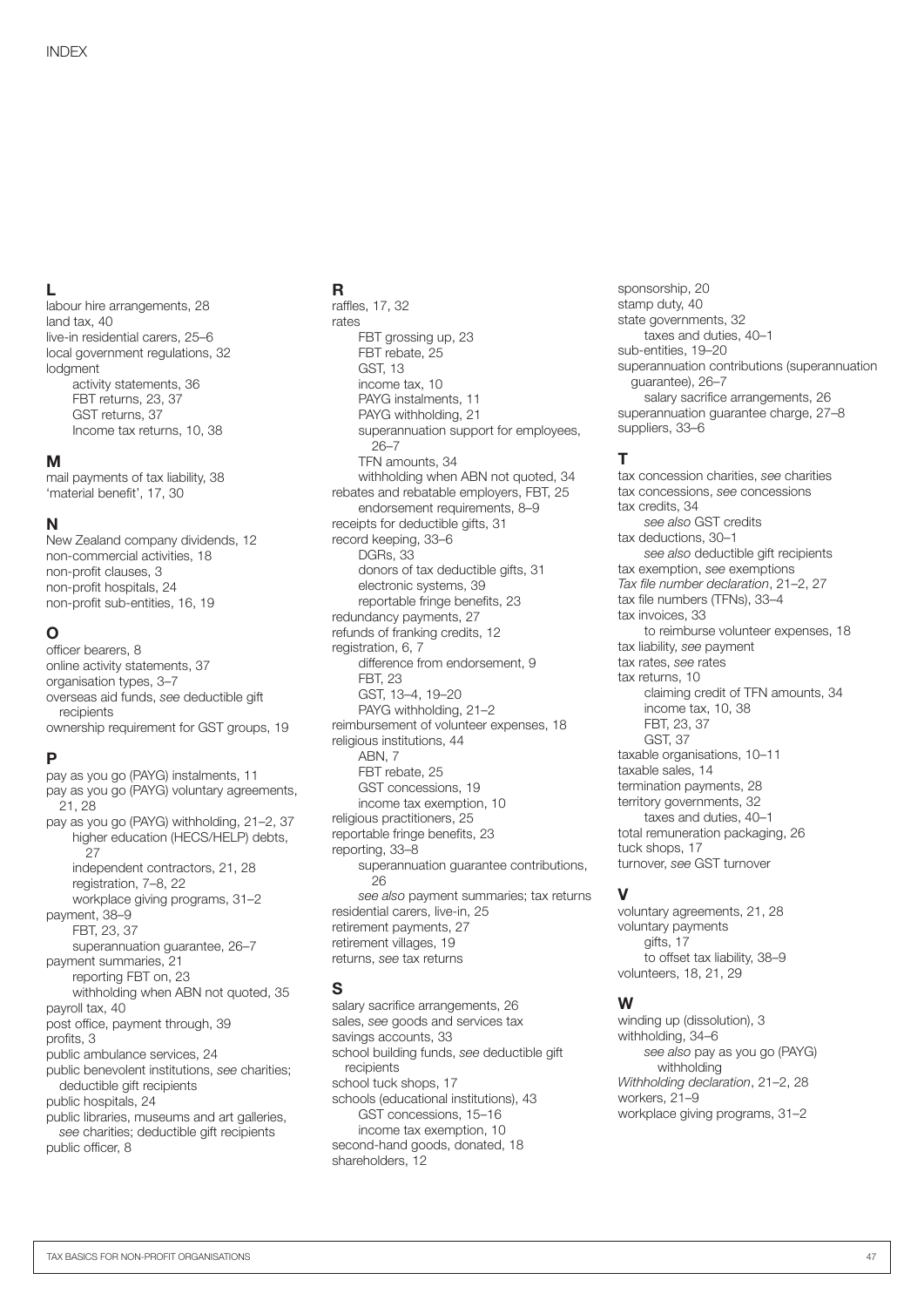### MORE INFORMATION

#### Internet

Our website includes an area specifically for non-profit organisations.

The Non-Profit Organisations home page at ato.gov.au/nonprofit links you to information about:

- n taxes relevant to non-profit organisations, including income tax, fringe benefits tax (FBT), goods and services tax (GST), and pay as you go (PAYG)
- $\blacksquare$  exemptions or concessions that may apply
- $\blacksquare$  other issues, such as fundraising, record keeping, volunteers and deductible gifts.

#### Email update service

Use the **Subscribe** link on our home page to subscribe to the Non-Profit Organisations home page and receive free email updates when information is updated or added, including articles from the *Non-Profit News Service*. This will keep you up-to-date on:

- $\blacksquare$  key tax issues affecting the non-profit sector
- new publications we release for non-profit organisations
- $\blacksquare$  changes to tax law.

#### Phone

Phone our information line on 1300 130 248 from 8.00am to 6.00pm Monday to Friday for help with matters specific to non-profit organisations, including the endorsement process for charities and deductible gift recipients, income tax, GST and FBT concessions.

If you do not speak English well and need help from the ATO, phone the Translating and Interpreting Service on 13 14 50.

If you are deaf, or have a hearing or speech impairment, phone the ATO through the National Relay Service (NRS) on the numbers listed below:

- TTY users, phone 13 36 77 and ask for the ATO number you need
- Speak and Listen (speech-to-speech relay) users, phone 1300 555 727 and ask for the ATO number you need
- n internet relay users, connect to the NRS on relayservice.com.au and ask for the ATO number you need.

#### Mail

Write to us at: Australian Taxation Office PO Box 3000 PENRITH NSW 2740